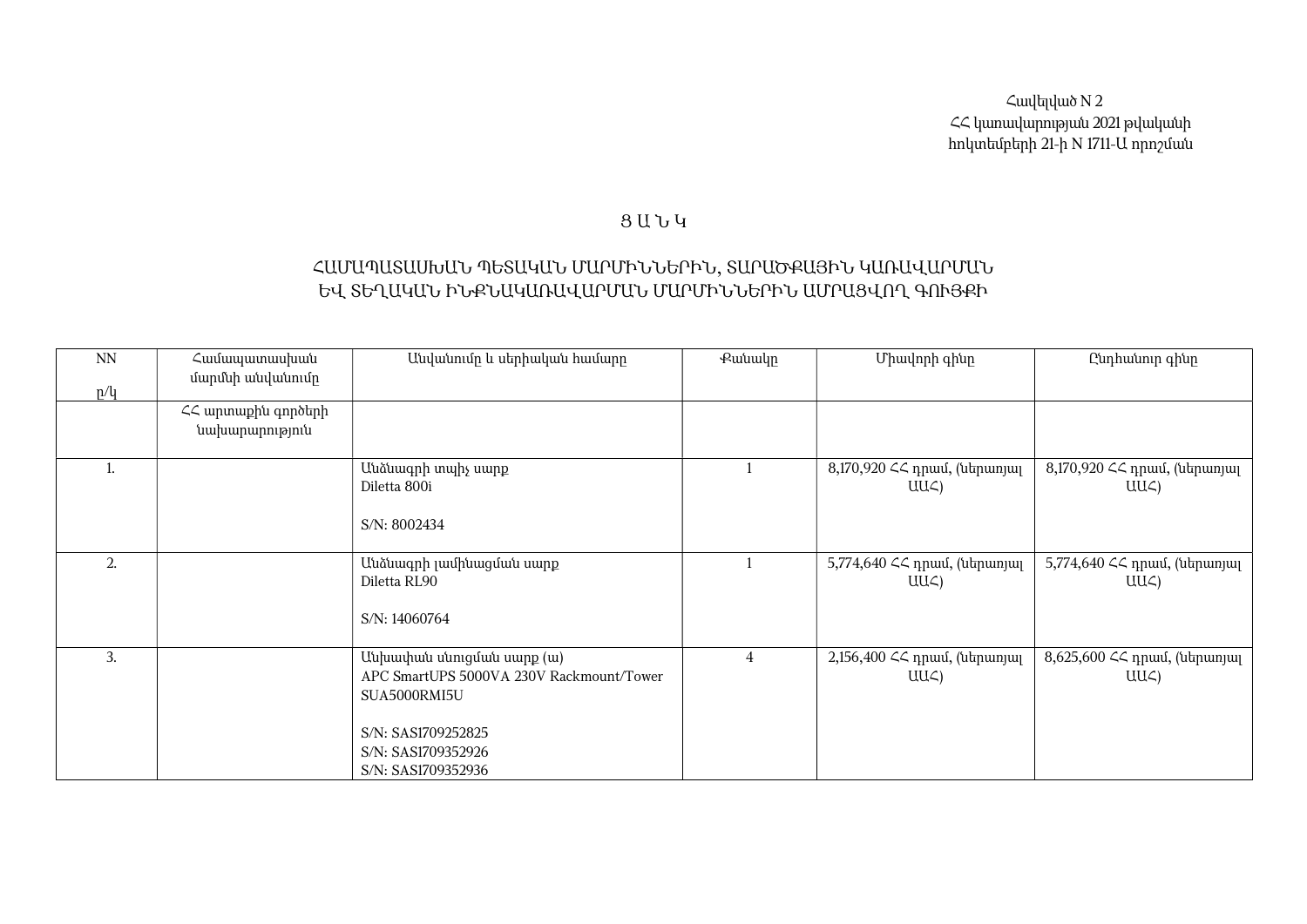| $\overline{NN}$<br>p/q | Համապատասխան<br>մարմնի անվանումը | Անվանումը և սերիական համարը                                                                                                                                                                                                                                                                                                                                                                                                                                                                                                                                             | Քանակը | Միավորի գինը                                   | Ընդհանուր գինը                            |
|------------------------|----------------------------------|-------------------------------------------------------------------------------------------------------------------------------------------------------------------------------------------------------------------------------------------------------------------------------------------------------------------------------------------------------------------------------------------------------------------------------------------------------------------------------------------------------------------------------------------------------------------------|--------|------------------------------------------------|-------------------------------------------|
|                        |                                  | S/N: SAS1709352928                                                                                                                                                                                                                                                                                                                                                                                                                                                                                                                                                      |        |                                                |                                           |
| 4.                     |                                  | Համակարգիչ Բոլորը մեկում (PC)<br>HP EliteOne 800 G3 23.8-inch All-in one PC<br>S/N: CZC7338JHK<br>S/N: CZC7338JJ0<br>S/N: CZC7338JHR<br>S/N: CZC7338JHW<br>S/N: CZC7338JHSw<br>S/N: CZC7338JHT<br>S/N: CZC7338JJ1<br>S/N: CZC7338JHQ<br>S/N: CZC7338JHF<br>S/N: CZC7338JHN<br>S/N: CZC7338JH8<br>S/N: CZC7338JHP<br>S/N: CZC7338JHM<br>S/N: CZC7338JH9<br>S/N: CZC7338JHB<br>S/N: CZC7338JHX<br>S/N: CZC7338JHJ<br>S/N: CZC7338JHY<br>S/N: CZC7338JHH<br>S/N: CZC7338JHL<br>S/N: CZC7338JHG<br>S/N: CZC7338JHZ<br>S/N: CZC7338JHD<br>S/N: CZC7338JHC<br>S/N: CZC7338JHV | 25     | 998,760 << դրամ, (ներառյալ<br>$UU\subset$      | 24,969,000 << npuu,<br>(ներառյալ UU<)     |
| 5.                     |                                  | <b>U</b> nuhpnn<br>Philips LCD monitor with SmartControl Lite ${\rm V}$ Line<br>223V5LSB                                                                                                                                                                                                                                                                                                                                                                                                                                                                                | 65     | 54,720 << npuul, (utapunjuq<br>UU <sub>4</sub> | 3,556,800 << npuu, (utpunjuq<br>$UU\zeta$ |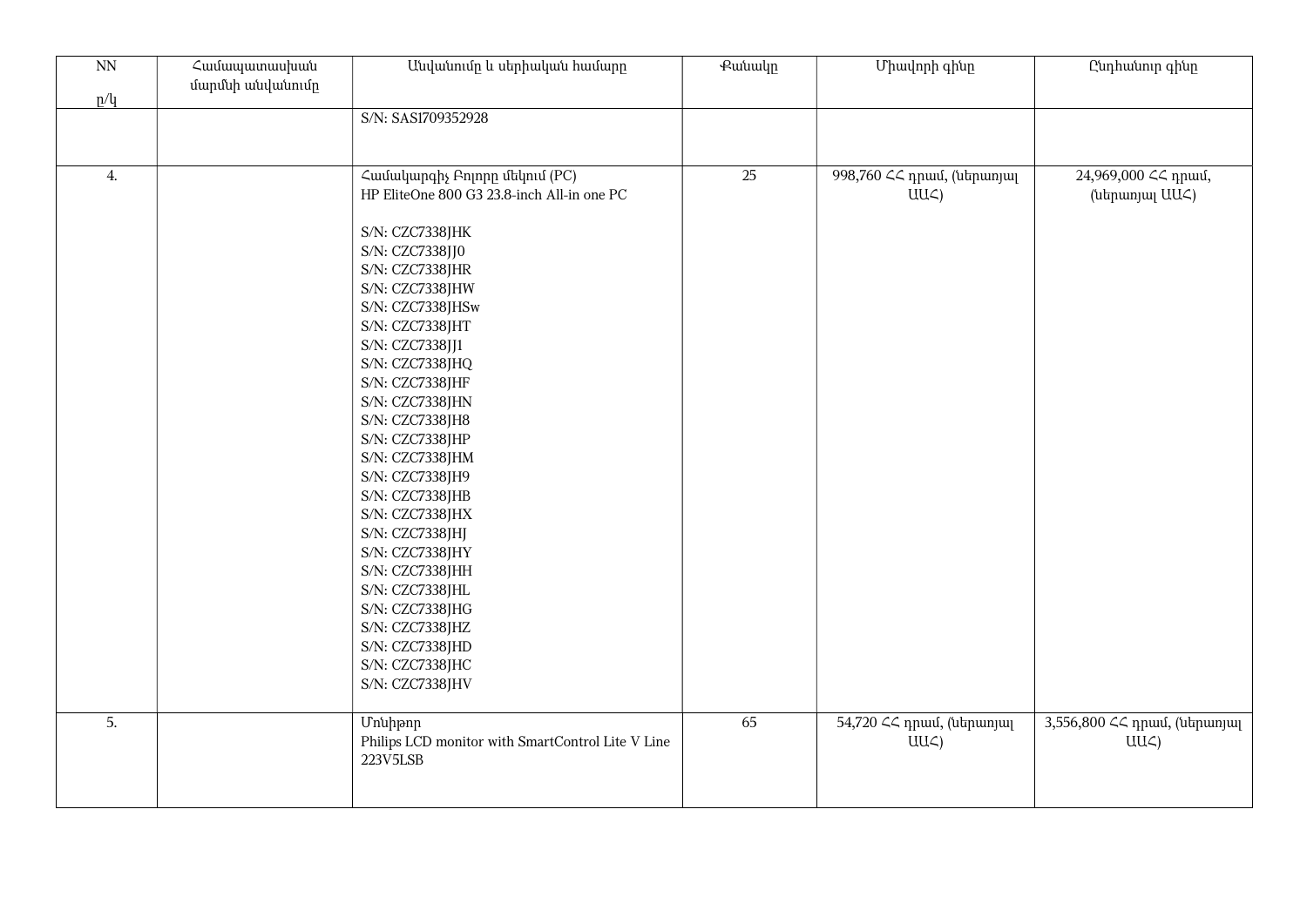| $\mathrm{NN}$ | Համապատասխան     | Անվանումը և սերիական համարը | Քանակը | Միավորի գինը | Ընդհանուր գինը |
|---------------|------------------|-----------------------------|--------|--------------|----------------|
| p/q           | մարմնի անվանումը |                             |        |              |                |
|               |                  | S/N: UK0A1713020159         |        |              |                |
|               |                  | S/N: UK0A1713020720         |        |              |                |
|               |                  | S/N: UK0A1713020730         |        |              |                |
|               |                  | S/N: UK0A1713020725         |        |              |                |
|               |                  | S/N: UK0A1713020760         |        |              |                |
|               |                  | S/N: UK0A1713020717         |        |              |                |
|               |                  | S/N: UK0A1713020711         |        |              |                |
|               |                  | S/N: UK0A1713020167         |        |              |                |
|               |                  | S/N: UK0A1713021348         |        |              |                |
|               |                  | S/N: UK0A1713020698         |        |              |                |
|               |                  | S/N: UK0A1713021341         |        |              |                |
|               |                  | S/N: UK0A1713020164         |        |              |                |
|               |                  | S/N: UK0A1713020168         |        |              |                |
|               |                  | S/N: UK0A1713020287         |        |              |                |
|               |                  | S/N: UK0A1713020166         |        |              |                |
|               |                  | S/N: UK0A1713020702         |        |              |                |
|               |                  | S/N: UK0A1713020527         |        |              |                |
|               |                  | S/N: UK0A1713021337         |        |              |                |
|               |                  | S/N: UK0A1713021351         |        |              |                |
|               |                  | S/N: UK0A1713021609         |        |              |                |
|               |                  | S/N: UK0A1713021346         |        |              |                |
|               |                  | S/N: UK0A1713021343         |        |              |                |
|               |                  | S/N: UK0A1713021919         |        |              |                |
|               |                  | S/N: UK0A1713021340         |        |              |                |
|               |                  | S/N: UK0A1713021350         |        |              |                |
|               |                  | S/N: UK0A1713021347         |        |              |                |
|               |                  | S/N: UK0A1713021342         |        |              |                |
|               |                  | S/N: UK0A1713020728         |        |              |                |
|               |                  | S/N: UK0A1713021344         |        |              |                |
|               |                  | S/N: UK0A1713021366         |        |              |                |
|               |                  | S/N: UK0A1713021345         |        |              |                |
|               |                  | S/N: UK0A1713021339         |        |              |                |
|               |                  | S/N: UK0A1713020928         |        |              |                |
|               |                  | S/N: UK0A1713020704         |        |              |                |
|               |                  | S/N: UK0A1713020708         |        |              |                |
|               |                  | S/N: UK0A1713020739         |        |              |                |
|               |                  | S/N: UK0A1713020719         |        |              |                |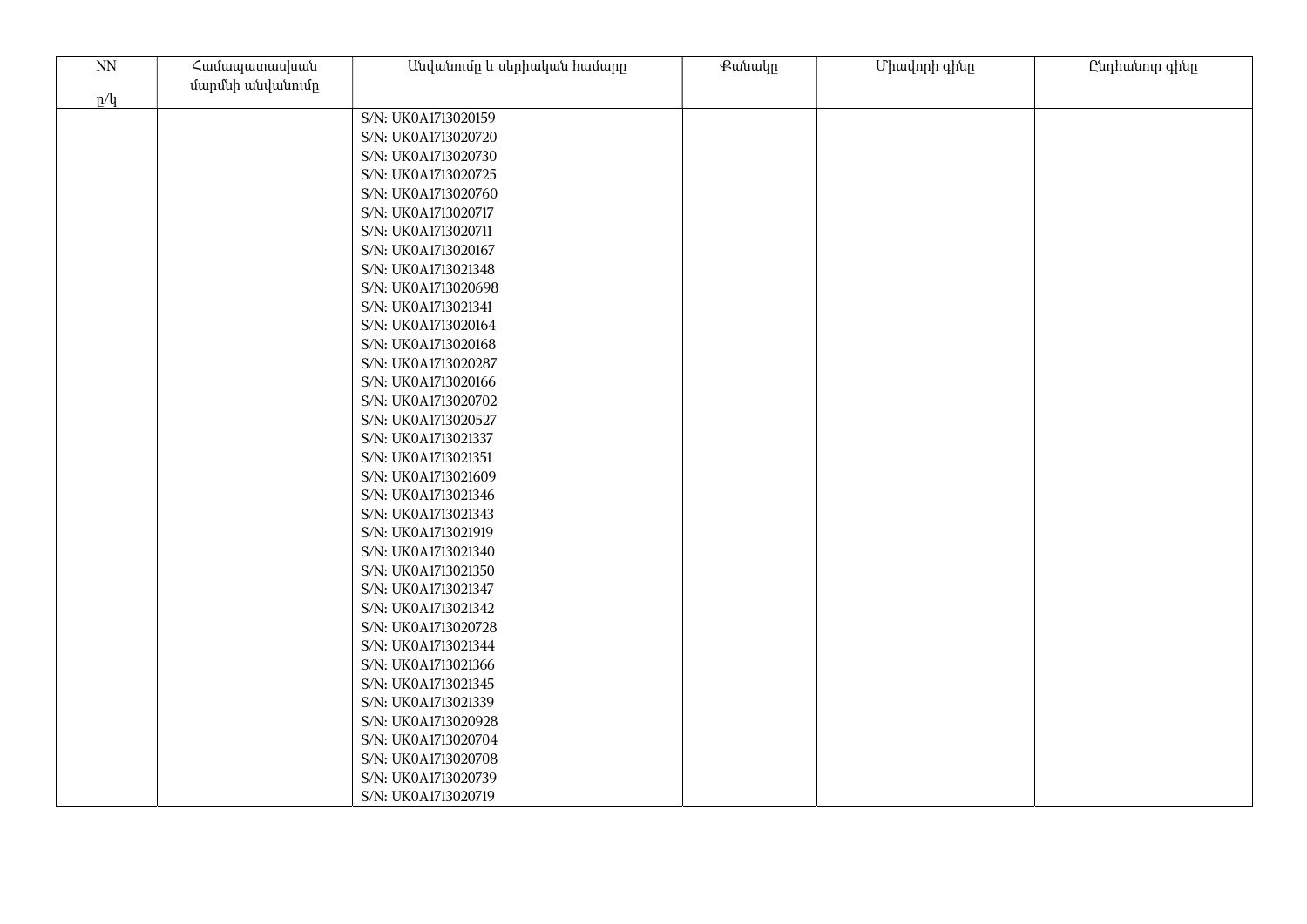| $\overline{NN}$ | Համապատասխան     | Անվանումը և սերիական համարը | <b></b> eutuulp | Միավորի գինը              | Ընդհանուր գինը               |
|-----------------|------------------|-----------------------------|-----------------|---------------------------|------------------------------|
| p/q             | մարմնի անվանումը |                             |                 |                           |                              |
|                 |                  | S/N: UK0A1713020726         |                 |                           |                              |
|                 |                  | S/N: UK0A1713020703         |                 |                           |                              |
|                 |                  | S/N: UK0A1713020713         |                 |                           |                              |
|                 |                  | S/N: UK0A1713020721         |                 |                           |                              |
|                 |                  | S/N: UK0A1713020716         |                 |                           |                              |
|                 |                  | S/N: UK0A1713020171         |                 |                           |                              |
|                 |                  | S/N: UK0A1713020707         |                 |                           |                              |
|                 |                  | S/N: UK0A1713020712         |                 |                           |                              |
|                 |                  | S/N: UK0A1713020714         |                 |                           |                              |
|                 |                  | S/N: UK0A1713020731         |                 |                           |                              |
|                 |                  | S/N: UK0A1713020740         |                 |                           |                              |
|                 |                  | S/N: UK0A1713020737         |                 |                           |                              |
|                 |                  | S/N: UK0A1713020715         |                 |                           |                              |
|                 |                  | S/N: UK0A1713020724         |                 |                           |                              |
|                 |                  | S/N: UK0A1713020734         |                 |                           |                              |
|                 |                  | S/N: UK0A1713021354         |                 |                           |                              |
|                 |                  | S/N: UK0A1713021364         |                 |                           |                              |
|                 |                  | S/N: UK0A1713022020         |                 |                           |                              |
|                 |                  | S/N: UK0A1713020736         |                 |                           |                              |
|                 |                  | S/N: UK0A1713020723         |                 |                           |                              |
|                 |                  | S/N: UK0A1713020727         |                 |                           |                              |
|                 |                  | S/N: UK0A1713020729         |                 |                           |                              |
|                 |                  | S/N: UK0A1713020710         |                 |                           |                              |
|                 |                  | S/N: UK0A1713020718         |                 |                           |                              |
|                 |                  | S/N: UK0A1713020709         |                 |                           |                              |
|                 |                  | S/N: UK0A1713020173         |                 |                           |                              |
|                 |                  | S/N: UK0A1713020699         |                 |                           |                              |
|                 |                  | S/N: UK0A1713020700         |                 |                           |                              |
| 6.              |                  | Անխափան սնուցման սարք (p)   | 90              | 61,680 << դրամ, (ներառյալ | 5,551,200 << npuu, (utpunjuq |
|                 |                  | Tripp-lite AVRX750UD        |                 | $UU\mathcal{L}$           | $UU\mathcal{L}$              |
|                 |                  |                             |                 |                           |                              |
|                 |                  | S/N: 2649AVHOM87A000387     |                 |                           |                              |
|                 |                  | S/N: 2649AVHOM87A000386     |                 |                           |                              |
|                 |                  | S/N: 2649AVHOM87A000380     |                 |                           |                              |
|                 |                  | S/N: 2649AVHOM87A000383     |                 |                           |                              |
|                 |                  | S/N: 2649AVHOM87A000428     |                 |                           |                              |
|                 |                  | S/N: 2649AVHOM87A000427     |                 |                           |                              |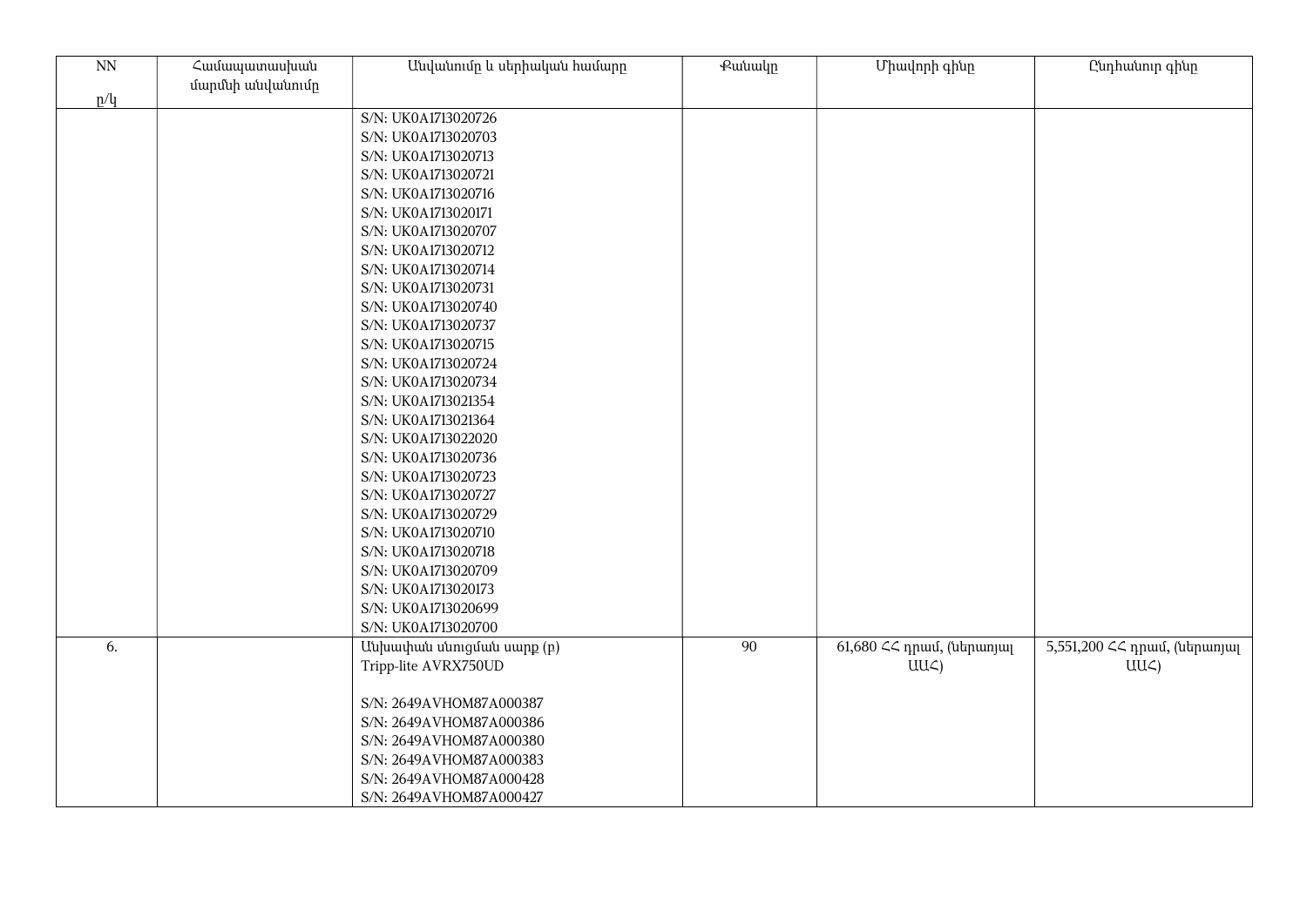| $\ensuremath{\text{NN}}$ | Համապատասխան     | Անվանումը և սերիական համարը | <b></b> eutuulp | Միավորի գինը | Ընդհանուր գինը |
|--------------------------|------------------|-----------------------------|-----------------|--------------|----------------|
| p/q                      | մարմնի անվանումը |                             |                 |              |                |
|                          |                  | S/N: 2649AVHOM87A000368     |                 |              |                |
|                          |                  | S/N: 2649AVHOM87A000374     |                 |              |                |
|                          |                  | S/N: 2649AVHOM87A000406     |                 |              |                |
|                          |                  | S/N: 2649AVHOM87A000408     |                 |              |                |
|                          |                  | S/N: 2649AVHOM87A000391     |                 |              |                |
|                          |                  | S/N: 2649AVHOM87A000390     |                 |              |                |
|                          |                  | S/N: 2649AVHOM87A000401     |                 |              |                |
|                          |                  | S/N: 2649AVHOM87A000400     |                 |              |                |
|                          |                  | S/N: 2649AVHOM87A000381     |                 |              |                |
|                          |                  | S/N: 2649AVHOM87A000393     |                 |              |                |
|                          |                  | S/N: 2649AVHOM87A000376     |                 |              |                |
|                          |                  | S/N: 2649AVHOM87A000378     |                 |              |                |
|                          |                  | S/N: 2649AVHOM87A000369     |                 |              |                |
|                          |                  | S/N: 2649AVHOM87A000371     |                 |              |                |
|                          |                  | S/N: 2649AVHOM87A000370     |                 |              |                |
|                          |                  | S/N: 2649AVHOM87A000365     |                 |              |                |
|                          |                  | S/N: 2649AVHOM87A000417     |                 |              |                |
|                          |                  | S/N: 2649AVHOM87A000418     |                 |              |                |
|                          |                  | S/N: 2708AVHOM87A000334     |                 |              |                |
|                          |                  | S/N: 2708AVHOM87A000331     |                 |              |                |
|                          |                  | S/N: 2649AVHOM87A000430     |                 |              |                |
|                          |                  | S/N: 2649AVHOM87A000429     |                 |              |                |
|                          |                  | S/N: 2708AVHOM87A000326     |                 |              |                |
|                          |                  | S/N: 2708AVHOM87A000325     |                 |              |                |
|                          |                  | S/N: 2708AVHOM87A000332     |                 |              |                |
|                          |                  | S/N: 2708AVHOM87A000333     |                 |              |                |
|                          |                  | S/N: 2649AVHOM87A000409     |                 |              |                |
|                          |                  | S/N: 2649AVHOM87A000410     |                 |              |                |
|                          |                  | S/N: 2649AVHOM87A000402     |                 |              |                |
|                          |                  | S/N: 2649AVHOM87A000404     |                 |              |                |
|                          |                  | S/N: 2708AVHOM87A000348     |                 |              |                |
|                          |                  | S/N: 2708AVHOM87A000347     |                 |              |                |
|                          |                  | S/N: 2649AVHOM87A000373     |                 |              |                |
|                          |                  | S/N: 2649AVHOM87A000372     |                 |              |                |
|                          |                  | S/N: 2708AVHOM87A000324     |                 |              |                |
|                          |                  | S/N: 2708AVHOM87A000322     |                 |              |                |
|                          |                  | S/N: 2708AVHOM87A000330     |                 |              |                |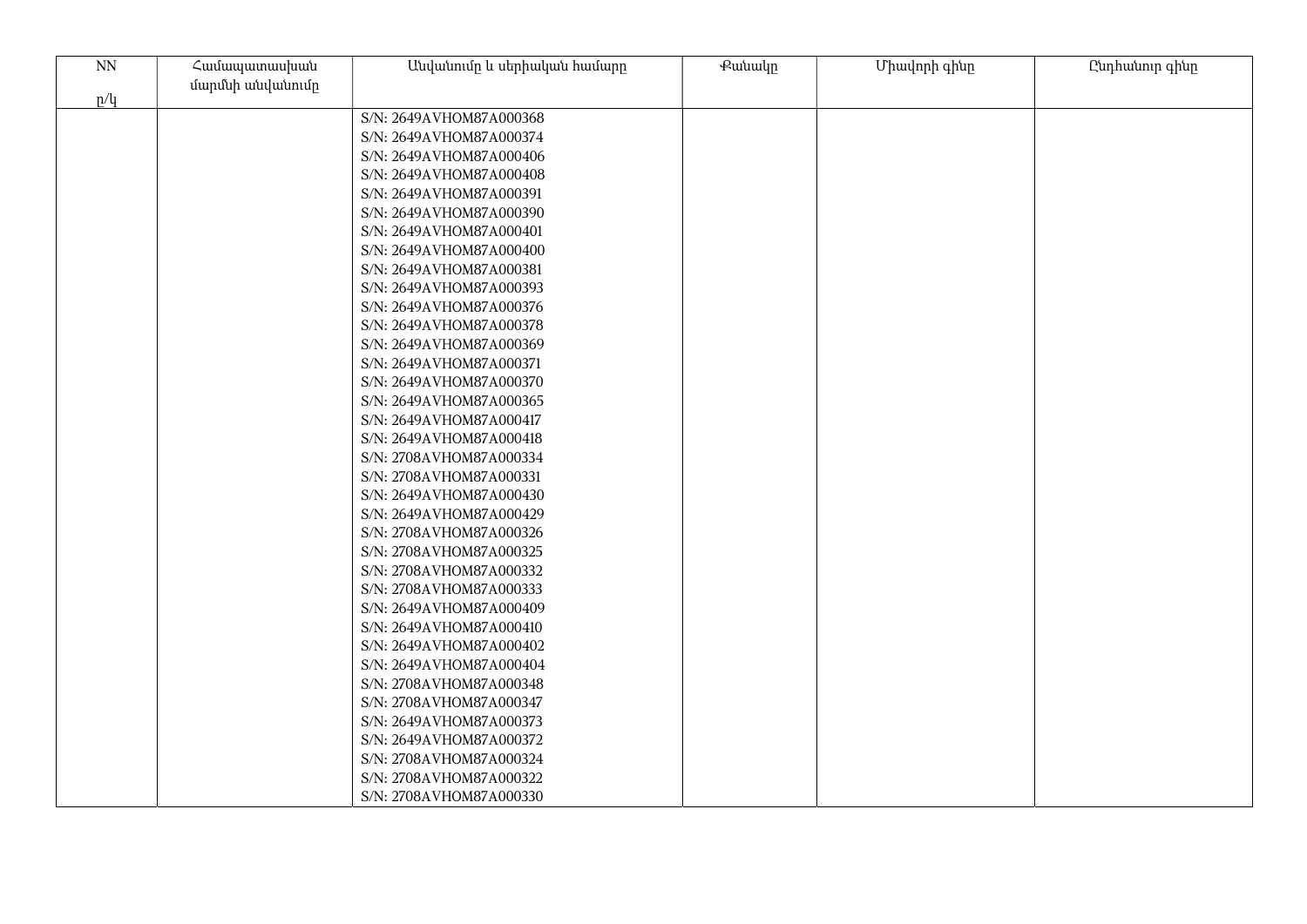| $\ensuremath{\text{NN}}$ | Համապատասխան     | Անվանումը և սերիական համարը                        | <b></b> eutuulp | Միավորի գինը | Ընդհանուր գինը |
|--------------------------|------------------|----------------------------------------------------|-----------------|--------------|----------------|
|                          | մարմնի անվանումը |                                                    |                 |              |                |
| p/q                      |                  |                                                    |                 |              |                |
|                          |                  | S/N: 2708AVHOM87A000329                            |                 |              |                |
|                          |                  | S/N: 2708AVHOM87A000361                            |                 |              |                |
|                          |                  | S/N: 2708AVHOM87A000360                            |                 |              |                |
|                          |                  | S/N: 2649AVHOM87A000452                            |                 |              |                |
|                          |                  | S/N: 2708AVHOM87A000345                            |                 |              |                |
|                          |                  | S/N: 2649AVHOM87A000385                            |                 |              |                |
|                          |                  | S/N: 2649AVHOM87A000384                            |                 |              |                |
|                          |                  | S/N: 2708AVHOM87A000338                            |                 |              |                |
|                          |                  | S/N: 2708AVHOM87A000337                            |                 |              |                |
|                          |                  | S/N: 2708AVHOM87A000357                            |                 |              |                |
|                          |                  | S/N: 2708AVHOM87A000356                            |                 |              |                |
|                          |                  | S/N: 2649AVHOM87A000434                            |                 |              |                |
|                          |                  | S/N: 2649AVHOM87A000421                            |                 |              |                |
|                          |                  | S/N: 2649AVHOM87A000437                            |                 |              |                |
|                          |                  | S/N: 2649AVHOM87A000435<br>S/N: 2708AVHOM87A000327 |                 |              |                |
|                          |                  |                                                    |                 |              |                |
|                          |                  | S/N: 2708AVHOM87A000328                            |                 |              |                |
|                          |                  | S/N: 2649AVHOM87A000375<br>S/N: 2649AVHOM87A000382 |                 |              |                |
|                          |                  | S/N: 2649AVHOM87A000433                            |                 |              |                |
|                          |                  | S/N: 2649AVHOM87A000432                            |                 |              |                |
|                          |                  | S/N: 2708AVHOM87A000353                            |                 |              |                |
|                          |                  | S/N: 2708AVHOM87A000351                            |                 |              |                |
|                          |                  | S/N: 2649AVHOM87A000389                            |                 |              |                |
|                          |                  |                                                    |                 |              |                |
|                          |                  | S/N: 2649AVHOM87A000388<br>S/N: 2649AVHOM87A000403 |                 |              |                |
|                          |                  |                                                    |                 |              |                |
|                          |                  | S/N: 2649AVHOM87A000405<br>S/N: 2649AVHOM87A000377 |                 |              |                |
|                          |                  | S/N: 2649AVHOM87A000379                            |                 |              |                |
|                          |                  | S/N: 2649AVHOM87A000394                            |                 |              |                |
|                          |                  | S/N: 2649AVHOM87A000395                            |                 |              |                |
|                          |                  | S/N: 2649AVHOM87A000367                            |                 |              |                |
|                          |                  | S/N: 2649AVHOM87A000366                            |                 |              |                |
|                          |                  | S/N: 2649AVHOM87A000411                            |                 |              |                |
|                          |                  | S/N: 2649AVHOM87A000412                            |                 |              |                |
|                          |                  | S/N: 2649AVHOM87A000424                            |                 |              |                |
|                          |                  |                                                    |                 |              |                |
|                          |                  | S/N: 2649AVHOM87A000422                            |                 |              |                |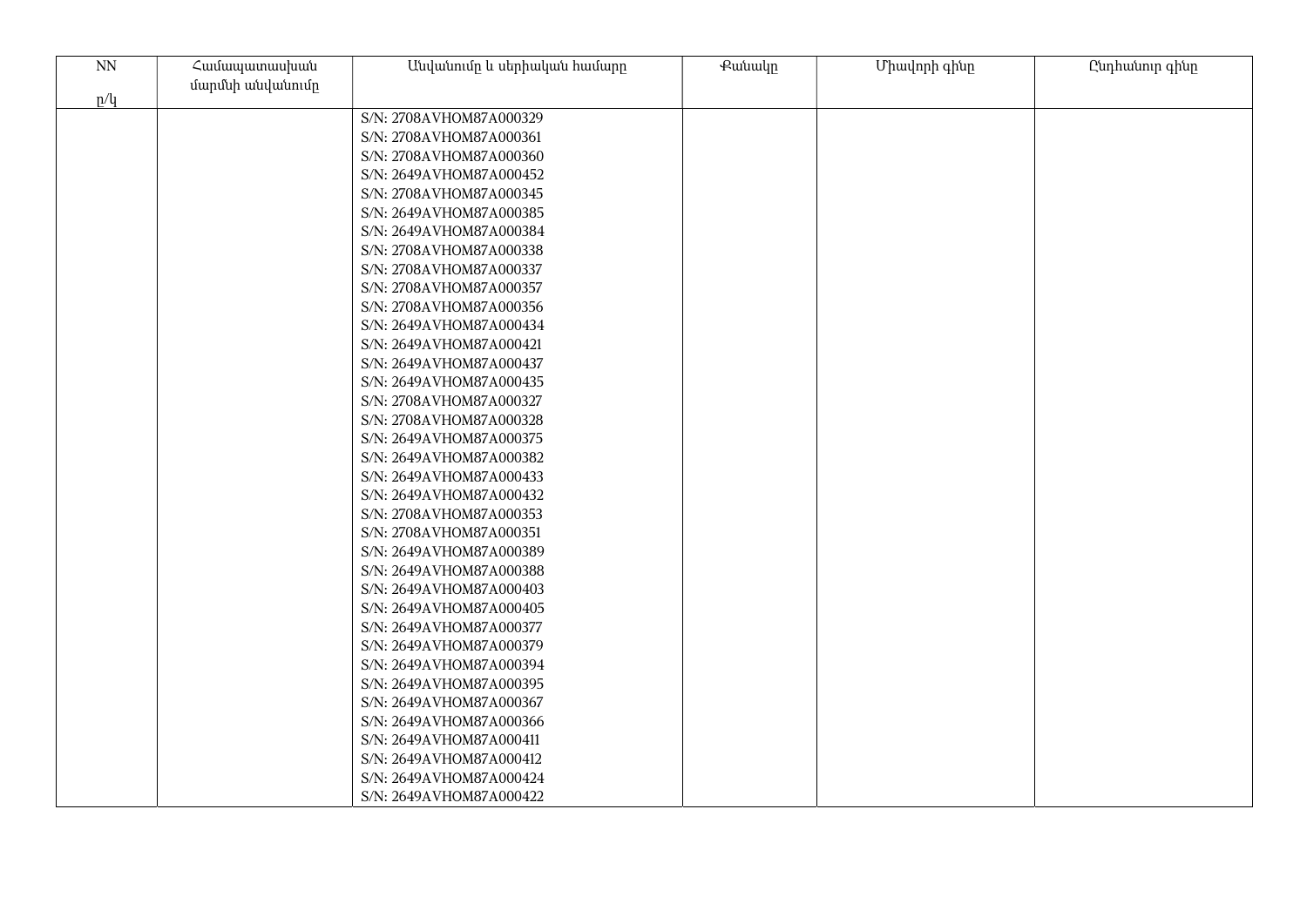| $\overline{NN}$ | Համապատասխան<br>մարմնի անվանումը | Անվանումը և սերիական համարը                                                                                                                                                                                                                                                | <b></b> eutuuln | Միավորի գինը                                    | Ընդհանուր գինը                                      |
|-----------------|----------------------------------|----------------------------------------------------------------------------------------------------------------------------------------------------------------------------------------------------------------------------------------------------------------------------|-----------------|-------------------------------------------------|-----------------------------------------------------|
| p/q             |                                  | S/N: 2649AVHOM87A000431<br>S/N: 2649AVHOM87A000426<br>S/N: 2708AVHOM87A000342<br>S/N: 2708AVHOM87A000341<br>S/N: 2649AVHOM87A000407<br>S/N: 2649AVHOM87A000397<br>S/N: 2649AVHOM87A000399<br>S/N: 2649AVHOM87A000398<br>S/N: 2649AVHOM87A000396<br>S/N: 2649AVHOM87A000392 |                 |                                                 |                                                     |
| 7.              |                                  | Պատճենահանող սարք<br>KYOCERA FS-6530MFP<br>S/N: V1E7310075<br>S/N: V1E7310075<br>S/N: V1E7310075<br>S/N: V1E7310075<br>S/N: V1E7310075                                                                                                                                     | 5               | 1,517,880 << դրամ, (ներառյալ<br>UU <sub>4</sub> | 7,589,400 << npuu, (ներառյալ<br>$UU\mathcal{L}$     |
| 8.              |                                  | Սերվեր<br>HP DL180 Gen9 8LFF Server<br>HP DVDRW Drive                                                                                                                                                                                                                      | $\overline{4}$  | 5,981,760 << npuu, (utpunjuq<br>UU <sub>4</sub> | 23,927,040 <<< <r></r> npuu<br>0,<br>(ներառյալ UUՀ) |
| 9.              |                                  | Դյուրակիր համակարգիչ (ա)<br>HP EliteBook Folio 1030 G1<br>S/N: 5CG72828K9<br>S/N: 5CG72828KN<br>S/N: 5CG72828KQ<br>S/N: 5CG72828JW<br>S/N: 5CG72828K3                                                                                                                      | 5               | 1,138,320 << դրամ, (ներառյալ<br>UU <sub>4</sub> | 5,691,600 << npuu, (utpunjuq<br>UU<)                |
| 10.             |                                  | Դյուրակիր համակարգիչ (p)HP ZBook 17 G4<br>Mobile WorkstationS/N: CND731BKT0S/N:<br>CND731BKTBS/N: CND731BKT1S/N:<br>CND731BKT7S/N: CND731BKT8S/N:                                                                                                                          | 15              | 1,349,160 ՀՀ դրամ, (ներառյալ<br>$UU\subset$     | 20,237,400 <<< npuu<br>0,<br>(ներառյալ UUՀ)         |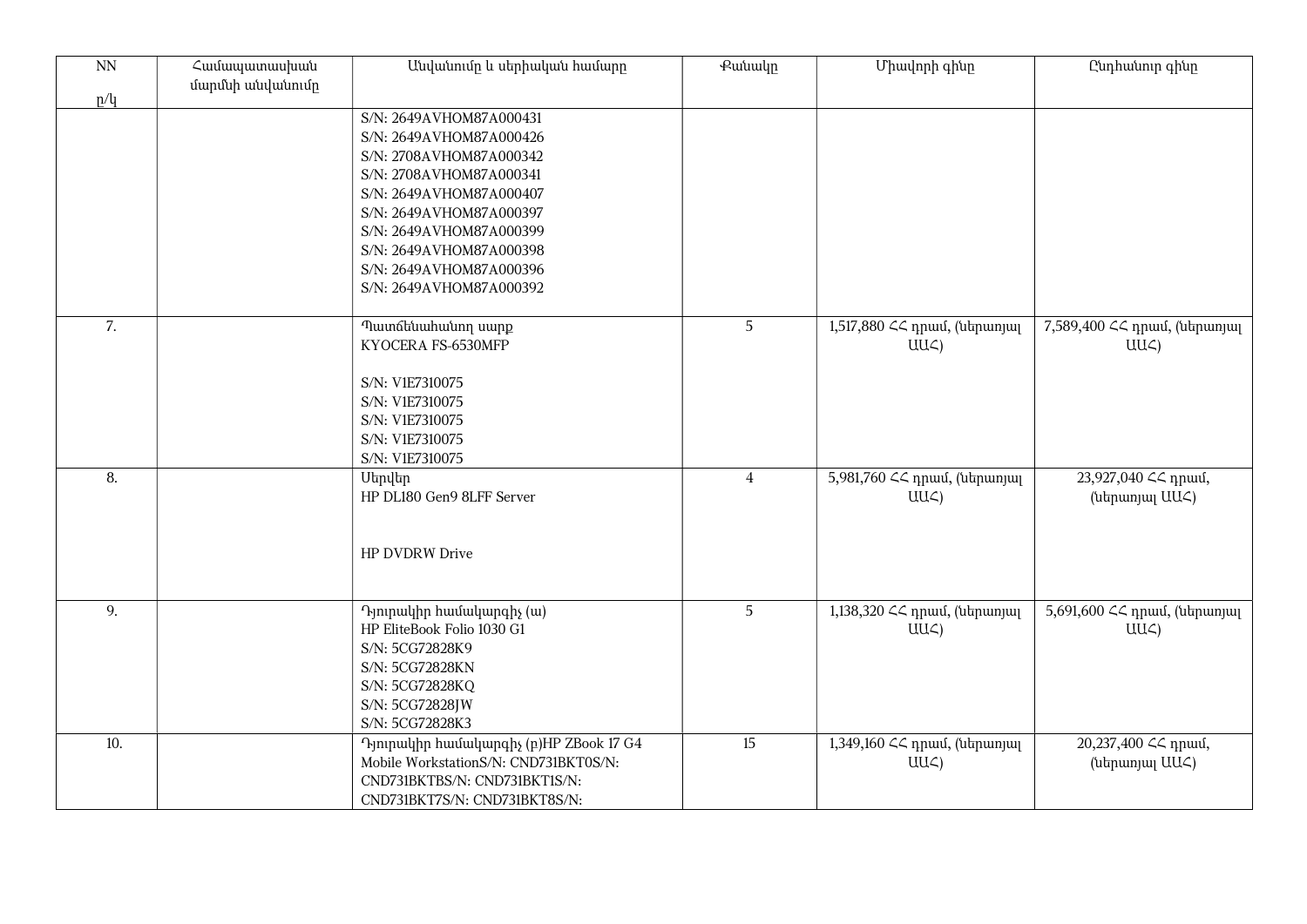| $\overline{\text{NN}}$ | Համապատասխան<br>մարմնի անվանումը | Անվանումը և սերիական համարը                                                                                                                                                                                                                                                                                                                                                              | <b></b> eutuulp | Միավորի գինը                                  | Ընդհանուր գինը                          |
|------------------------|----------------------------------|------------------------------------------------------------------------------------------------------------------------------------------------------------------------------------------------------------------------------------------------------------------------------------------------------------------------------------------------------------------------------------------|-----------------|-----------------------------------------------|-----------------------------------------|
| p/q                    |                                  |                                                                                                                                                                                                                                                                                                                                                                                          |                 |                                               |                                         |
|                        |                                  | CND731BKT2S/N: CND731BKTFS/N:<br>CND731BKT6S/N: CND731BKTCS/N:<br>CND731BKSZS/N: CND731BKT5S/N:<br>CND731BKT9S/N: CND731BKTDS/N:<br>CND731BKT4S/N: CND731BKT3                                                                                                                                                                                                                            |                 |                                               |                                         |
| 11.                    |                                  | Համակարգիչ<br>HP ProDesk 400 G4 MT                                                                                                                                                                                                                                                                                                                                                       | 65              | 584,760 << npwu, (ներառյալ<br>$UU\mathcal{L}$ | 38,009,400 <<< npuu0,<br>(ներառյալ UU<) |
|                        |                                  | S/N: CZC7288H2G<br>S/N: CZC7288H28<br>S/N: CZC7288H2Y<br>S/N: CZC7288H2F<br>S/N: CZC7288H2C<br>S/N: CZC7288H2X<br>S/N: CZC7288H37<br>S/N: CZC7288H2P<br>S/N: CZC7288H45<br>S/N: CZC7288H2M<br>S/N: CZC7288H44<br>S/N: CZC7288H3Q<br>S/N: CZC7288H32<br>S/N: CZC7288H48<br>S/N: CZC7288H2N<br>S/N: CZC7288H39<br>S/N: CZC7288H43<br>S/N: CZC7288H3C<br>S/N: CZC7288H2Z<br>S/N: CZC7288H2Q |                 |                                               |                                         |
|                        |                                  | S/N: CZC7288H35<br>S/N: CZC7288H42<br>S/N: CZC7288H36<br>S/N: CZC7288H2K<br>S/N: CZC7288H47<br>S/N: CZC7288H46<br>S/N: CZC7288H31<br>S/N: CZC7288H3M                                                                                                                                                                                                                                     |                 |                                               |                                         |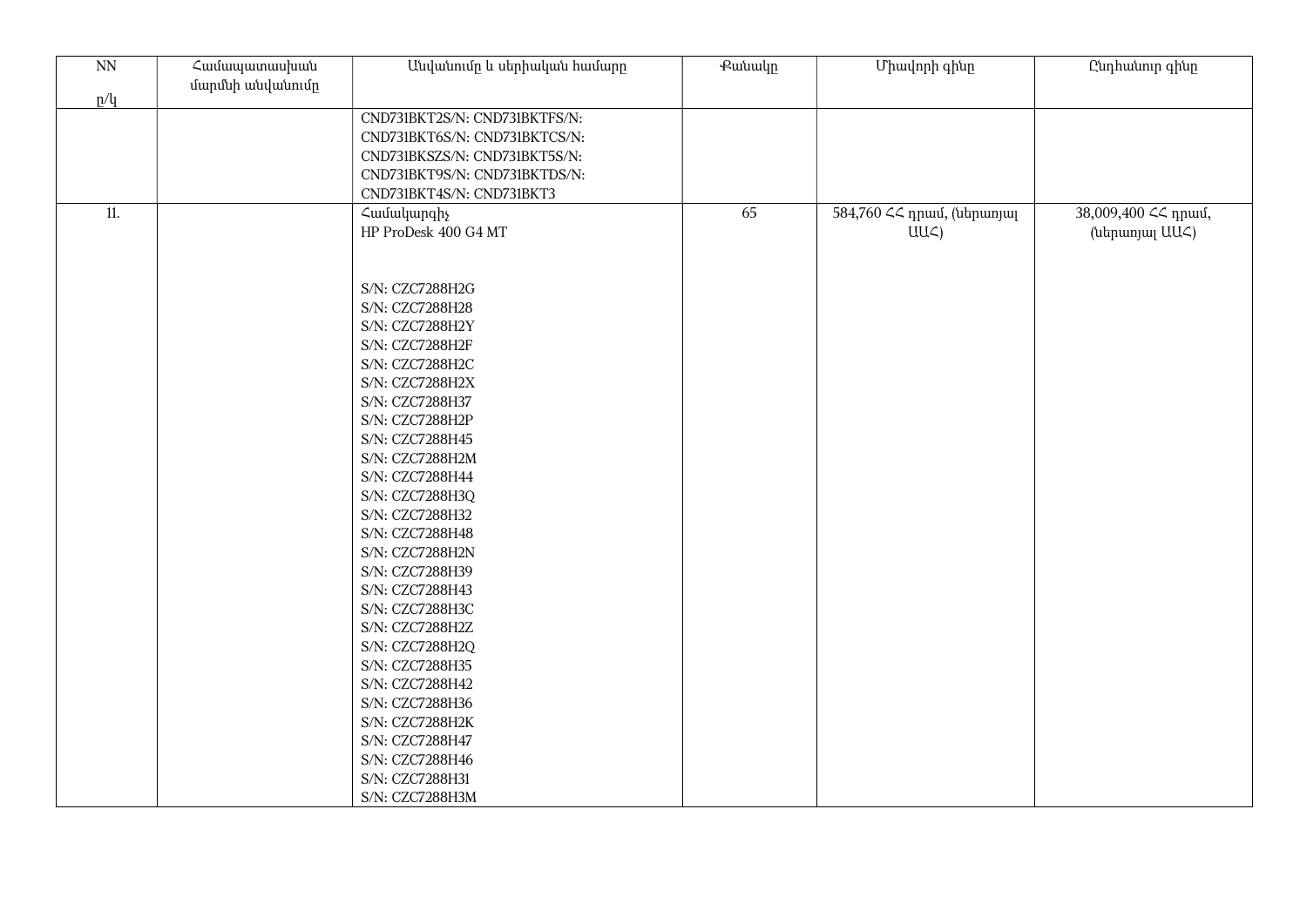| $\mathrm{NN}$ | Համապատասխան     | Անվանումը և սերիական համարը        | Քանակը | Միավորի գինը | Ընդհանուր գինը |
|---------------|------------------|------------------------------------|--------|--------------|----------------|
|               | մարմնի անվանումը |                                    |        |              |                |
| p/q           |                  | S/N: CZC7288H3R                    |        |              |                |
|               |                  | S/N: CZC7288H26                    |        |              |                |
|               |                  | S/N: CZC7288H3V                    |        |              |                |
|               |                  | S/N: CZC7288H38                    |        |              |                |
|               |                  |                                    |        |              |                |
|               |                  | S/N: CZC7288H3S<br>S/N: CZC7288H3B |        |              |                |
|               |                  |                                    |        |              |                |
|               |                  | S/N: CZC7288H2W                    |        |              |                |
|               |                  | S/N: CZC7288H2B                    |        |              |                |
|               |                  | S/N: CZC7288H30                    |        |              |                |
|               |                  | S/N: CZC7288H34<br>S/N: CZC7288H3P |        |              |                |
|               |                  |                                    |        |              |                |
|               |                  | S/N: CZC7288H41                    |        |              |                |
|               |                  | S/N: CZC7288H27                    |        |              |                |
|               |                  | S/N: CZC7288H3J                    |        |              |                |
|               |                  | S/N: CZC7288H2S                    |        |              |                |
|               |                  | S/N: CZC7288H2J                    |        |              |                |
|               |                  | S/N: CZC7288H3L                    |        |              |                |
|               |                  | S/N: CZC7288H2H                    |        |              |                |
|               |                  | S/N: CZC7288H3X                    |        |              |                |
|               |                  | S/N: CZC7288H3Y                    |        |              |                |
|               |                  | S/N: CZC7288H3G                    |        |              |                |
|               |                  | S/N: CZC7288H3W                    |        |              |                |
|               |                  | S/N: CZC7288H2R                    |        |              |                |
|               |                  | S/N: CZC7288H29                    |        |              |                |
|               |                  | S/N: CZC7288H2L                    |        |              |                |
|               |                  | S/N: CZC7288H3Z                    |        |              |                |
|               |                  | S/N: CZC7288H3H                    |        |              |                |
|               |                  | S/N: CZC7288H3T                    |        |              |                |
|               |                  | S/N: CZC7288H3N                    |        |              |                |
|               |                  | S/N: CZC7288H40                    |        |              |                |
|               |                  | S/N: CZC7288H3K                    |        |              |                |
|               |                  | S/N: CZC7288H3D                    |        |              |                |
|               |                  | S/N: CZC7288H2V                    |        |              |                |
|               |                  | S/N: CZC7288H3F                    |        |              |                |
|               |                  | S/N: CZC7288H33                    |        |              |                |
|               |                  | S/N: CZC7288H2T                    |        |              |                |
|               |                  | S/N: CZC7288H2D                    |        |              |                |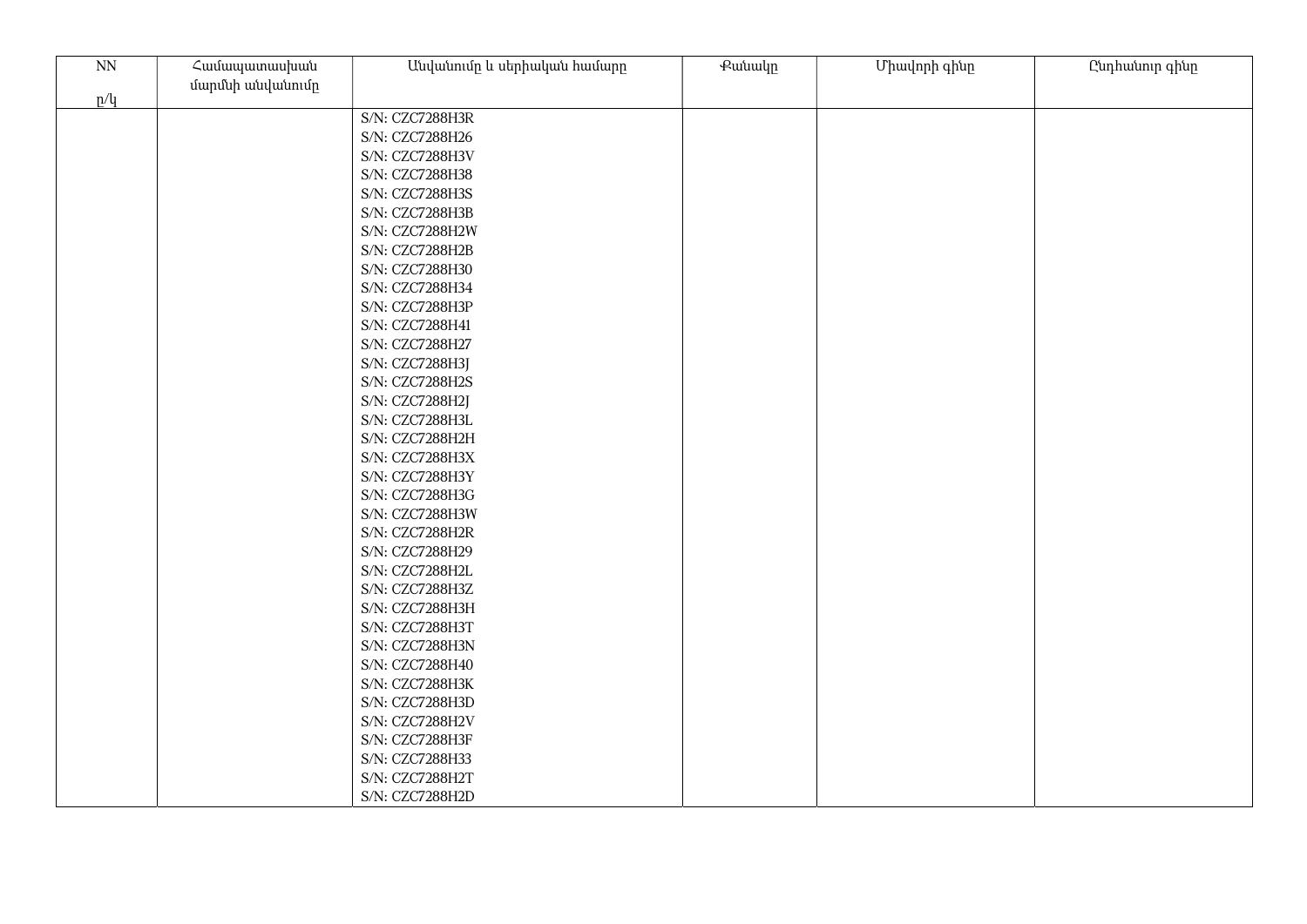| $\overline{NN}$   | Համապատասխան<br>մարմնի անվանումը     | Անվանումը և սերիական համարը                                                                                                                                                                                                      | <b>Putuulp</b> | Միավորի գինը                                | Ընդհանուր գինը                                  |
|-------------------|--------------------------------------|----------------------------------------------------------------------------------------------------------------------------------------------------------------------------------------------------------------------------------|----------------|---------------------------------------------|-------------------------------------------------|
| p/q               |                                      |                                                                                                                                                                                                                                  |                |                                             |                                                 |
| $\overline{12}$ . |                                      | Բազմաֆունկցիոնալ սարք<br>HP LaserJet Pro MFP M227sdn                                                                                                                                                                             | 15             | 143,160 << դրամ, (ներառյալ<br>$UU\subset$ ) | 2,147,400 << npuul, (utrpuunjuu<br>$UU\subset$  |
|                   |                                      | S/N: VNC3P31968<br>S/N: VNC3P29351<br>S/N: VNC3P29371<br>S/N: VNC3P29353<br>S/N: VNC3P29358<br>S/N: VNC3P29365<br>S/N: VNC3P29348<br>S/N: VNC3P29374<br>S/N: VNC3P29355<br>S/N: VNC3P29370<br>S/N: VNC3P29372<br>S/N: VNC3P29362 |                |                                             |                                                 |
|                   |                                      | S/N: VNC3P29369<br>S/N: VNC3P29354<br>S/N: VNC3P29359                                                                                                                                                                            |                |                                             |                                                 |
| 13.               |                                      | Մինի պրոյեկտոր<br>Aaxa Technologies P5 Pico Projector<br>S/N: P51716040919<br>S/N: P51738090009<br>S/N: P51716040880                                                                                                             | $\mathbf{3}$   | 386,520 << npwu, (utpwnjwj<br>$UU\subset$   | 1,159,560 << դրամ, (ներառյալ<br>UU <sub>4</sub> |
| 14.               |                                      | Հրեպատ (ա)<br>USG20-vpn<br>S/N: S162L34400170                                                                                                                                                                                    | $\mathbf{1}$   | 117,600 << դրամ, (ներառյալ<br>$UU\subset$   | 117,600 << դրամ, (ներառյալ<br>UU <sub>4</sub>   |
| 15.               |                                      | A4 sheetfed scanner<br>HP ScanJet Pro 3000 s3 Sheet-feed Scanner                                                                                                                                                                 | $\overline{2}$ | 576 UU to nnjum (wnwug UU <)                | 1,152 UU v nnun (wnwug<br>UUC)                  |
|                   | ՀՀ Արդարադատության<br>նախարարություն |                                                                                                                                                                                                                                  |                |                                             |                                                 |
| 16.               |                                      | Utinultin/Server<br>HPE ProLiant DL380 Gen10 8SFF Configure-to-<br>order Server<br>S/N: CZ290505V8                                                                                                                               | $\mathbf{1}$   | 15,795,600 << npuu 6,<br>(utinumuu UU<)     | 15,795,600 << npuu,<br>(utipunjuj UU<)          |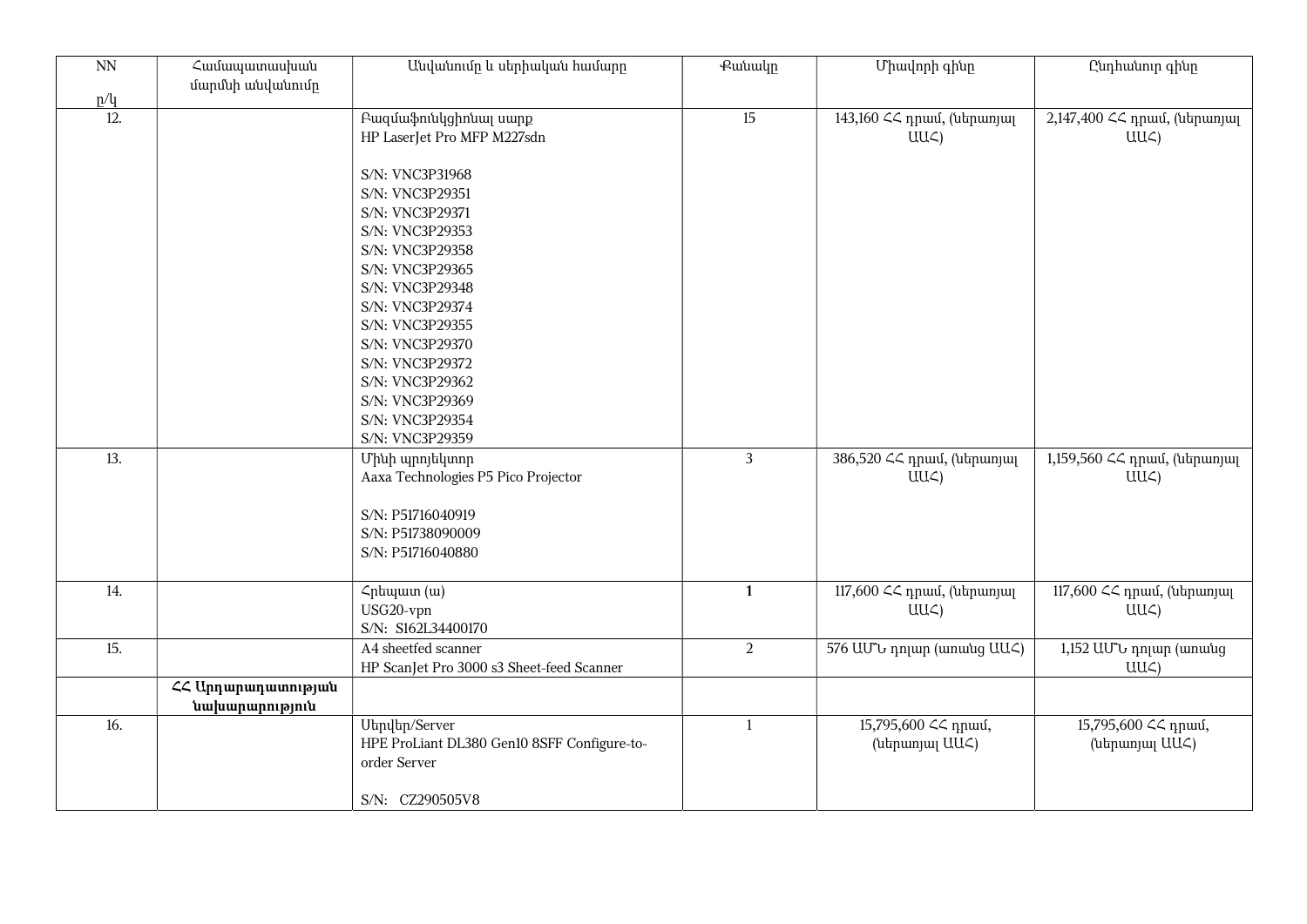| $\rm NN$                 | Համապատասխան<br>մարմնի անվանումը | Անվանումը և սերիական համարը                                                                                                                                                                                                                                                                                                                                                                                                               | <b></b> eutuulp | Միավորի գինը                                    | Ընդհանուր գինը                                |
|--------------------------|----------------------------------|-------------------------------------------------------------------------------------------------------------------------------------------------------------------------------------------------------------------------------------------------------------------------------------------------------------------------------------------------------------------------------------------------------------------------------------------|-----------------|-------------------------------------------------|-----------------------------------------------|
| p/q<br>$\overline{17}$ . |                                  | Անխափան սնուցման սարք<br>APC SRT5KXLI + (4)SRT192BP<br>S/N: SAS1829271334<br>S/N: 7S1832L00979<br>S/N: 7S1848L01361<br>S/N: 7S1821L00641<br>S/N: 7S1821L00657                                                                                                                                                                                                                                                                             | 1               | 10,622,400 << npuu,<br>(utinumuu UU<)           | 10,622,400 << npuu,<br>(utipunjuj UU<)        |
| 18.                      |                                  | Onnpullh<br>LTXN35U Airfel 12000BTU<br>S/N: 3405133120181100820113<br>S/N: 3405133120281100830920                                                                                                                                                                                                                                                                                                                                         | 1               | 562,800 << դրամ, (ներառյալ<br>$UU\subset$       | 562,800 ՀՀ դրամ, (ներառյալ<br>$UU\mathcal{L}$ |
| 19.                      |                                  | Համակարգիչ<br>HP EliteOne 800 G4 23.8 inch FHD Non-Touch All-<br>in-One Business PC<br>S/N: CZC905BXP2<br>S/N: CZC905BXP5<br>S/N: CZC905BXP0<br>S/N: CZC905BXNW<br>S/N: CZC905BXPG<br>S/N: CZC905BXP6<br>S/N: CZC905BXP3<br>S/N: CZC905BXPD<br>S/N: CZC905BXPC<br>S/N: CZC905BXP7<br>S/N: CZC905BXP1<br>S/N: CZC905BXP8<br>S/N: CZC905BXNY<br>S/N: CZC905BXNZ<br>S/N: CZC905BXP9<br>S/N: CZC905BXPB<br>S/N: CZC905BXPF<br>S/N: CZC905BXNX | 20              | 1,591,800 ՀՀ դրամ, (ներառյալ<br>UU <sub>4</sub> | 31,836,000 << npuul,<br>(ներառյալ UUՀ)        |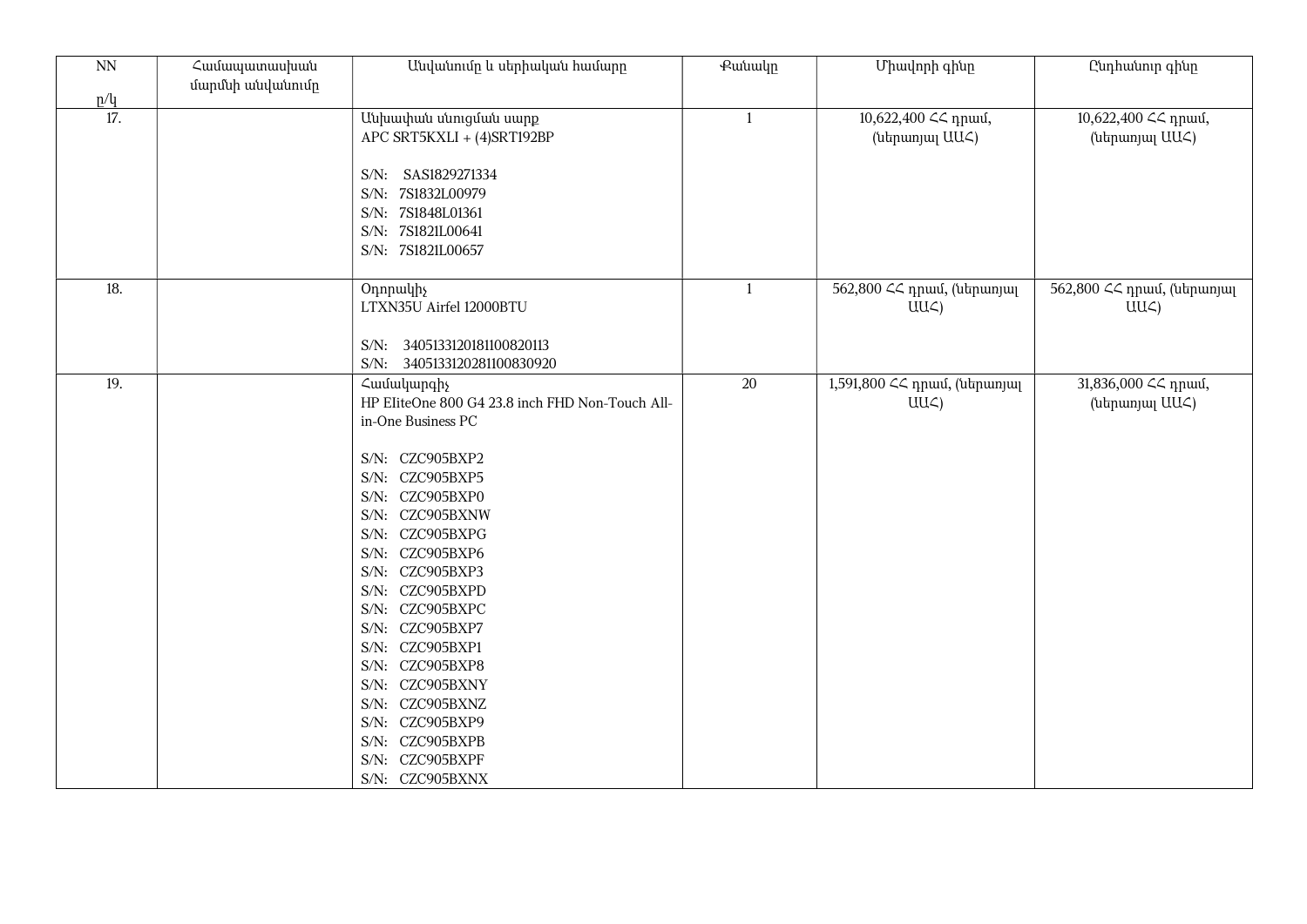| $\rm NN$<br>p/q | Համապատասխան<br>մարմնի անվանումը | Անվանումը և սերիական համարը                                                                        | <b>Putuuln</b> | Միավորի գինը                                  | Ընդհանուր գինը                                |
|-----------------|----------------------------------|----------------------------------------------------------------------------------------------------|----------------|-----------------------------------------------|-----------------------------------------------|
|                 |                                  | S/N: CZC905BXP4<br>S/N: CZC905BXNV                                                                 |                |                                               |                                               |
| 20.             |                                  | Անխափան սնուցման սարք<br>BX1400U1 - APC Back-UPS 1400VA                                            | 20             | 105,600 << դրամ, (ներառյալ<br>$UU\zeta$       | 2,112,000 << npwu, (utpwnjw<br>$UU\subset$    |
|                 |                                  | S/N: S4B1829P14519<br>S/N: S4B1829P14527<br>S/N: S4B1829P14543<br>S/N: S4B1829P08723               |                |                                               |                                               |
|                 |                                  | S/N: S4B1829P14545<br>S/N: S4B1829P14511<br>S/N: S4B1829P14525                                     |                |                                               |                                               |
|                 |                                  | S/N: S4B1829P14548<br>S/N: S4B1829P14528<br>S/N: S4B1829P14536                                     |                |                                               |                                               |
|                 |                                  | S/N: S4B1829P14541<br>S/N: S4B1829P14051<br>S/N: S4B1829P14054                                     |                |                                               |                                               |
|                 |                                  | S/N: S4B1818P34612<br>S/N: S4B1829P14057<br>S/N: S4B1829P14025                                     |                |                                               |                                               |
|                 |                                  | S/N: S4B1829P14535<br>S/N: S4B1818P34608<br>S/N: S4B1829P14448                                     |                |                                               |                                               |
|                 |                                  | S/N: S4B1829P14449                                                                                 |                |                                               |                                               |
| 21.             |                                  | Sulhy qniuuulnn<br>HP Color LaserJet Pro M254dw (T6B60A)                                           | $\mathbf{1}$   | 141,000 << դրամ, (ներառյալ<br>$UU\mathcal{L}$ | 141,000 << դրամ, (ներառյալ<br>UU <sub>4</sub> |
|                 |                                  | S/N: VNC3620685                                                                                    |                |                                               |                                               |
| 22.             |                                  | Բազմաֆունկցիոնալ տպիչ սարք<br>HP LaserJet Pro MFP M227sdn (G3Q74A)                                 | $\overline{4}$ | 165,000 ՀՀ դրամ, (ներառյալ<br>$UU\mathcal{L}$ | 660,000 ՀՀ դրամ, (ներառյալ<br>$UU\subset$     |
|                 |                                  | S/N: VNC6H02202<br><b>VNF3R08344</b><br>$S/N$ :<br><b>VNF3R08971</b><br>$S/N$ :<br>S/N: VNF3R08977 |                |                                               |                                               |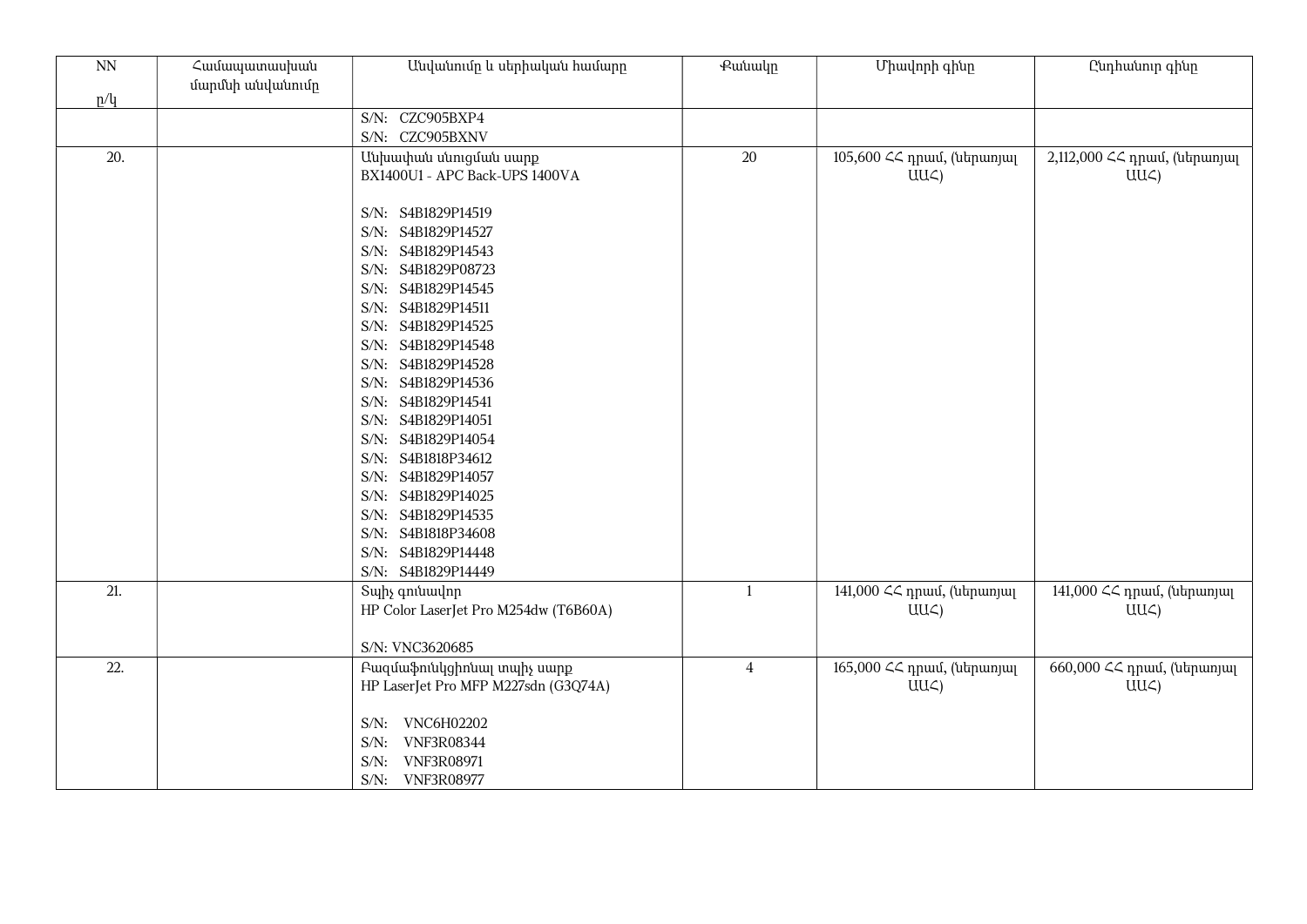| NN  | Համապատասխան<br>մարմնի անվանումը                                                                                              | Անվանումը և սերիական համարը                                                                                                                     | <b></b> eutuulp | Միավորի գինը                                  | Ընդհանուր գինը                                 |
|-----|-------------------------------------------------------------------------------------------------------------------------------|-------------------------------------------------------------------------------------------------------------------------------------------------|-----------------|-----------------------------------------------|------------------------------------------------|
| p/l |                                                                                                                               |                                                                                                                                                 |                 |                                               |                                                |
| 23. |                                                                                                                               | S/N: 369284533905<br>S/N: 369284534237<br>S/N: 338490775315<br>S/N: 338490775823<br>S/N: 338490775521<br>S/N: 338490775274<br>S/N: A81082732215 | 2               | 2,236,800 << npuu, (utpunjuq<br>$UU\subset$ ) | 4,473,600 << npuu, (utpunuu<br>$UU\mathcal{L}$ |
| 24. |                                                                                                                               | A81082799174<br>$S/N$ :<br><b>U</b> uh <sub>s</sub><br>(J9981A) HPE 1820 48G Switch<br>S/N: CN80GMX2K3                                          | $\mathbf{1}$    | 262,800 ՀՀ դրամ, (ներառյալ<br>$UU\subset$     | 262,800 << դրամ, (ներառյալ<br>$UU\subset$      |
| 25. |                                                                                                                               | Ununuuqhn / Unified Thread Management<br>(Security appliance)<br>Sophos UTM 50 Users                                                            | $\mathbf{1}$    | 2,329,800 << npuu, (utpunuu<br>$UU\subset$    | 2,329,800 << npuu, (utpunuu<br>$UU\subset$     |
| 26. |                                                                                                                               | Upunnuuqhp / Avast Business Antivirus Pro (50<br>licenses)                                                                                      | $\mathbf{1}$    | 570,000 ՀՀ դրամ, (ներառյալ<br>$UU\subset$ )   | 570,000 << դրամ, (ներառյալ<br>$UU\subset$      |
| 27. |                                                                                                                               | Հրեպատ (ա)<br>USG20-vpn<br>S/N: S162L34400169                                                                                                   | $\mathbf{1}$    | 117,600 ՀՀ դրամ, (ներառյալ<br>$UU\subset$     | 117,600 << դրամ, (ներառյալ<br>UU <sub>4</sub>  |
| 28. |                                                                                                                               | Սերվեր<br>HP DL180 Gen9 8LFF Server<br>HP DVDRW Drive                                                                                           | 1               | 5,981,760 << npwu, (ներառյալ<br>$UU\subset$   | 5,981,760 << npwu, (utrpwnjwl<br>$UU\subset$   |
|     | Հայաստանի<br>Հանրապետության<br>արդարադատության<br>նախարարության<br>իրավաբանական անձանց<br>պետական ռեգիստրի<br>գործակալություն |                                                                                                                                                 |                 |                                               |                                                |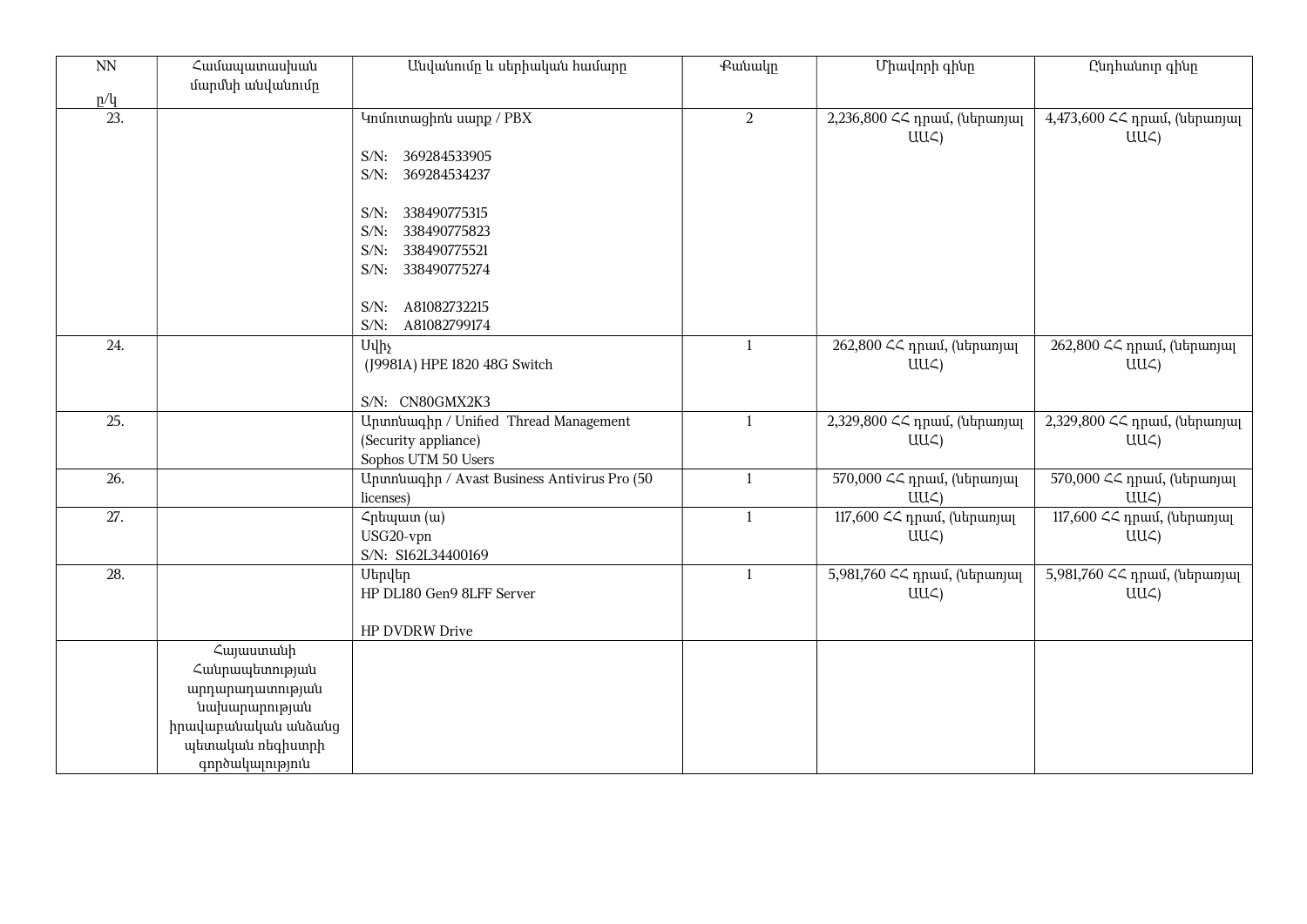| $\overline{NN}$ | Համապատասխան<br>մարմնի անվանումը                                                             | Անվանումը և սերիական համարը                                                                                                                                                                                                                                                                                  | <b></b> eutuulp | Միավորի գինը                                  | Ընդհանուր գինը                             |
|-----------------|----------------------------------------------------------------------------------------------|--------------------------------------------------------------------------------------------------------------------------------------------------------------------------------------------------------------------------------------------------------------------------------------------------------------|-----------------|-----------------------------------------------|--------------------------------------------|
| p/q             |                                                                                              |                                                                                                                                                                                                                                                                                                              |                 |                                               |                                            |
| 29.             |                                                                                              | UPS(a)<br>APC BX650LI<br>9B1949A00592<br>9B1949A00601<br>9B1949A00602<br>9B1949A00603<br>9B1949A00604<br>9B1949A00590<br>9B1945A13834<br>9B1945A13835<br>9B1945A13836<br>9B1945A13837<br>9B1949A00582<br>9B1949A00581<br>9B1949A00583<br>9B1949A00584                                                        | 14              | 66 ԱՄՆ դոլար (առանց ԱԱՀ)                      | 924 UU v nnun (wnwug UU )                  |
| 30.             |                                                                                              | Computer all in one<br>HP 200 All-in-One Computer (P/N: 9UT40ES)                                                                                                                                                                                                                                             | $14\,$          | 784 UU to nnjum (wnwug UU )                   | 10,976 ԱՄՆ դոլար (առանց<br>UU <sub>4</sub> |
|                 | $\mathcal{L}\mathcal{L}$ U <sub>2</sub> huun wuph lu<br>սոցիալական հարցերի<br>նախարարություն |                                                                                                                                                                                                                                                                                                              |                 |                                               |                                            |
| 31.             |                                                                                              | Հրեպատ (ա)<br>USG20-vpn<br>S/N: S162L34400172                                                                                                                                                                                                                                                                | $\mathbf{1}$    | 117,600 << դրամ, (ներառյալ<br>$UU\mathcal{L}$ | 117,600 << դրամ, (ներառյալ<br>$UU\zeta$    |
| 32.             |                                                                                              | A4 MFP b/w<br>KYOCERA ECOSYS M2040dn<br>1102S33NL0VCF9931273<br>1102S33NL0VCF9931275<br>1102S33NL0VCF9931284<br>1102S33NL0VCF9931280<br>1102S33NL0VCF9931285<br>1102S33NL0VCF9931286<br>1102S33NL0VCF9931287<br>1102S33NL0VCF9931282<br>1102S33NL0VCF9931517<br>1102S33NL0VCF9931195<br>1102S33NL0VCF9931205 | 240             | 318,000 << դրամ, (ներառյալ<br>$UU\subset$     | 76,320,000 << npuu,<br>(utipunjuj UU<)     |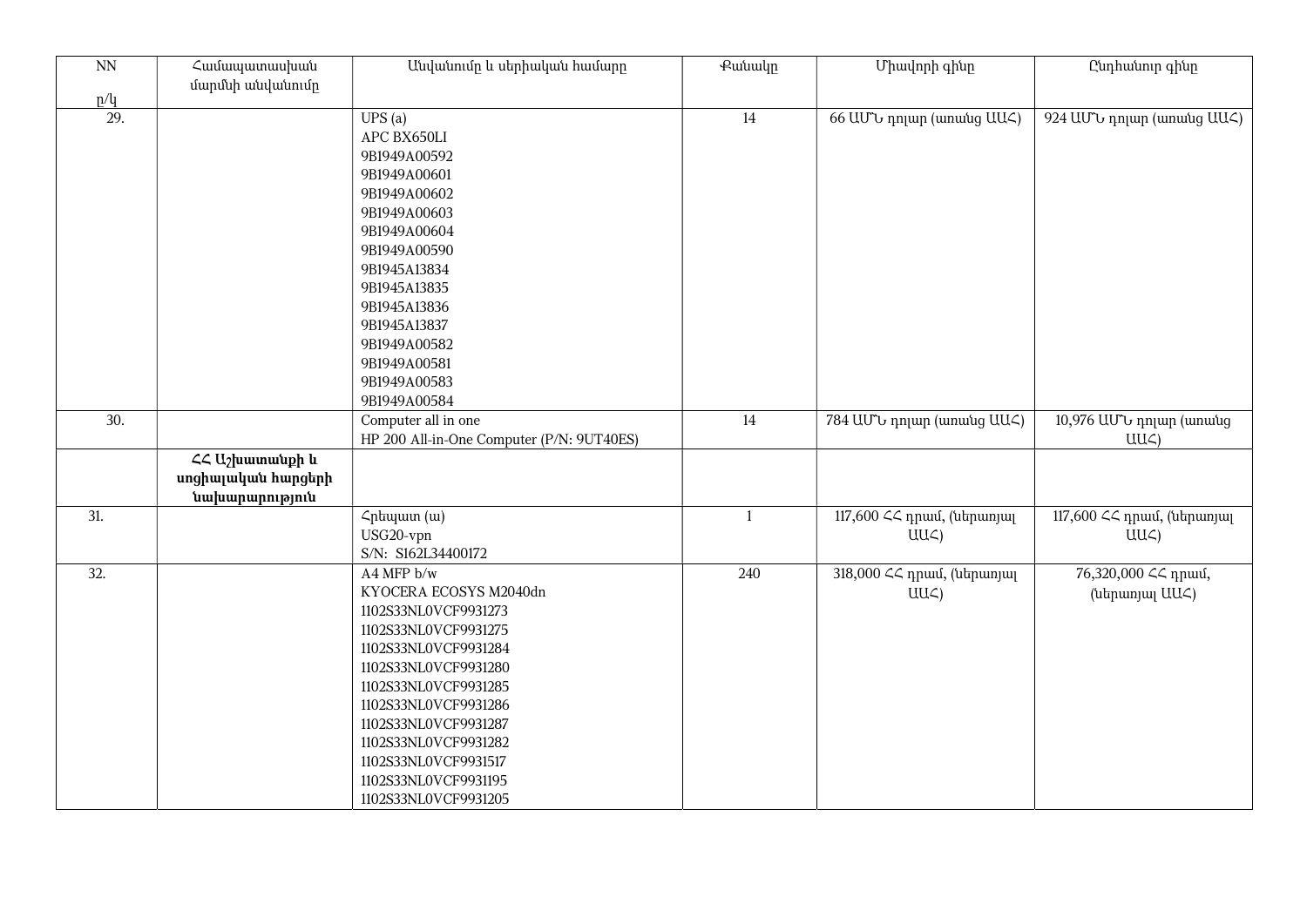| $\mathop{\rm NN}\nolimits$ | Համապատասխան     | Անվանումը և սերիական համարը | Քանակը | Միավորի գինը | Ընդհանուր գինը |
|----------------------------|------------------|-----------------------------|--------|--------------|----------------|
| p/q                        | մարմնի անվանումը |                             |        |              |                |
|                            |                  | 1102S33NL0VCF9931543        |        |              |                |
|                            |                  | 1102S33NL0VCF9931514        |        |              |                |
|                            |                  | 1102S33NL0VCF9931759        |        |              |                |
|                            |                  | 1102S33NL0VCF9931534        |        |              |                |
|                            |                  | 1102S33NL0VCF9931532        |        |              |                |
|                            |                  | 1102S33NL0VCF9931294        |        |              |                |
|                            |                  | 1102S33NL0VCF9931150        |        |              |                |
|                            |                  | 1102S33NL0VCF9933399        |        |              |                |
|                            |                  | 1102S33NL0VCF9933405        |        |              |                |
|                            |                  | 1102S33NL0VCF9931762        |        |              |                |
|                            |                  | 1102S33NL0VCF9933397        |        |              |                |
|                            |                  | 1102S33NL0VCF9931760        |        |              |                |
|                            |                  | 1102S33NL0VCF9932387        |        |              |                |
|                            |                  | 1102S33NL0VCF9932388        |        |              |                |
|                            |                  | 1102S33NL0VCF9932390        |        |              |                |
|                            |                  | 1102S33NL0VCF9932389        |        |              |                |
|                            |                  | 1102S33NL0VCF9932396        |        |              |                |
|                            |                  | 1102S33NL0VCF9932394        |        |              |                |
|                            |                  | 1102S33NL0VCF9932096        |        |              |                |
|                            |                  | 1102S33NL0VCF9932098        |        |              |                |
|                            |                  | 1102S33NL0VCF9931075        |        |              |                |
|                            |                  | 1102S33NL0VCF9931141        |        |              |                |
|                            |                  | 1102S33NL0VCF9931148        |        |              |                |
|                            |                  | 1102S33NL0VCF9931145        |        |              |                |
|                            |                  | 1102S33NL0VCF9931017        |        |              |                |
|                            |                  | 1102S33NL0VCF9931151        |        |              |                |
|                            |                  | 1102S33NL0VCF9931152        |        |              |                |
|                            |                  | 1102S33NL0VCF9931149        |        |              |                |
|                            |                  | 1102S33NL0VCF9931016        |        |              |                |
|                            |                  | 1102S33NL0VCF9932100        |        |              |                |
|                            |                  | 1102S33NL0VCF9931153        |        |              |                |
|                            |                  | 1102S33NL0VCF9931142        |        |              |                |
|                            |                  | 1102S33NL0VCF9932081        |        |              |                |
|                            |                  | 1102S33NL0VCF9931136        |        |              |                |
|                            |                  | 1102S33NL0VCF9932385        |        |              |                |
|                            |                  | 1102S33NL0VCF9931147        |        |              |                |
|                            |                  | 1102S33NL0VCF9932393        |        |              |                |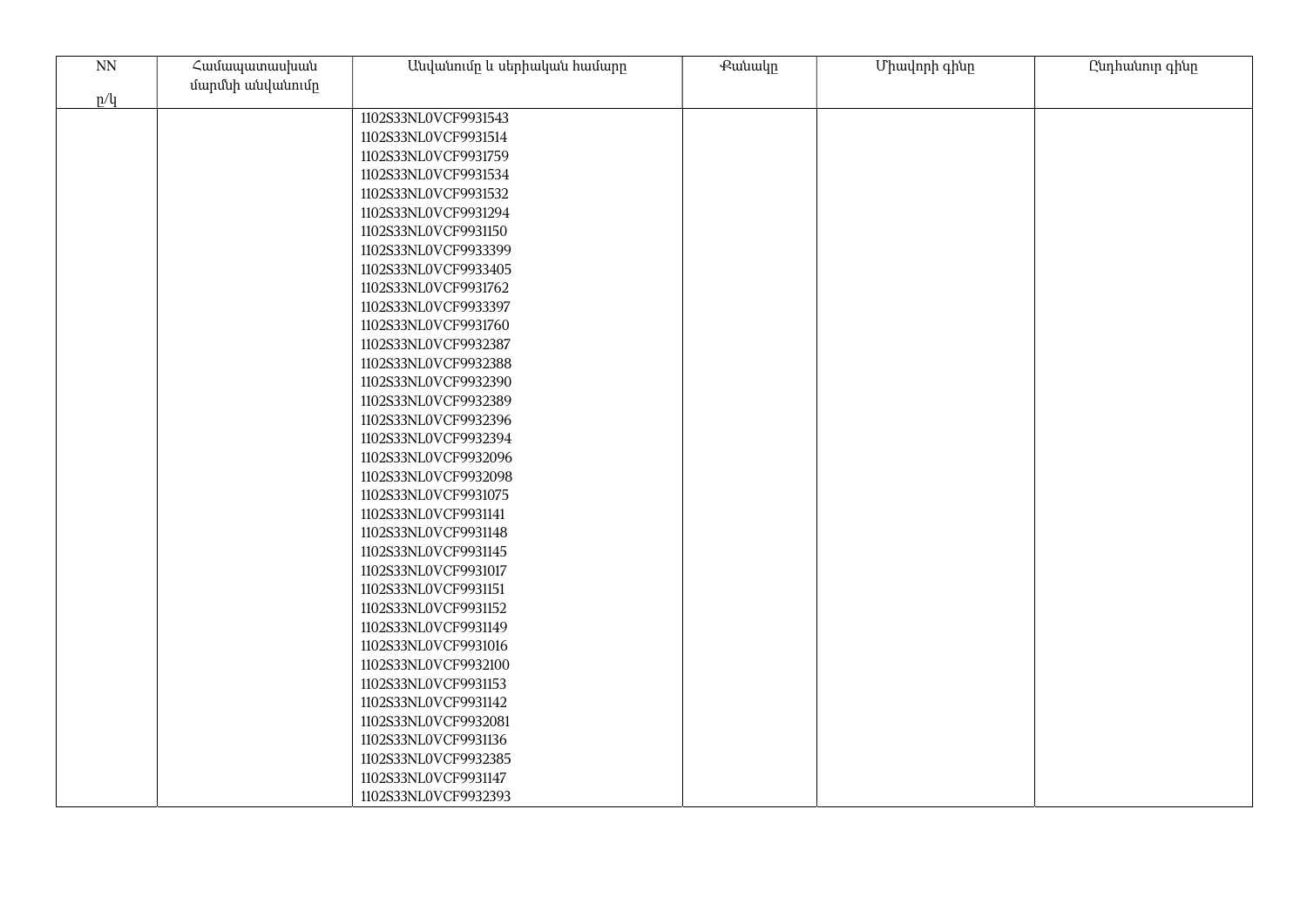| $\mathop{\rm NN}\nolimits$ | Համապատասխան     | Անվանումը և սերիական համարը | Քանակը | Միավորի գինը | Ընդհանուր գինը |
|----------------------------|------------------|-----------------------------|--------|--------------|----------------|
| p/q                        | մարմնի անվանումը |                             |        |              |                |
|                            |                  | 1102S33NL0VCF9932397        |        |              |                |
|                            |                  | 1102S33NL0VCF9931209        |        |              |                |
|                            |                  | 1102S33NL0VCF9931510        |        |              |                |
|                            |                  | 1102S33NL0VCF9931542        |        |              |                |
|                            |                  | 1102S33NL0VCF9931545        |        |              |                |
|                            |                  | 1102S33NL0VCF9931511        |        |              |                |
|                            |                  | 1102S33NL0VCF9931533        |        |              |                |
|                            |                  | 1102S33NL0VCF9931505        |        |              |                |
|                            |                  | 1102S33NL0VCF9931755        |        |              |                |
|                            |                  | 1102S33NL0VCF9931754        |        |              |                |
|                            |                  | 1102S33NL0VCF9931764        |        |              |                |
|                            |                  | 1102S33NL0VCF9931729        |        |              |                |
|                            |                  | 1102S33NL0VCF9933400        |        |              |                |
|                            |                  | 1102S33NL0VCF9931757        |        |              |                |
|                            |                  | 1102S33NL0VCF9931289        |        |              |                |
|                            |                  | 1102S33NL0VCF9931512        |        |              |                |
|                            |                  | 1102S33NL0VCF9931541        |        |              |                |
|                            |                  | 1102S33NL0VCF9931292        |        |              |                |
|                            |                  | 1102S33NL0VCF9932401        |        |              |                |
|                            |                  | 1102S33NL0VCF9932402        |        |              |                |
|                            |                  | 1102S33NL0VCF9932399        |        |              |                |
|                            |                  | 1102S33NL0VCF9932408        |        |              |                |
|                            |                  | 1102S33NL0VCF9932406        |        |              |                |
|                            |                  | 1102S33NL0VCF9932400        |        |              |                |
|                            |                  | 1102S33NL0VCF9932405        |        |              |                |
|                            |                  | 1102S33NL0VCF9932335        |        |              |                |
|                            |                  | 1102S33NL0VCF9932331        |        |              |                |
|                            |                  | 1102S33NL0VCF9932137        |        |              |                |
|                            |                  | 1102S33NL0VCF9932548        |        |              |                |
|                            |                  | 1102S33NL0VCF9932395        |        |              |                |
|                            |                  | 1102S33NL0VCF9931883        |        |              |                |
|                            |                  | 1102S33NL0VCF9932491        |        |              |                |
|                            |                  | 1102S33NL0VCF9932496        |        |              |                |
|                            |                  | 1102S33NL0VCF9931877        |        |              |                |
|                            |                  | 1102S33NL0VCF9932552        |        |              |                |
|                            |                  | 1102S33NL0VCF9932412        |        |              |                |
|                            |                  | 1102S33NL0VCF9932136        |        |              |                |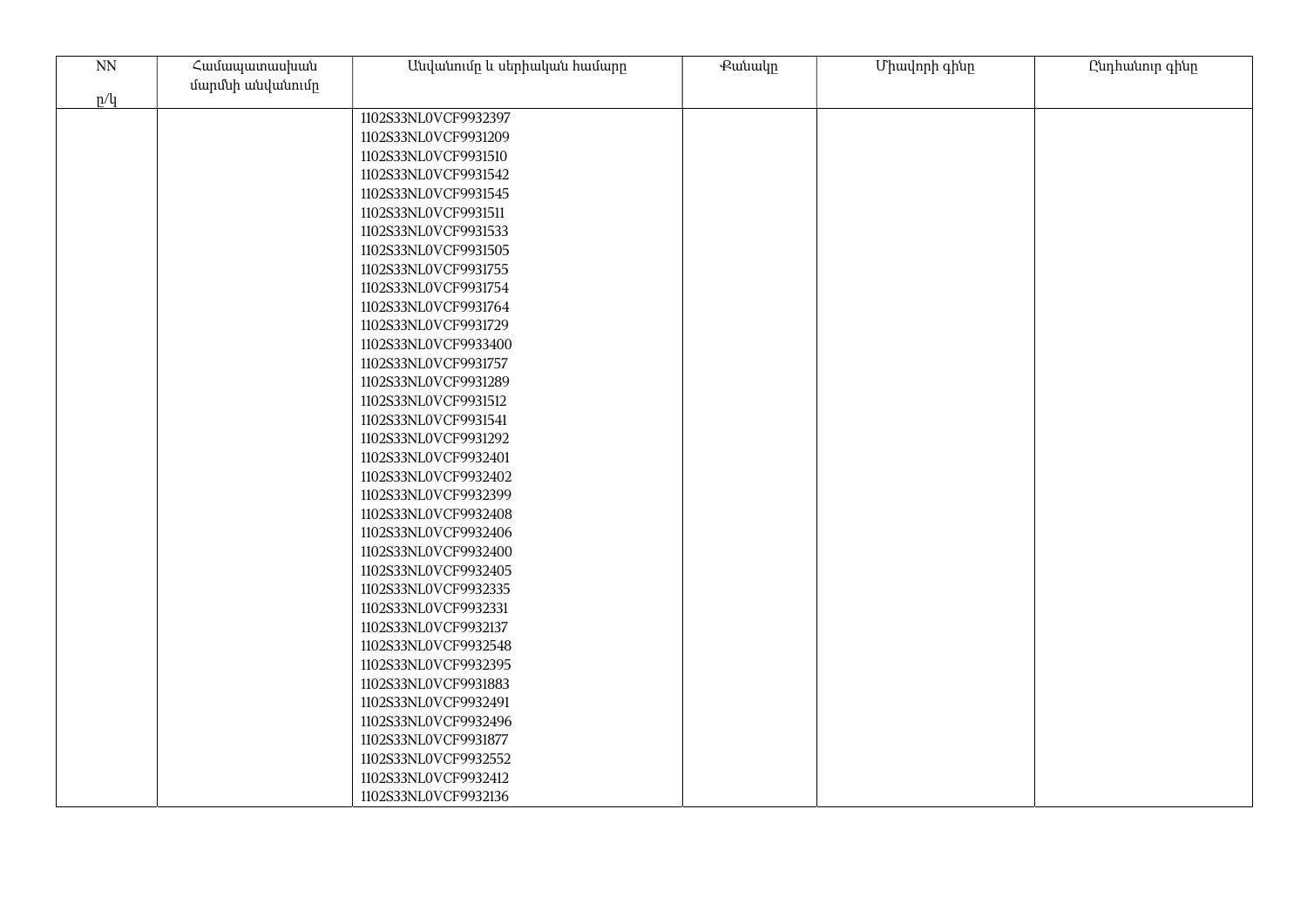| $\mathrm{NN}$ | Համապատասխան     | Անվանումը և սերիական համարը | Քանակը | Միավորի գինը | Ընդհանուր գինը |
|---------------|------------------|-----------------------------|--------|--------------|----------------|
| p/q           | մարմնի անվանումը |                             |        |              |                |
|               |                  | 1102S33NL0VCF9932391        |        |              |                |
|               |                  | 1102S33NL0VCF9931884        |        |              |                |
|               |                  | 1102S33NL0VCF9932214        |        |              |                |
|               |                  | 1102S33NL0VCF9931880        |        |              |                |
|               |                  | 1102S33NL0VCF9932501        |        |              |                |
|               |                  | 1102S33NL0VCF9932498        |        |              |                |
|               |                  | 1102S33NL0VCF9932504        |        |              |                |
|               |                  | 1102S33NL0VCF9931395        |        |              |                |
|               |                  | 1102S33NL0VCF9932377        |        |              |                |
|               |                  | 1102S33NL0VCF9932380        |        |              |                |
|               |                  | 1102S33NL0VCF9932369        |        |              |                |
|               |                  | 1102S33NL0VCF9932376        |        |              |                |
|               |                  | 1102S33NL0VCF9932373        |        |              |                |
|               |                  | 1102S33NL0VCF9932228        |        |              |                |
|               |                  | 1102S33NL0VCF9X37520        |        |              |                |
|               |                  | 1102S33NL0VCF9932223        |        |              |                |
|               |                  | 1102S33NL0VCF9932231        |        |              |                |
|               |                  | 1102S33NL0VCF9932230        |        |              |                |
|               |                  | 1102S33NL0VCF9931490        |        |              |                |
|               |                  | 1102S33NL0VCF9X36909        |        |              |                |
|               |                  | 1102S33NL0VCF9931379        |        |              |                |
|               |                  | 1102S33NL0VCF9931381        |        |              |                |
|               |                  | 1102S33NL0VCF9932492        |        |              |                |
|               |                  | 1102S33NL0VCF9932549        |        |              |                |
|               |                  | 1102S33NL0VCF9932138        |        |              |                |
|               |                  | 1102S33NL0VCF9932266        |        |              |                |
|               |                  | 1102S33NL0VCF9932495        |        |              |                |
|               |                  | 1102S33NL0VCF9932503        |        |              |                |
|               |                  | 1102S33NL0VCF9932502        |        |              |                |
|               |                  | 1102S33NL0VCF9932378        |        |              |                |
|               |                  | 1102S33NL0VCF9932375        |        |              |                |
|               |                  | 1102S33NL0VCF9932499        |        |              |                |
|               |                  | 1102S33NL0VCF9932497        |        |              |                |
|               |                  | 1102S33NL0VCF9931387        |        |              |                |
|               |                  | 1102S33NL0VCF9931377        |        |              |                |
|               |                  | 1102S33NL0VCF9932382        |        |              |                |
|               |                  | 1102S33NL0VCF9932379        |        |              |                |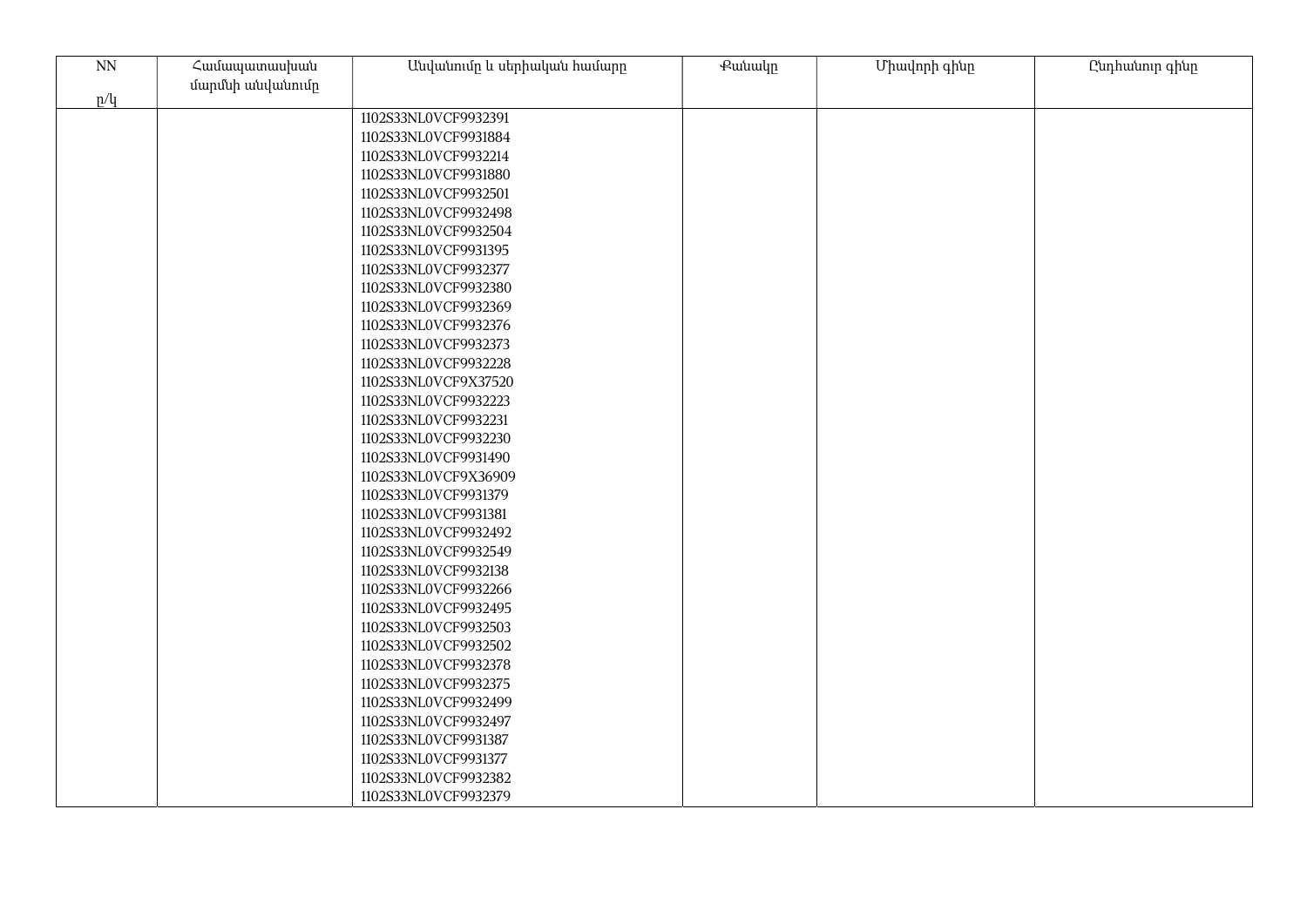| $\mathop{\rm NN}\nolimits$ | Համապատասխան     | Անվանումը և սերիական համարը | Քանակը | Միավորի գինը | Ընդհանուր գինը |
|----------------------------|------------------|-----------------------------|--------|--------------|----------------|
|                            | մարմնի անվանումը |                             |        |              |                |
| p/q                        |                  |                             |        |              |                |
|                            |                  | 1102S33NL0VCF9932318        |        |              |                |
|                            |                  | 1102S33NL0VCF9932381        |        |              |                |
|                            |                  | 1102S33NL0VCF9932314        |        |              |                |
|                            |                  | 1102S33NL0VCF9932332        |        |              |                |
|                            |                  | 1102S33NL0VCF9932252        |        |              |                |
|                            |                  | 1102S33NL0VCF9932221        |        |              |                |
|                            |                  | 1102S33NL0VCF9932311        |        |              |                |
|                            |                  | 1102S33NL0VCF9932227        |        |              |                |
|                            |                  | 1102S33NL0VCF9932225        |        |              |                |
|                            |                  | 1102S33NL0VCF9932222        |        |              |                |
|                            |                  | 1102S33NL0VCF9932224        |        |              |                |
|                            |                  | 1102S33NL0VCF9932161        |        |              |                |
|                            |                  | 1102S33NL0VCF9932547        |        |              |                |
|                            |                  | 1102S33NL0VCF9932336        |        |              |                |
|                            |                  | 1102S33NL0VCF9932333        |        |              |                |
|                            |                  | 1102S33NL0VCF9932143        |        |              |                |
|                            |                  | 1102S33NL0VCF9932500        |        |              |                |
|                            |                  | 1102S33NL0VCF9932334        |        |              |                |
|                            |                  | 1102S33NL0VCF9932226        |        |              |                |
|                            |                  | 1102S33NL0VCF9932518        |        |              |                |
|                            |                  | 1102S33NL0VCF9932512        |        |              |                |
|                            |                  | 1102S33NL0VCF9932521        |        |              |                |
|                            |                  | 1102S33NL0VCF9932425        |        |              |                |
|                            |                  | 1102S33NL0VCF9932522        |        |              |                |
|                            |                  | 1102S33NL0VCF9932526        |        |              |                |
|                            |                  | 1102S33NL0VCF9932517        |        |              |                |
|                            |                  | 1102S33NL0VCF9932528        |        |              |                |
|                            |                  | 1102S33NL0VCF9931181        |        |              |                |
|                            |                  | 1102S33NL0VCF9933807        |        |              |                |
|                            |                  | 1102S33NL0VCF9932523        |        |              |                |
|                            |                  | 1102S33NL0VCF9931183        |        |              |                |
|                            |                  | 1102S33NL0VCF9931179        |        |              |                |
|                            |                  | 1102S33NL0VCF9933727        |        |              |                |
|                            |                  | 1102S33NL0VCF9933810        |        |              |                |
|                            |                  | 1102S33NL0VCF9933813        |        |              |                |
|                            |                  | 1102S33NL0VCF9933814        |        |              |                |
|                            |                  | 1102S33NL0VCF9933816        |        |              |                |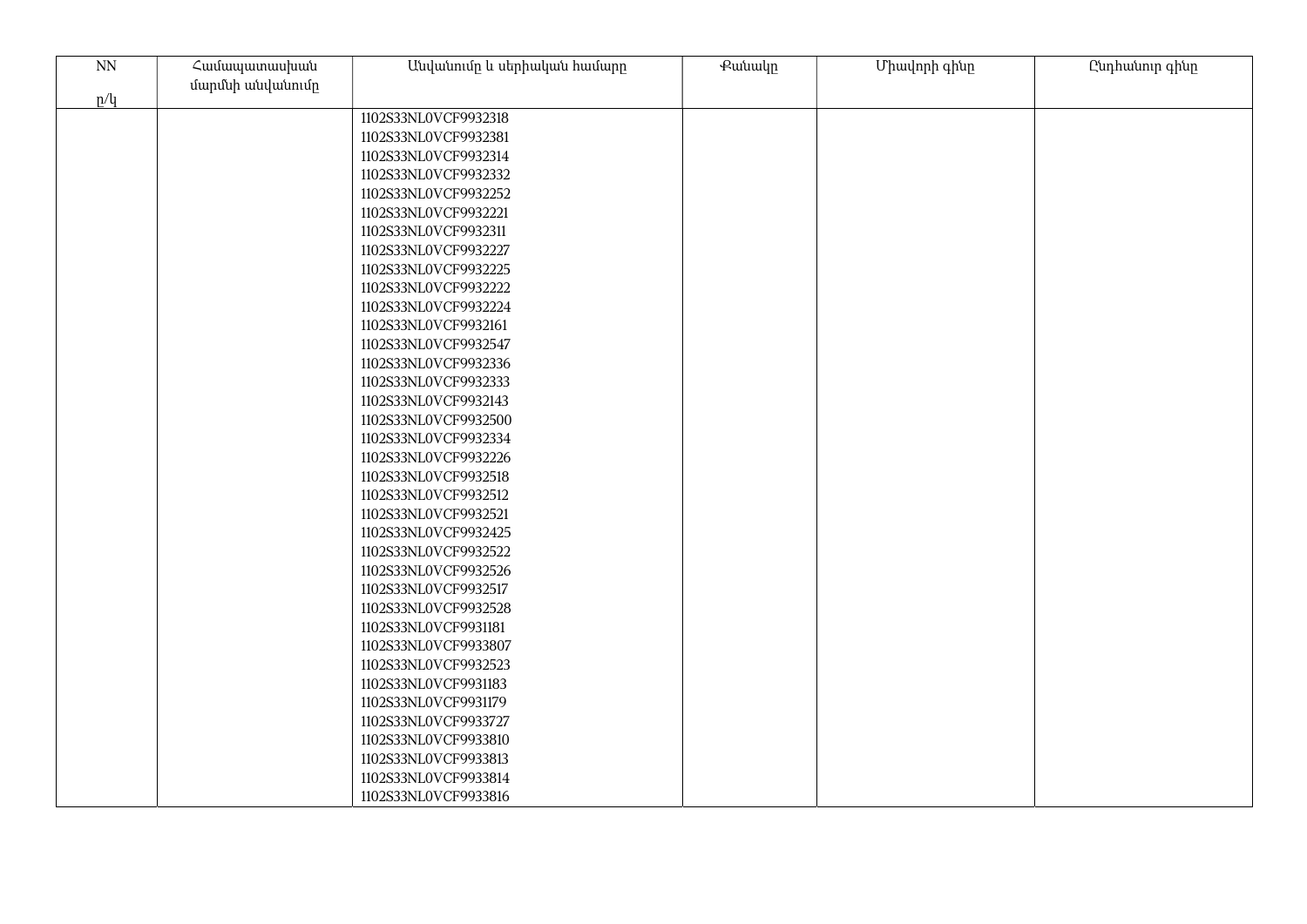| $\mathop{\rm NN}\nolimits$ | Համապատասխան     | Անվանումը և սերիական համարը | Քանակը | Միավորի գինը | Ընդհանուր գինը |
|----------------------------|------------------|-----------------------------|--------|--------------|----------------|
| p/q                        | մարմնի անվանումը |                             |        |              |                |
|                            |                  | 1102S33NL0VCF9932525        |        |              |                |
|                            |                  | 1102S33NL0VCF9932520        |        |              |                |
|                            |                  | 1102S33NL0VCF9932519        |        |              |                |
|                            |                  | 1102S33NL0VCF9931176        |        |              |                |
|                            |                  | 1102S33NL0VCF9933803        |        |              |                |
|                            |                  | 1102S33NL0VCF9933806        |        |              |                |
|                            |                  | 1102S33NL0VCF9933805        |        |              |                |
|                            |                  | 1102S33NL0VCF9931683        |        |              |                |
|                            |                  | 1102S33NL0VCF9931690        |        |              |                |
|                            |                  | 1102S33NL0VCF9931687        |        |              |                |
|                            |                  | 1102S33NL0VCF9931686        |        |              |                |
|                            |                  | 1102S33NL0VCF9931120        |        |              |                |
|                            |                  | 1102S33NL0VCF9931109        |        |              |                |
|                            |                  | 1102S33NL0VCF9931115        |        |              |                |
|                            |                  | 1102S33NL0VCF9931119        |        |              |                |
|                            |                  | 1102S33NL0VCF9931127        |        |              |                |
|                            |                  | 1102S33NL0VCF9931124        |        |              |                |
|                            |                  | 1102S33NL0VCF9931160        |        |              |                |
|                            |                  | 1102S33NL0VCF9931223        |        |              |                |
|                            |                  | 1102S33NL0VCF9931219        |        |              |                |
|                            |                  | 1102S33NL0VCF9931220        |        |              |                |
|                            |                  | 1102S33NL0VCF9931642        |        |              |                |
|                            |                  | 1102S33NL0VCF9931646        |        |              |                |
|                            |                  | 1102S33NL0VCF9931643        |        |              |                |
|                            |                  | 1102S33NL0VCF9931647        |        |              |                |
|                            |                  | 1102S33NL0VCF9931651        |        |              |                |
|                            |                  | 1102S33NL0VCF9931648        |        |              |                |
|                            |                  | 1102S33NL0VCF9931652        |        |              |                |
|                            |                  | 1102S33NL0VCF9931649        |        |              |                |
|                            |                  | 1102S33NL0VCF9933862        |        |              |                |
|                            |                  | 1102S33NL0VCF9931516        |        |              |                |
|                            |                  | 1102S33NL0VCF9933830        |        |              |                |
|                            |                  | 1102S33NL0VCF9933819        |        |              |                |
|                            |                  | 1102S33NL0VCF9933613        |        |              |                |
|                            |                  | 1102S33NL0VCF9931523        |        |              |                |
|                            |                  | 1102S33NL0VCF9933659        |        |              |                |
|                            |                  | 1102S33NL0VCF9933387        |        |              |                |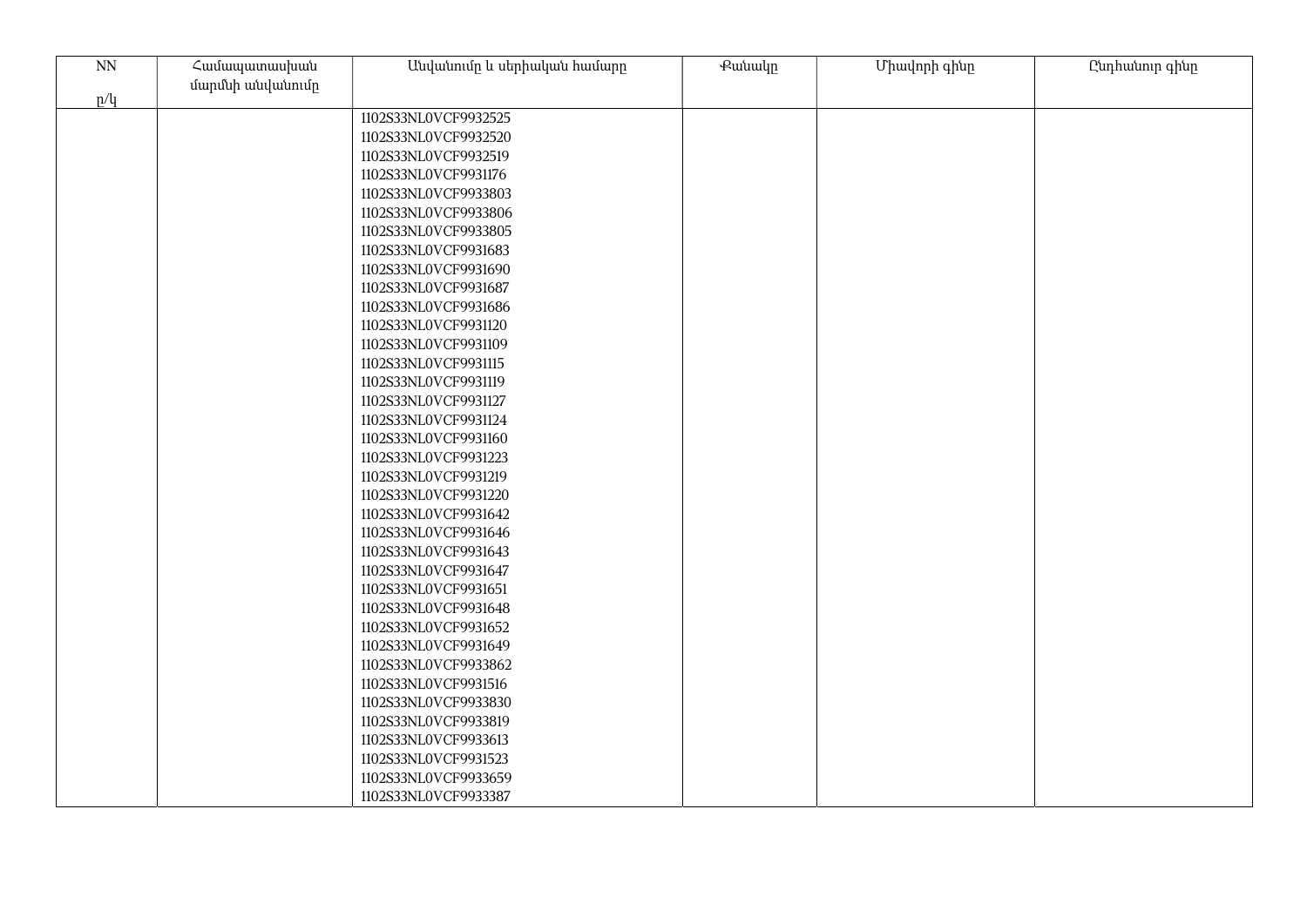| $\mathop{\rm NN}\nolimits$ | Համապատասխան     | Անվանումը և սերիական համարը | Քանակը | Միավորի գինը | Ընդհանուր գինը |
|----------------------------|------------------|-----------------------------|--------|--------------|----------------|
| p/q                        | մարմնի անվանումը |                             |        |              |                |
|                            |                  | 1102S33NL0VCF9933391        |        |              |                |
|                            |                  | 1102S33NL0VCF9933388        |        |              |                |
|                            |                  | 1102S33NL0VCF9931693        |        |              |                |
|                            |                  | 1102S33NL0VCF9931691        |        |              |                |
|                            |                  | 1102S33NL0VCF9933809        |        |              |                |
|                            |                  | 1102S33NL0VCF9933811        |        |              |                |
|                            |                  | 1102S33NL0VCF9931106        |        |              |                |
|                            |                  | 1102S33NL0VCF9931121        |        |              |                |
|                            |                  | 1102S33NL0VCF9931122        |        |              |                |
|                            |                  | 1102S33NL0VCF9931058        |        |              |                |
|                            |                  | 1102S33NL0VCF9931128        |        |              |                |
|                            |                  | 1102S33NL0VCF9931132        |        |              |                |
|                            |                  | 1102S33NL0VCF9931645        |        |              |                |
|                            |                  | 1102S33NL0VCF9931650        |        |              |                |
|                            |                  | 1102S33NL0VCF9931656        |        |              |                |
|                            |                  | 1102S33NL0VCF9931659        |        |              |                |
|                            |                  | 1102S33NL0VCF9931520        |        |              |                |
|                            |                  | 1102S33NL0VCF9931521        |        |              |                |
|                            |                  | 1102S33NL0VCF9933733        |        |              |                |
|                            |                  | 1102S33NL0VCF9933389        |        |              |                |
|                            |                  | 1102S33NL0VCF9933863        |        |              |                |
|                            |                  | 1102S33NL0VCF9933385        |        |              |                |
|                            |                  | 1102S33NL0VCF9931681        |        |              |                |
|                            |                  | 1102S33NL0VCF9931678        |        |              |                |
|                            |                  | 1102S33NL0VCF9931288        |        |              |                |
|                            |                  | 1102S33NL0VCF9931518        |        |              |                |
|                            |                  | 1102S33NL0VCF9931752        |        |              |                |
|                            |                  | 1102S33NL0VCF9931761        |        |              |                |
|                            |                  | 1102S33NL0VCF9931756        |        |              |                |
|                            |                  | 1102S33NL0VCF9931758        |        |              |                |
|                            |                  | 1102S33NL0VCF9932384        |        |              |                |
|                            |                  | 1102S33NL0VCF9932345        |        |              |                |
|                            |                  | 1102S33NL0VCF9931020        |        |              |                |
|                            |                  | 1102S33NL0VCF9931146        |        |              |                |
|                            |                  | 1102S33NL0VCF9931015        |        |              |                |
|                            |                  | 1102S33NL0VCF9932386        |        |              |                |
|                            |                  | 1102S33NL0VCF9931515        |        |              |                |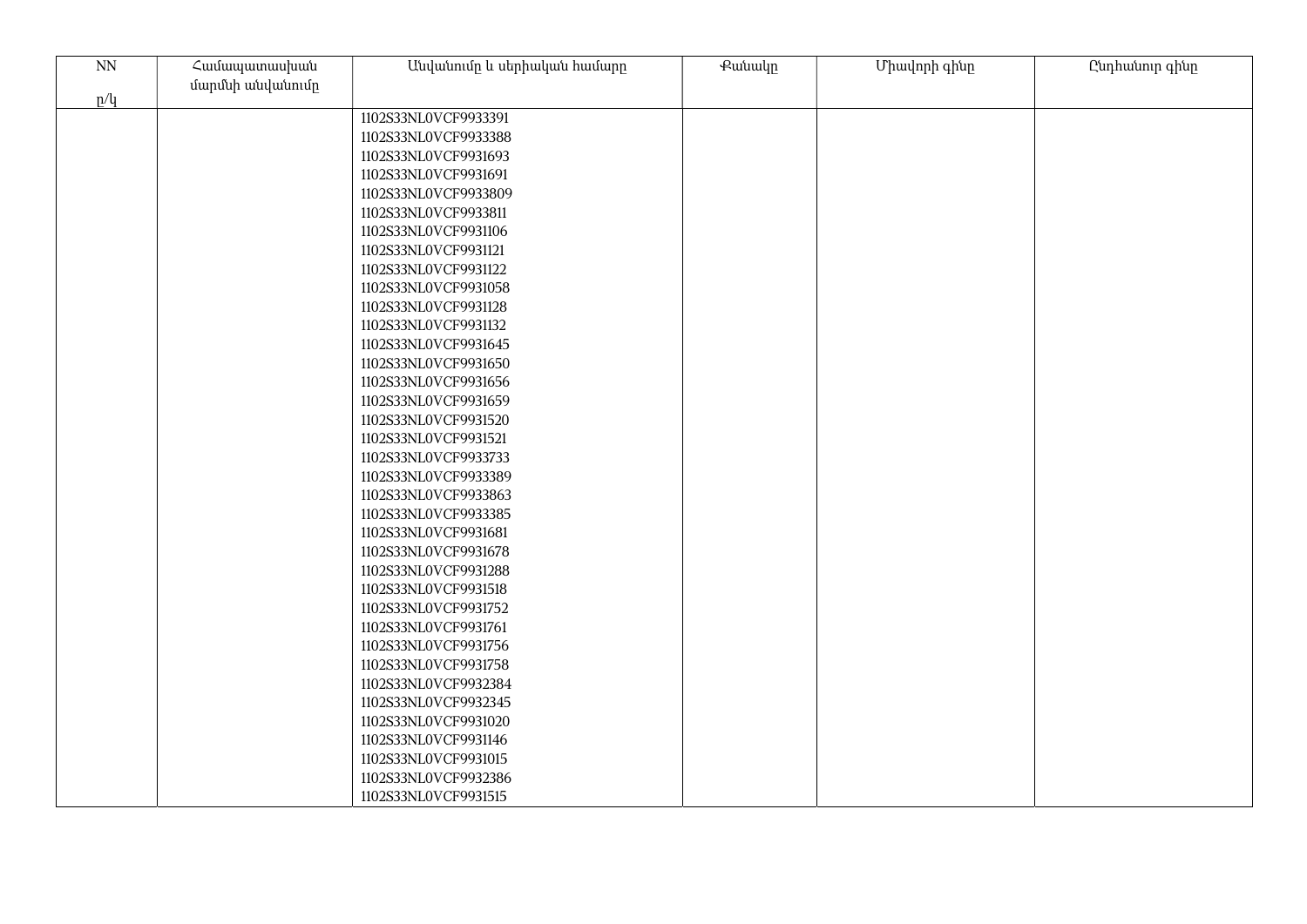| N <sub>N</sub> | Համապատասխան<br>մարմնի անվանումը | Անվանումը և սերիական համարը | Քանակը | Միավորի գինը              | Ընդհանուր գինը          |
|----------------|----------------------------------|-----------------------------|--------|---------------------------|-------------------------|
| p/q            |                                  |                             |        |                           |                         |
|                |                                  | 1102S33NL0VCF9931513        |        |                           |                         |
|                |                                  | 1102S33NL0VCF9932398        |        |                           |                         |
|                |                                  | 1102S33NL0VCF9932370        |        |                           |                         |
|                |                                  | 1102S33NL0VCF9932360        |        |                           |                         |
|                |                                  | 1102S33NL0VCF9932220        |        |                           |                         |
|                |                                  | 1102S33NL0VCF9932407        |        |                           |                         |
|                |                                  | 1102S33NL0VCF9933812        |        |                           |                         |
| 33.            |                                  | UPS(a)                      | 187    | 66 UU to nnun (wnwug UU ) | 12,342 UU v nnun (wnwug |
|                |                                  | APC BX650LI                 |        |                           | $UU\zeta$               |
|                |                                  |                             |        |                           |                         |
|                |                                  | 9B1925A06128                |        |                           |                         |
|                |                                  | 9B1925A06129                |        |                           |                         |
|                |                                  | 9B1925A06130                |        |                           |                         |
|                |                                  | 9B1925A06131                |        |                           |                         |
|                |                                  | 9B1925A06081                |        |                           |                         |
|                |                                  | 9B1925A06080                |        |                           |                         |
|                |                                  | 9B1925A06082                |        |                           |                         |
|                |                                  | 9B1925A06083                |        |                           |                         |
|                |                                  | 9B1925A06124                |        |                           |                         |
|                |                                  | 9B1925A06125                |        |                           |                         |
|                |                                  | 9B1925A06126                |        |                           |                         |
|                |                                  | 9B1925A06127                |        |                           |                         |
|                |                                  | 9B1925A06092                |        |                           |                         |
|                |                                  | 9B1925A06093                |        |                           |                         |
|                |                                  | 9B1925A06094                |        |                           |                         |
|                |                                  | 9B1925A06095                |        |                           |                         |
|                |                                  | 9B1925A06069                |        |                           |                         |
|                |                                  | 9B1925A06068                |        |                           |                         |
|                |                                  | 9B1925A06070                |        |                           |                         |
|                |                                  | 9B1925A06071                |        |                           |                         |
|                |                                  | 9B1925A06132                |        |                           |                         |
|                |                                  | 9B1925A06133                |        |                           |                         |
|                |                                  | 9B1925A06134                |        |                           |                         |
|                |                                  | 9B1925A06135                |        |                           |                         |
|                |                                  | 9B1925A06112                |        |                           |                         |
|                |                                  | 9B1925A06113                |        |                           |                         |
|                |                                  | 9B1925A06114                |        |                           |                         |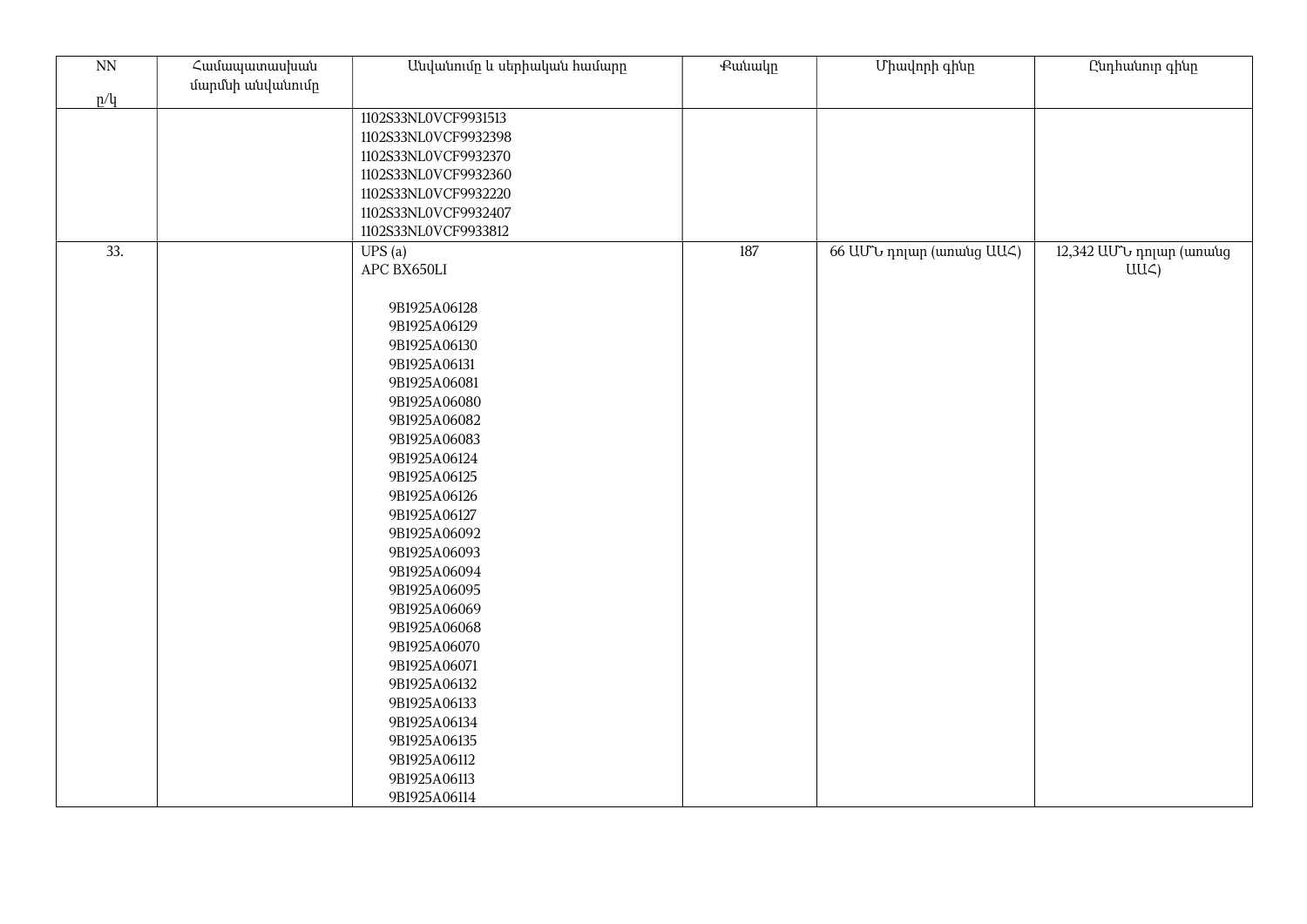| $\overline{\text{NN}}$ | Համապատասխան<br>մարմնի անվանումը | Անվանումը և սերիական համարը | Քանակը | Միավորի գինը | Ընդհանուր գինը |
|------------------------|----------------------------------|-----------------------------|--------|--------------|----------------|
| p/q                    |                                  |                             |        |              |                |
|                        |                                  | 9B1925A06115                |        |              |                |
|                        |                                  | 9B1925A06096                |        |              |                |
|                        |                                  | 9B1925A06097                |        |              |                |
|                        |                                  | 9B1925A06098                |        |              |                |
|                        |                                  | 9B1925A06099                |        |              |                |
|                        |                                  | 9B1925A06065                |        |              |                |
|                        |                                  | 9B1925A06064                |        |              |                |
|                        |                                  | 9B1925A06066                |        |              |                |
|                        |                                  | 9B1925A06067                |        |              |                |
|                        |                                  | 9B1925A06104                |        |              |                |
|                        |                                  | 9B1925A06105                |        |              |                |
|                        |                                  | 9B1925A06106                |        |              |                |
|                        |                                  | 9B1925A06107                |        |              |                |
|                        |                                  | 9B1925A06063                |        |              |                |
|                        |                                  | 9B1925A06062                |        |              |                |
|                        |                                  | 9B1925A06061                |        |              |                |
|                        |                                  | 9B1925A06060                |        |              |                |
|                        |                                  | 9B1925A06078                |        |              |                |
|                        |                                  | 9B1925A06079                |        |              |                |
|                        |                                  | 9B1925A06077                |        |              |                |
|                        |                                  | 9B1925A06076                |        |              |                |
|                        |                                  | 9B1925A06111                |        |              |                |
|                        |                                  | 9B1925A06110                |        |              |                |
|                        |                                  | 9B1925A06109                |        |              |                |
|                        |                                  | 9B1925A06108                |        |              |                |
|                        |                                  | 9B1925A06122                |        |              |                |
|                        |                                  | 9B1925A06121                |        |              |                |
|                        |                                  | 9B1925A06120                |        |              |                |
|                        |                                  | 9B1925A06123                |        |              |                |
|                        |                                  | 9B1925A06056                |        |              |                |
|                        |                                  | 9B1925A06057                |        |              |                |
|                        |                                  | 9B1925A06058                |        |              |                |
|                        |                                  | 9B1925A06059                |        |              |                |
|                        |                                  | 9B1925A06084                |        |              |                |
|                        |                                  | 9B1925A06085                |        |              |                |
|                        |                                  | 9B1925A06086                |        |              |                |
|                        |                                  | 9B1925A06087                |        |              |                |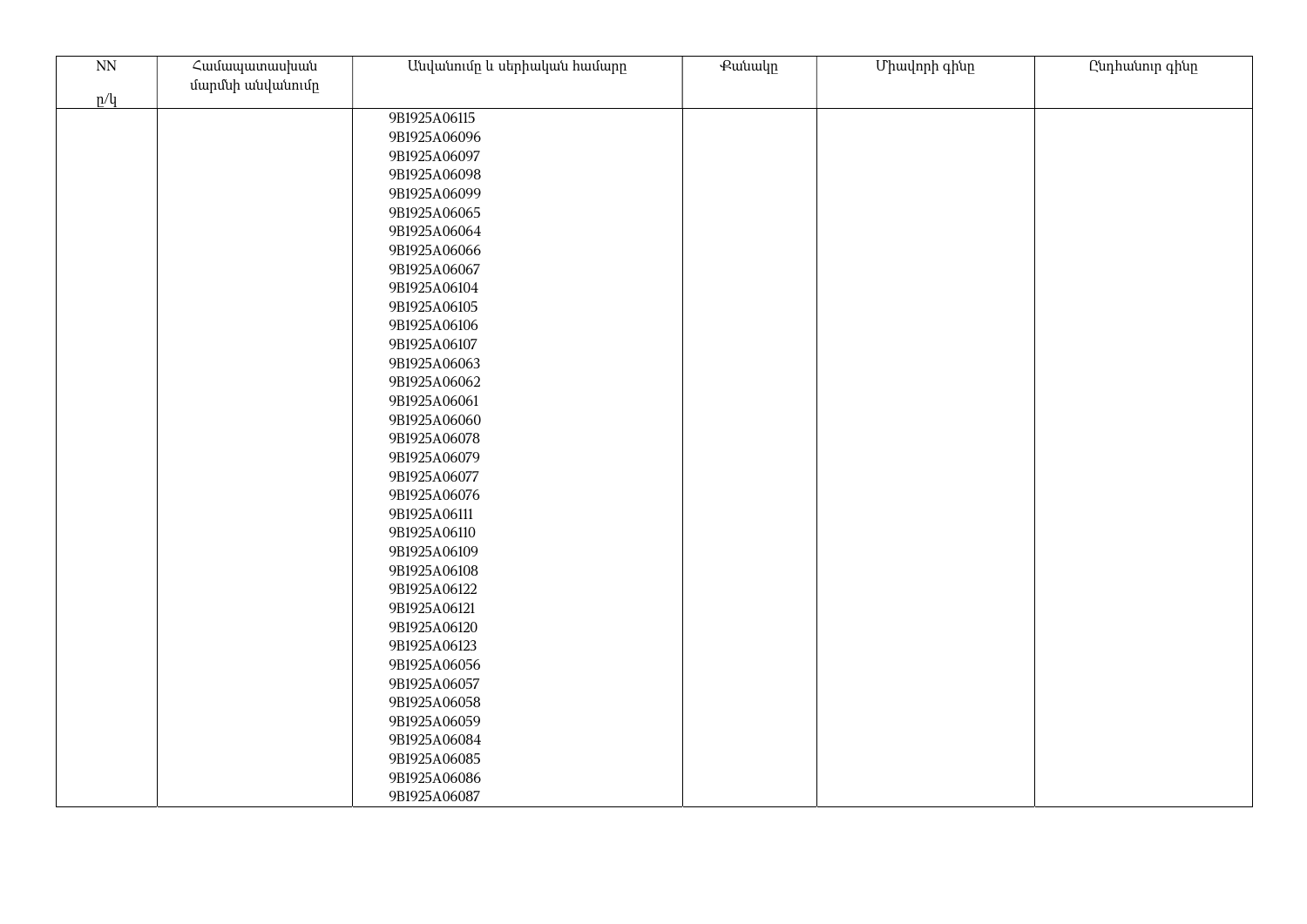| N <sub>N</sub> | Համապատասխան<br>մարմնի անվանումը | Անվանումը և սերիական համարը  | Քանակը | Միավորի գինը | Ընդհանուր գինը |
|----------------|----------------------------------|------------------------------|--------|--------------|----------------|
| p/q            |                                  |                              |        |              |                |
|                |                                  | 9B1925A06072                 |        |              |                |
|                |                                  | 9B1925A06073                 |        |              |                |
|                |                                  | 9B1925A06074                 |        |              |                |
|                |                                  | 9B1925A06075                 |        |              |                |
|                |                                  | 9B1925A06116                 |        |              |                |
|                |                                  | 9B1925A06117                 |        |              |                |
|                |                                  | 9B1925A06118                 |        |              |                |
|                |                                  | 9B1925A06119                 |        |              |                |
|                |                                  | 9B1925A06089                 |        |              |                |
|                |                                  | 9B1925A06088                 |        |              |                |
|                |                                  | 9B1925A06090                 |        |              |                |
|                |                                  | 9B1925A06091                 |        |              |                |
|                |                                  | 9B1925A06100                 |        |              |                |
|                |                                  | 9B1925A06103                 |        |              |                |
|                |                                  | 9B1925A06102                 |        |              |                |
|                |                                  | 9B1925A06101                 |        |              |                |
|                |                                  | 9B1925A06199                 |        |              |                |
|                |                                  | 9B1925A06198                 |        |              |                |
|                |                                  | 9B1925A06197                 |        |              |                |
|                |                                  | 9B1925A06196                 |        |              |                |
|                |                                  | 9B1925A06160                 |        |              |                |
|                |                                  | 9B1925A06161                 |        |              |                |
|                |                                  | 9B1925A06162                 |        |              |                |
|                |                                  | 9B1925A06163                 |        |              |                |
|                |                                  | 9B1925A06136                 |        |              |                |
|                |                                  | 9B1925A06137                 |        |              |                |
|                |                                  | 9B1925A06138                 |        |              |                |
|                |                                  | 9B1925A06139                 |        |              |                |
|                |                                  | 9B1925A06202                 |        |              |                |
|                |                                  | 9B1925A06201<br>9B1925A06200 |        |              |                |
|                |                                  | 9B1925A06203                 |        |              |                |
|                |                                  | 9B1925A06180                 |        |              |                |
|                |                                  | 9B1925A06181                 |        |              |                |
|                |                                  | 9B1925A06182                 |        |              |                |
|                |                                  | 9B1925A06183                 |        |              |                |
|                |                                  | 9B1925A06140                 |        |              |                |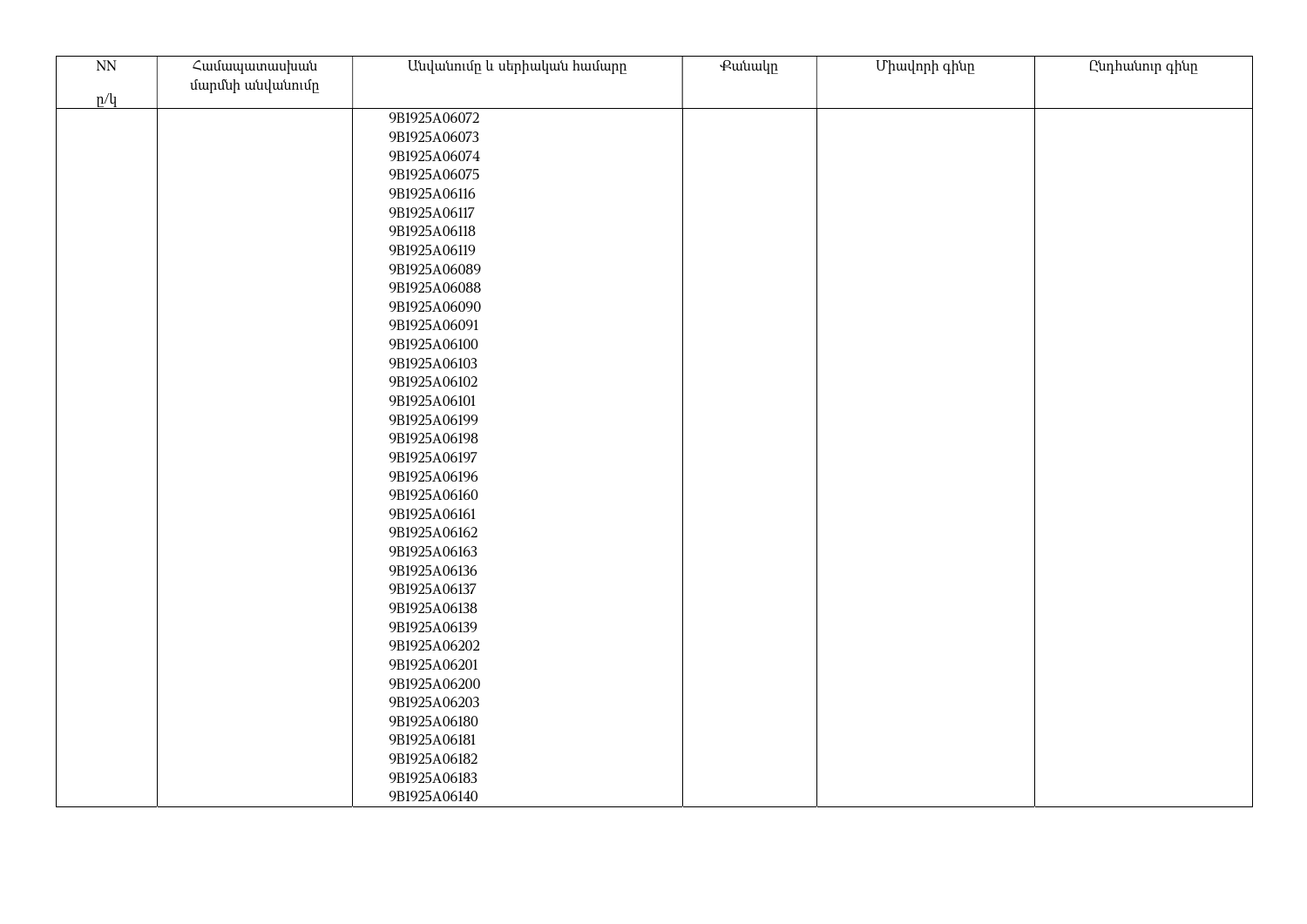| $\mathop{\rm NN}\nolimits$ | Համապատասխան     | Անվանումը և սերիական համարը | <b></b> | Միավորի գինը | Ընդհանուր գինը |
|----------------------------|------------------|-----------------------------|---------|--------------|----------------|
|                            | մարմնի անվանումը |                             |         |              |                |
| p/q                        |                  |                             |         |              |                |
|                            |                  | 9B1925A06141                |         |              |                |
|                            |                  | 9B1925A06142                |         |              |                |
|                            |                  | 9B1925A06143                |         |              |                |
|                            |                  | 9B1925A06187                |         |              |                |
|                            |                  | 9B1925A06186                |         |              |                |
|                            |                  | 9B1925A06185                |         |              |                |
|                            |                  | 9B1925A06184                |         |              |                |
|                            |                  | 9B1925A06165                |         |              |                |
|                            |                  | 9B1925A06164                |         |              |                |
|                            |                  | 9B1925A06166                |         |              |                |
|                            |                  | 9B1925A06167                |         |              |                |
|                            |                  | 9B1925A06168                |         |              |                |
|                            |                  | 9B1925A06169                |         |              |                |
|                            |                  | 9B1925A06170                |         |              |                |
|                            |                  | 9B1925A06171                |         |              |                |
|                            |                  | 9B1925A06188                |         |              |                |
|                            |                  | 9B1925A06189                |         |              |                |
|                            |                  | 9B1925A06191                |         |              |                |
|                            |                  | 9B1925A06190                |         |              |                |
|                            |                  | 9B1925A06148                |         |              |                |
|                            |                  | 9B1925A06149                |         |              |                |
|                            |                  | 9B1925A06150                |         |              |                |
|                            |                  | 9B1925A06151                |         |              |                |
|                            |                  | 9B1925A06212                |         |              |                |
|                            |                  | 9B1925A06213                |         |              |                |
|                            |                  | 9B1925A06214                |         |              |                |
|                            |                  | 9B1925A06215                |         |              |                |
|                            |                  | 9B1925A06208                |         |              |                |
|                            |                  | 9B1925A06209                |         |              |                |
|                            |                  | 9B1925A06210                |         |              |                |
|                            |                  | 9B1925A06211                |         |              |                |
|                            |                  | 9B1925A06193                |         |              |                |
|                            |                  | 9B1925A06192                |         |              |                |
|                            |                  | 9B1925A06194                |         |              |                |
|                            |                  | 9B1925A06195                |         |              |                |
|                            |                  | 9B1925A06172                |         |              |                |
|                            |                  | 9B1925A06173                |         |              |                |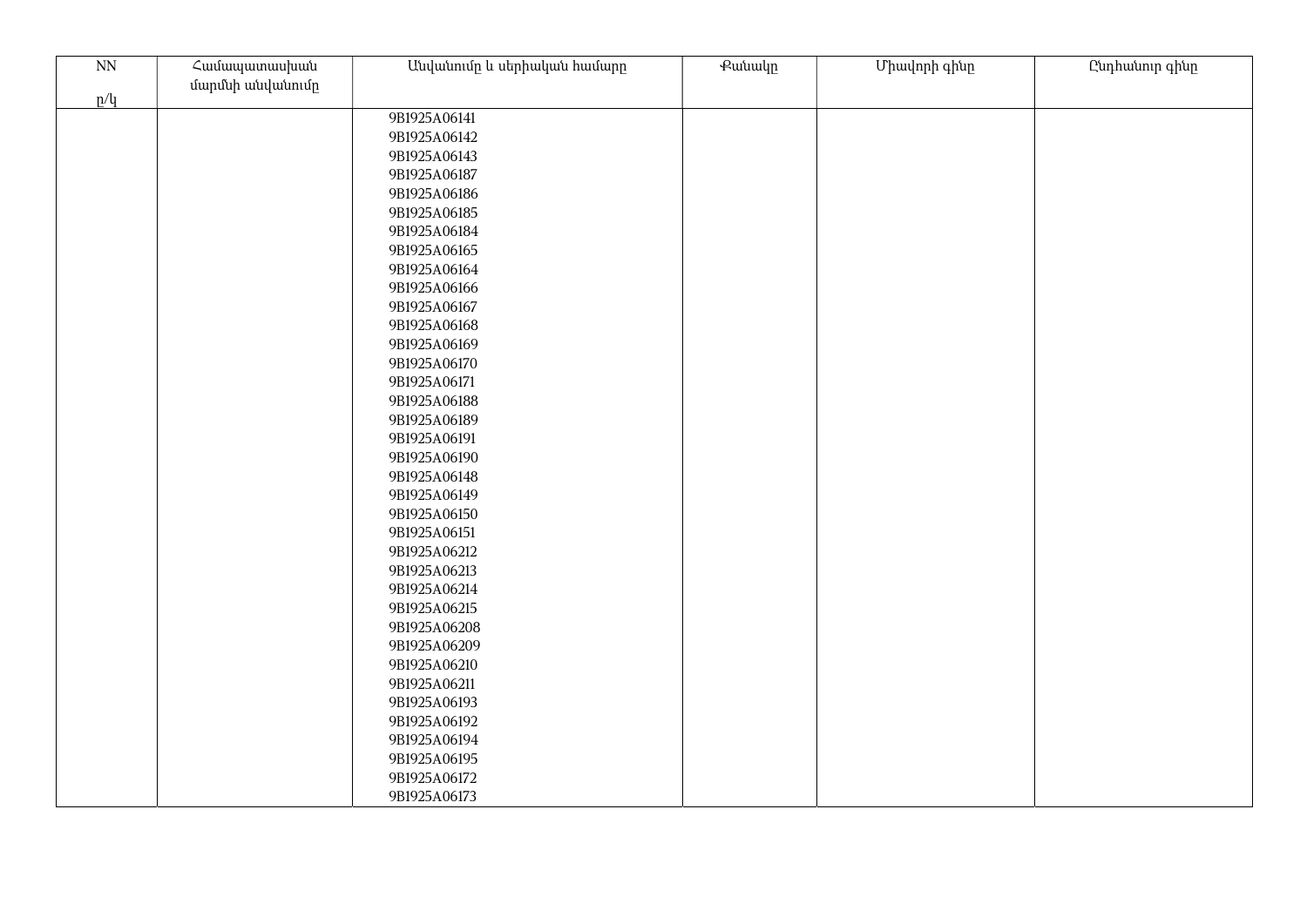| N <sub>N</sub> | Համապատասխան<br>մարմնի անվանումը | Անվանումը և սերիական համարը                                                                                                                                                                  | Քանակը | Միավորի գինը | Ընդհանուր գինը |
|----------------|----------------------------------|----------------------------------------------------------------------------------------------------------------------------------------------------------------------------------------------|--------|--------------|----------------|
| p/q            |                                  |                                                                                                                                                                                              |        |              |                |
|                |                                  | 9B1925A06174                                                                                                                                                                                 |        |              |                |
|                |                                  | 9B1925A06175                                                                                                                                                                                 |        |              |                |
|                |                                  | 9B1925A06155                                                                                                                                                                                 |        |              |                |
|                |                                  | 9B1925A06154                                                                                                                                                                                 |        |              |                |
|                |                                  | 9B1925A06153                                                                                                                                                                                 |        |              |                |
|                |                                  | 9B1925A06152                                                                                                                                                                                 |        |              |                |
|                |                                  | 9B1925A06205                                                                                                                                                                                 |        |              |                |
|                |                                  | 9B1925A06204                                                                                                                                                                                 |        |              |                |
|                |                                  | 9B1925A06206                                                                                                                                                                                 |        |              |                |
|                |                                  | 9B1925A06207                                                                                                                                                                                 |        |              |                |
|                |                                  | 9B1925A06147                                                                                                                                                                                 |        |              |                |
|                |                                  | 9B1925A06146                                                                                                                                                                                 |        |              |                |
|                |                                  | 9B1925A06145                                                                                                                                                                                 |        |              |                |
|                |                                  | 9B1925A06144                                                                                                                                                                                 |        |              |                |
|                |                                  | 9B1925A06158                                                                                                                                                                                 |        |              |                |
|                |                                  | 9B1925A06157                                                                                                                                                                                 |        |              |                |
|                |                                  | 9B1925A06159                                                                                                                                                                                 |        |              |                |
|                |                                  | 9B1925A06156                                                                                                                                                                                 |        |              |                |
|                |                                  | 9B1925A06179                                                                                                                                                                                 |        |              |                |
|                |                                  | 9B1925A06178                                                                                                                                                                                 |        |              |                |
|                |                                  | 9B1925A06177                                                                                                                                                                                 |        |              |                |
|                |                                  | 9B1925A06176                                                                                                                                                                                 |        |              |                |
|                |                                  | 9B1945A13629                                                                                                                                                                                 |        |              |                |
|                |                                  | 9B1945A13628                                                                                                                                                                                 |        |              |                |
|                |                                  | 9B1945A13627                                                                                                                                                                                 |        |              |                |
|                |                                  |                                                                                                                                                                                              |        |              |                |
|                |                                  |                                                                                                                                                                                              |        |              |                |
|                |                                  |                                                                                                                                                                                              |        |              |                |
|                |                                  |                                                                                                                                                                                              |        |              |                |
|                |                                  |                                                                                                                                                                                              |        |              |                |
|                |                                  |                                                                                                                                                                                              |        |              |                |
|                |                                  |                                                                                                                                                                                              |        |              |                |
|                |                                  |                                                                                                                                                                                              |        |              |                |
|                |                                  |                                                                                                                                                                                              |        |              |                |
|                |                                  |                                                                                                                                                                                              |        |              |                |
|                |                                  |                                                                                                                                                                                              |        |              |                |
|                |                                  | 9B1945A13626<br>9B1945A13671<br>9B1945A13673<br>9B1945A13672<br>9B1945A13670<br>9B1945A13647<br>9B1945A13646<br>9B1945A13648<br>9B1945A13649<br>9B1945A13667<br>9B1945A13666<br>9B1945A13668 |        |              |                |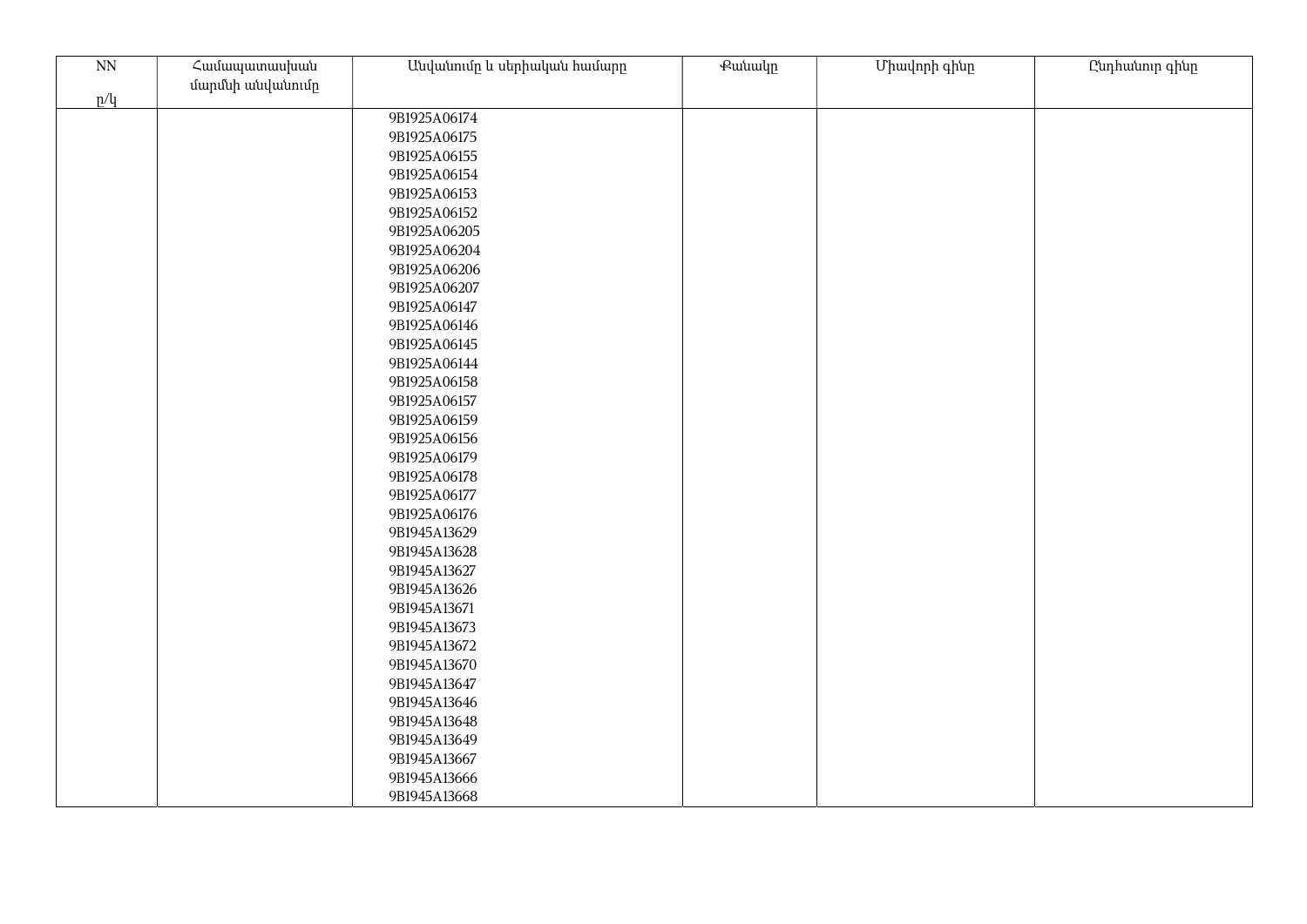| $\overline{NN}$ | Համապատասխան<br>մարմնի անվանումը     | Անվանումը և սերիական համարը               | <b></b> eutuulp | Միավորի գինը               | Ընդհանուր գինը                            |
|-----------------|--------------------------------------|-------------------------------------------|-----------------|----------------------------|-------------------------------------------|
| p/q             |                                      | 9B1945A13669                              |                 |                            |                                           |
|                 |                                      | 9B1945A13609                              |                 |                            |                                           |
|                 |                                      | 9B1945A13608                              |                 |                            |                                           |
|                 |                                      | 9B1945A13607                              |                 |                            |                                           |
|                 |                                      | 9B1945A13606                              |                 |                            |                                           |
|                 |                                      | 9B1945A13653                              |                 |                            |                                           |
|                 |                                      | 9B1945A13652                              |                 |                            |                                           |
|                 |                                      | 9B1945A13651                              |                 |                            |                                           |
|                 |                                      | 9B1945A13650                              |                 |                            |                                           |
|                 |                                      | 9B1945A13630                              |                 |                            |                                           |
|                 |                                      | 9B1945A13632<br>9B1945A13633              |                 |                            |                                           |
| 34.             |                                      | Notebook HP ProBook 450                   | 10              |                            |                                           |
|                 |                                      |                                           |                 | 671 UU to nnun (wnwug UU ) | 6,710 UU v nnun (wnwug<br>UU <sub>4</sub> |
| 35.             |                                      | <b>DVDRW</b>                              | $10\,$          | 27 UU v nnun (wnwug UU )   | 270 UU v nnun (wnwug UU )                 |
|                 |                                      | F2B56AA HP USB External DVD               |                 |                            |                                           |
| 36.             |                                      | Computer all in one                       | 187             | 784 UU v nnun (wnwug UU )  | 146,608 ԱՄՆ դոլար (առանց                  |
|                 |                                      | HP 200 All-in-One Computer (P/N: 9UT40ES) |                 |                            | $UU\subset$                               |
|                 | ՀՀ Առողջապահության<br>նախարարություն |                                           |                 |                            |                                           |
| 37.             |                                      | Հրեպատ (ա)                                | $\mathbf{1}$    | 117,600 ՀՀ դրամ, (ներառյալ | 117,600 ՀՀ դրամ, (ներառյալ                |
|                 |                                      | USG20-vpn                                 |                 | $UU\mathcal{L}$            | $UU\mathcal{L}$                           |
|                 |                                      | S/N: S162L34400093                        |                 |                            |                                           |
| 38.             |                                      | A4 MFP b/w                                | 14              | 318,000 << դրամ, (ներառյալ | 4,452,000 << npwu, (utpwnjwl              |
|                 |                                      | KYOCERA ECOSYS M2040dn                    |                 | $UU\subset$                | $UU\subset$                               |
|                 |                                      |                                           |                 |                            |                                           |
| 39.             |                                      | UPS(a)                                    | 6               | 66 UU to nnun (womung UU ) | 396 UU to nnun (womung UU )               |
|                 |                                      | APC BX650LI                               |                 |                            |                                           |
|                 |                                      | 9B1949A00606                              |                 |                            |                                           |
|                 |                                      | 9B1949A00605                              |                 |                            |                                           |
|                 |                                      | 9B1949A00607                              |                 |                            |                                           |
|                 |                                      | 9B1949A00608                              |                 |                            |                                           |
|                 |                                      | 9B1949A00589                              |                 |                            |                                           |
|                 |                                      | 9B1949A00591                              |                 |                            |                                           |
| 40.             |                                      | Notebook HP ProBook 450                   | 10              | 671 UU to nnun (wnwug UU ) | $\overline{6,7}$ 10 UU'U nnuun (wnwug     |
|                 |                                      |                                           |                 |                            | UU <sub>4</sub>                           |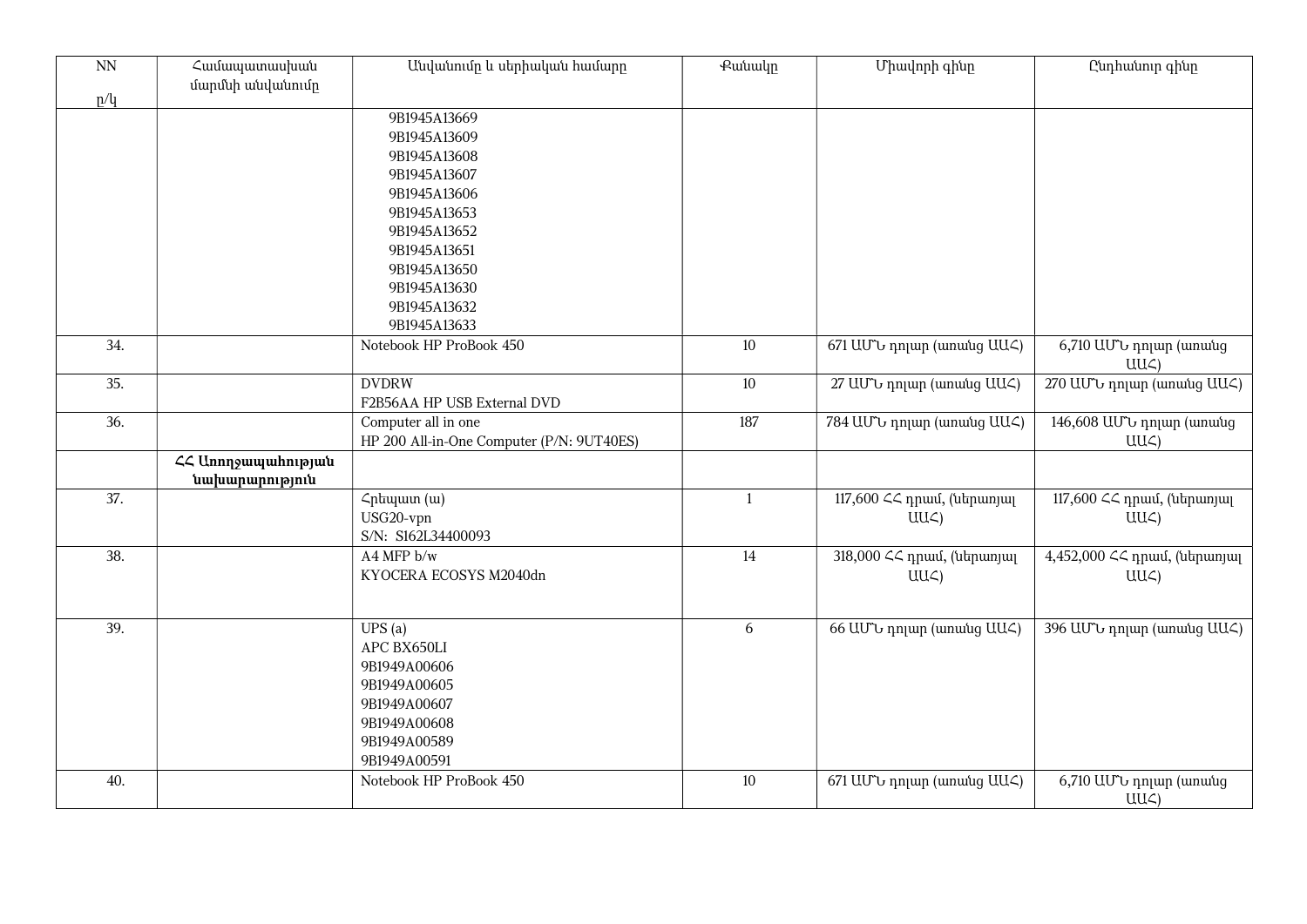| <b>NN</b> | Համապատասխան     | Անվանումը և սերիական համարը               | Քանակը | Միավորի գինը              | Ընդհանուր գինը            |
|-----------|------------------|-------------------------------------------|--------|---------------------------|---------------------------|
|           | մարմնի անվանումը |                                           |        |                           |                           |
| n/u       |                  |                                           |        |                           |                           |
| 41.       |                  | <b>DVDRW</b>                              |        | 27 ԱՄՆ դոլար (առանց ԱԱՀ)  | 270 ԱՄՆ դոլար (առանց ԱԱՀ) |
|           |                  | F2B56AA HP USB External DVD               |        |                           |                           |
| 42.       |                  | Computer all in one                       | 50     | 784 ԱՄՆ դոլար (առանց ԱԱՀ) | 39,200 ԱՄՆ դոլար (առանց   |
|           |                  | HP 200 All-in-One Computer (P/N: 9UT40ES) |        |                           | UUC)                      |

|     | ՀՀ Արտակարգ<br>իրավիճակների           |                                                                                  |                |                                               |                                               |
|-----|---------------------------------------|----------------------------------------------------------------------------------|----------------|-----------------------------------------------|-----------------------------------------------|
| 43. | նախարարություն                        | $\mathcal{L}_{\text{pl}}$ (w)<br>USG20-vpn<br>S/N: S162L34400173                 |                | 117,600                                       | 117,600                                       |
| 44. |                                       | UPS (a) APC BX650LI<br>9B1945A13822<br>9B1945A13824<br>9B1945A13825              | $\overline{4}$ | 66 UU to nnun (wnwug UU )                     | 264 UU v nnun (wnwug UU )                     |
| 45. |                                       | Computer all in one<br>HP 200 All-in-One Computer (P/N: 9UT40ES)                 | $\overline{4}$ | 784 UU v nnun (wnwug UU )                     | 3,136 UU to nnun (womung UU )                 |
|     | ՀՀ Շրջակա միջավայրի<br>նախարարություն |                                                                                  |                |                                               |                                               |
| 46. |                                       | $\mathcal{L}_{\text{pl}}$ (w)<br>USG20-vpn<br>S/N: S162L34400174                 |                | 117,600 ՀՀ դրամ, (ներառյալ<br>UU <sub>4</sub> | 117,600 ՀՀ դրամ, (ներառյալ<br>$UU\zeta$       |
| 47. |                                       | A4 sheetfed scanner<br>HP ScanJet Pro 3000 s3 Sheet-feed Scanner                 | 3              | 576 UU to nnun (wnwug UU )                    | 1,728 UU b nnun (wnwug UU )                   |
|     | ՀՀ Էկոնոմիկայի<br>նախարարություն      |                                                                                  |                |                                               |                                               |
| 48. |                                       | $\mathcal{L}$ րեպատ (ա)<br>USG20-vpn<br>S/N: S162L34400050<br>S/N: S162L34400171 | $\overline{2}$ | 117,600 ՀՀ դրամ, (ներառյալ<br>$UU\subset$     | 235,200 << դրամ, (ներառյալ<br>$UU\mathcal{L}$ |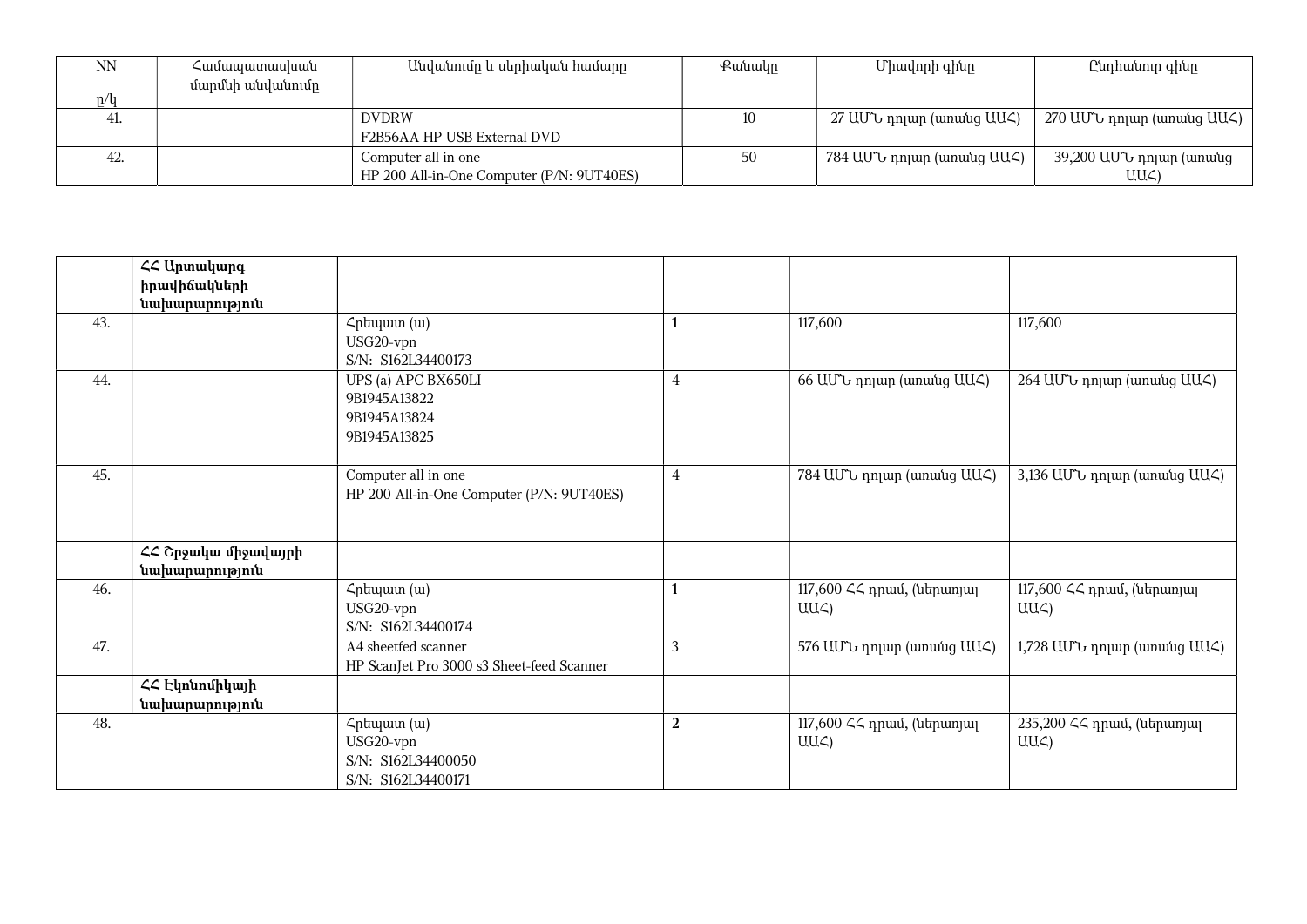|     | $\overline{2}$ Բարձր |                    |                |                            |                            |
|-----|----------------------|--------------------|----------------|----------------------------|----------------------------|
|     | տեխնոլոգիական        |                    |                |                            |                            |
|     | արդյունաբերության    |                    |                |                            |                            |
|     | նախարարություն       |                    |                |                            |                            |
| 49. |                      | Հրեպատ (ա)         | $\overline{2}$ | 117,600 ՀՀ դրամ, (ներառյալ | 235,200 << դրամ, (ներառյալ |
|     |                      | USG20-vpn          |                | $UU\zeta$                  | UU <sub>4</sub>            |
|     |                      | S/N: S162L34400052 |                |                            |                            |
|     |                      | S/N: S162L34400085 |                |                            |                            |
| 50. |                      | UPS(a)             | 100            | 66 UU to nnun (wnwug UU<)  | 6,600 ԱՄՆ դոլար (առանց     |
|     |                      | APC BX650LI        |                |                            | $UU\subset$                |
|     |                      | 9B1945A13818       |                |                            |                            |
|     |                      | 9B1945A13819       |                |                            |                            |
|     |                      | 9B1945A13820       |                |                            |                            |
|     |                      | 9B1945A13821       |                |                            |                            |
|     |                      | 9B1945A13754       |                |                            |                            |
|     |                      | 9B1945A13755       |                |                            |                            |
|     |                      | 9B1945A13756       |                |                            |                            |
|     |                      | 9B1945A13757       |                |                            |                            |
|     |                      | 9B1945A13878       |                |                            |                            |
|     |                      | 9B1945A13879       |                |                            |                            |
|     |                      | 9B1945A13880       |                |                            |                            |
|     |                      | 9B1945A13881       |                |                            |                            |
|     |                      | 9B1945A13850       |                |                            |                            |
|     |                      | 9B1945A13851       |                |                            |                            |
|     |                      | 9B1945A13852       |                |                            |                            |
|     |                      | 9B1945A13853       |                |                            |                            |
|     |                      | 9B1945A13842       |                |                            |                            |
|     |                      | 9B1945A13843       |                |                            |                            |
|     |                      | 9B1945A13844       |                |                            |                            |
|     |                      | 9B1945A13845       |                |                            |                            |
|     |                      | 9B1945A13882       |                |                            |                            |
|     |                      | 9B1945A13883       |                |                            |                            |
|     |                      | 9B1945A13884       |                |                            |                            |
|     |                      | 9B1945A13885       |                |                            |                            |
|     |                      | 9B1945A13794       |                |                            |                            |
|     |                      | 9B1945A13795       |                |                            |                            |
|     |                      | 9B1945A13797       |                |                            |                            |
|     |                      | 9B1945A13796       |                |                            |                            |
|     |                      |                    |                |                            |                            |
|     |                      | 9B1945A13906       |                |                            |                            |
|     |                      | 9B1945A13907       |                |                            |                            |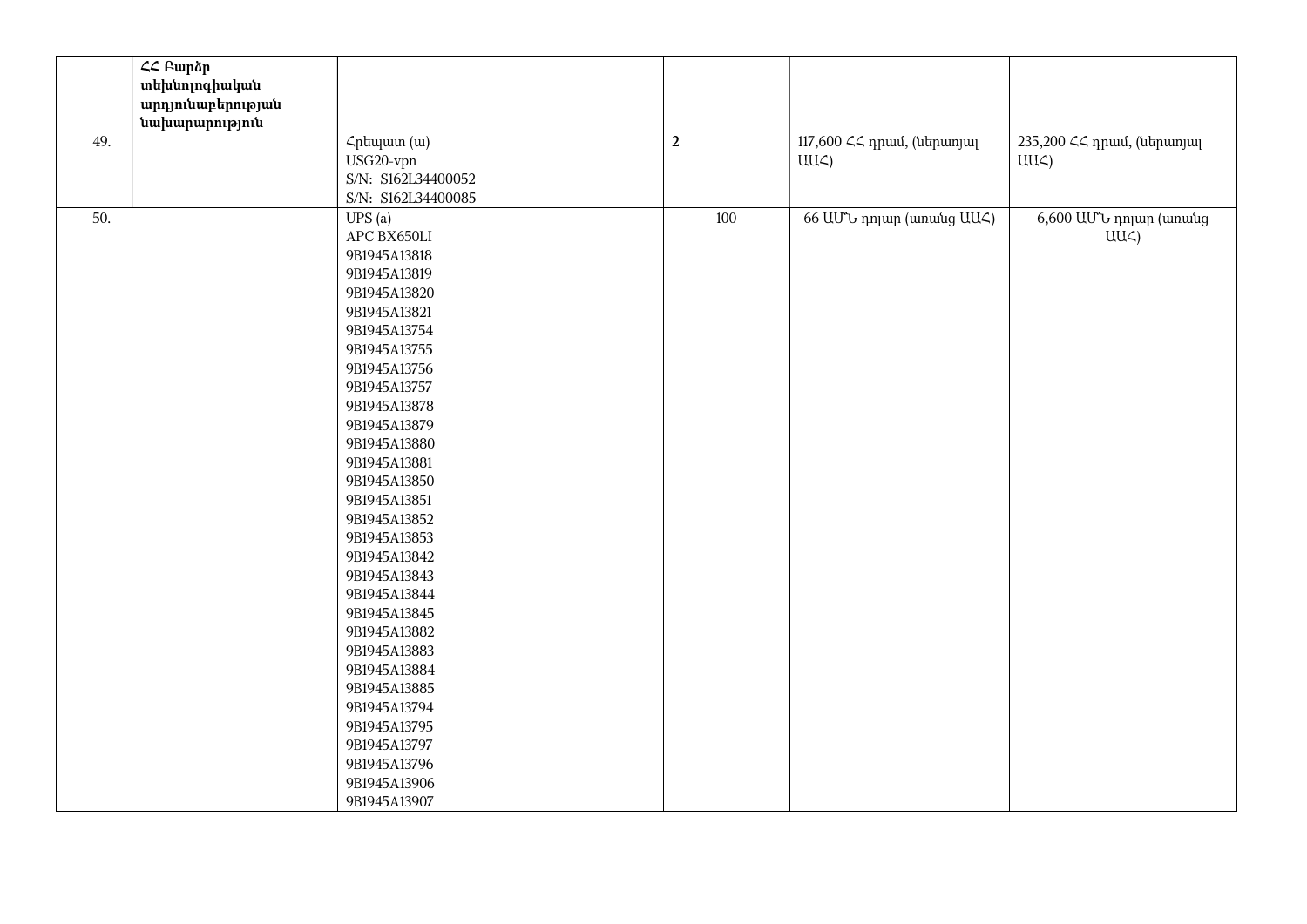| 9B1945A13908 |  |  |
|--------------|--|--|
| 9B1945A13909 |  |  |
| 9B1945A13870 |  |  |
| 9B1945A13871 |  |  |
| 9B1945A13872 |  |  |
| 9B1945A13873 |  |  |
| 9B1945A13767 |  |  |
| 9B1945A13766 |  |  |
| 9B1945A13768 |  |  |
| 9B1945A13769 |  |  |
| 9B1945A13886 |  |  |
| 9B1945A13887 |  |  |
| 9B1945A13888 |  |  |
| 9B1945A13889 |  |  |
| 9B1945A13802 |  |  |
| 9B1945A13803 |  |  |
| 9B1945A13804 |  |  |
| 9B1945A13805 |  |  |
| 9B1945A13894 |  |  |
| 9B1945A13895 |  |  |
| 9B1945A13896 |  |  |
| 9B1945A13897 |  |  |
| 9B1945A13898 |  |  |
| 9B1945A13899 |  |  |
| 9B1945A13900 |  |  |
| 9B1945A13901 |  |  |
| 9B1945A13902 |  |  |
| 9B1945A13903 |  |  |
| 9B1945A13904 |  |  |
| 9B1945A13905 |  |  |
| 9B1945A13807 |  |  |
| 9B1945A13806 |  |  |
| 9B1945A13808 |  |  |
| 9B1945A13809 |  |  |
| 9B1945A13798 |  |  |
| 9B1945A13799 |  |  |
| 9B1945A13800 |  |  |
| 9B1945A13801 |  |  |
| 9B1945A13790 |  |  |
| 9B1945A13792 |  |  |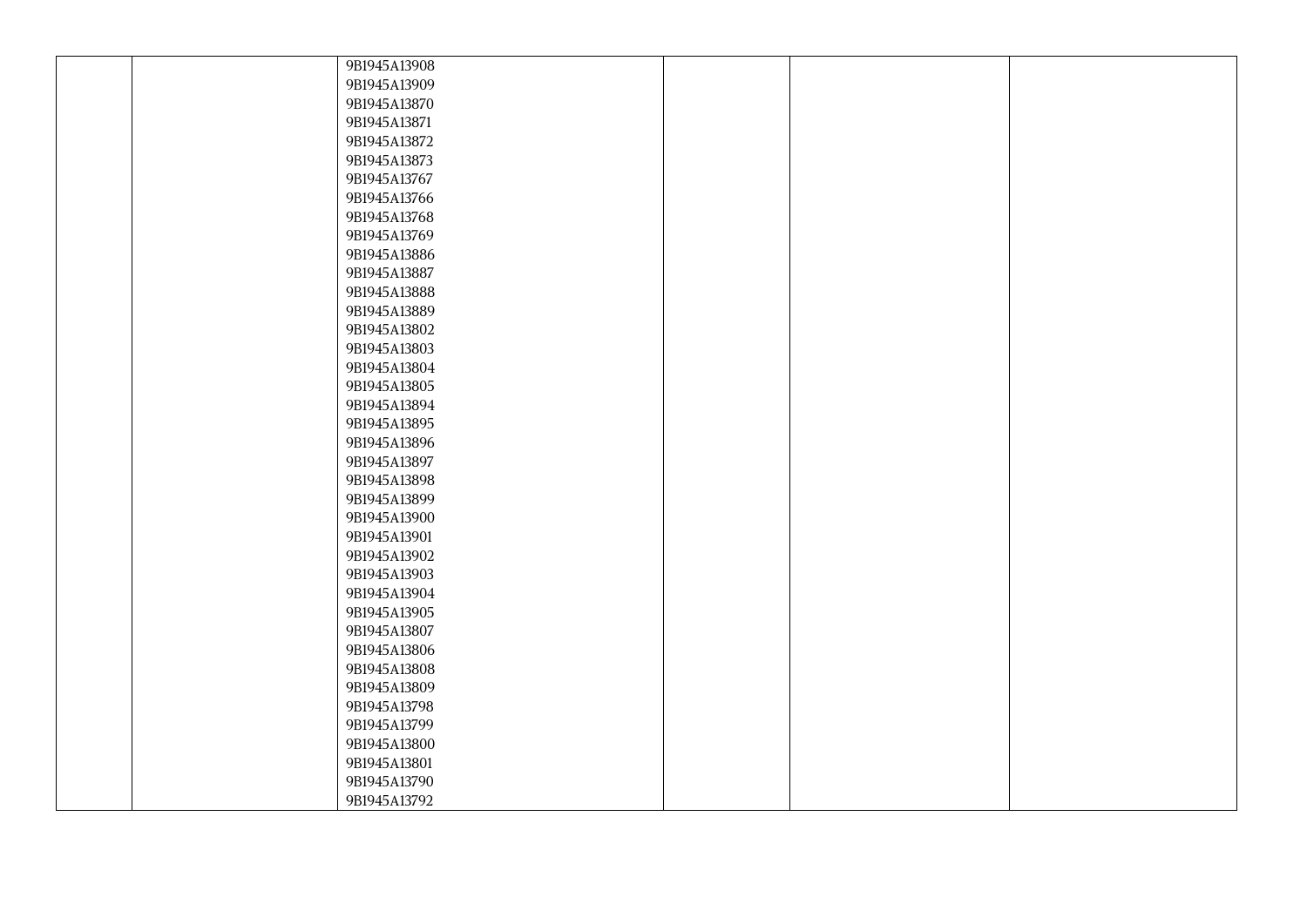|     | 9B1945A13791<br>9B1945A13793<br>9B1945A13814<br>9B1945A13815<br>9B1945A13816<br>9B1945A13817<br>9B1945A13890<br>9B1945A13891<br>9B1945A13892<br>9B1945A13893<br>9B1945A13866<br>9B1945A13867<br>9B1945A13869<br>9B1945A13868<br>9B1945A13761<br>9B1945A13760<br>9B1945A13759<br>9B1945A13758<br>9B1945A13849<br>9B1945A13848<br>9B1945A13847<br>9B1945A13846<br>9B1945A13778<br>9B1945A13779<br>9B1945A13780<br>9B1945A13781<br>9B1945A13784<br>9B1945A13785 |                |                            |                                            |
|-----|--------------------------------------------------------------------------------------------------------------------------------------------------------------------------------------------------------------------------------------------------------------------------------------------------------------------------------------------------------------------------------------------------------------------------------------------------------------|----------------|----------------------------|--------------------------------------------|
|     | 9B1945A13786<br>9B1945A13787                                                                                                                                                                                                                                                                                                                                                                                                                                 |                |                            |                                            |
| 51. | A4 sheetfed scanner<br>HP ScanJet Pro 3000 s3 Sheet-feed Scanner                                                                                                                                                                                                                                                                                                                                                                                             | $\overline{4}$ | 576 UU v nnun (wnwug UU )  | 2,304 UU v nnun (wnwug UU )                |
| 52. | Notebook HP ProBook 450                                                                                                                                                                                                                                                                                                                                                                                                                                      | $\mathfrak{Z}$ | 671 UU to nnun (wnwug UU ) | 2,013 UU to nnun (wnwug UU )               |
| 53. | <b>DVDRW</b><br>F2B56AA HP USB External DVD                                                                                                                                                                                                                                                                                                                                                                                                                  | $\overline{3}$ | 27 UU v nnun (wnwug UU )   | 81 UU v nnun (wnwug UU )                   |
| 54. | Computer all in one<br>HP 200 All-in-One Computer (P/N: 9UT40ES)<br>8CC0121FKS<br>8CC0121FVS                                                                                                                                                                                                                                                                                                                                                                 | 100            | 784 UU to nnun (wnwug UU ) | 78,400 ԱՄՆ դոլար (առանց<br>$UU\mathcal{L}$ |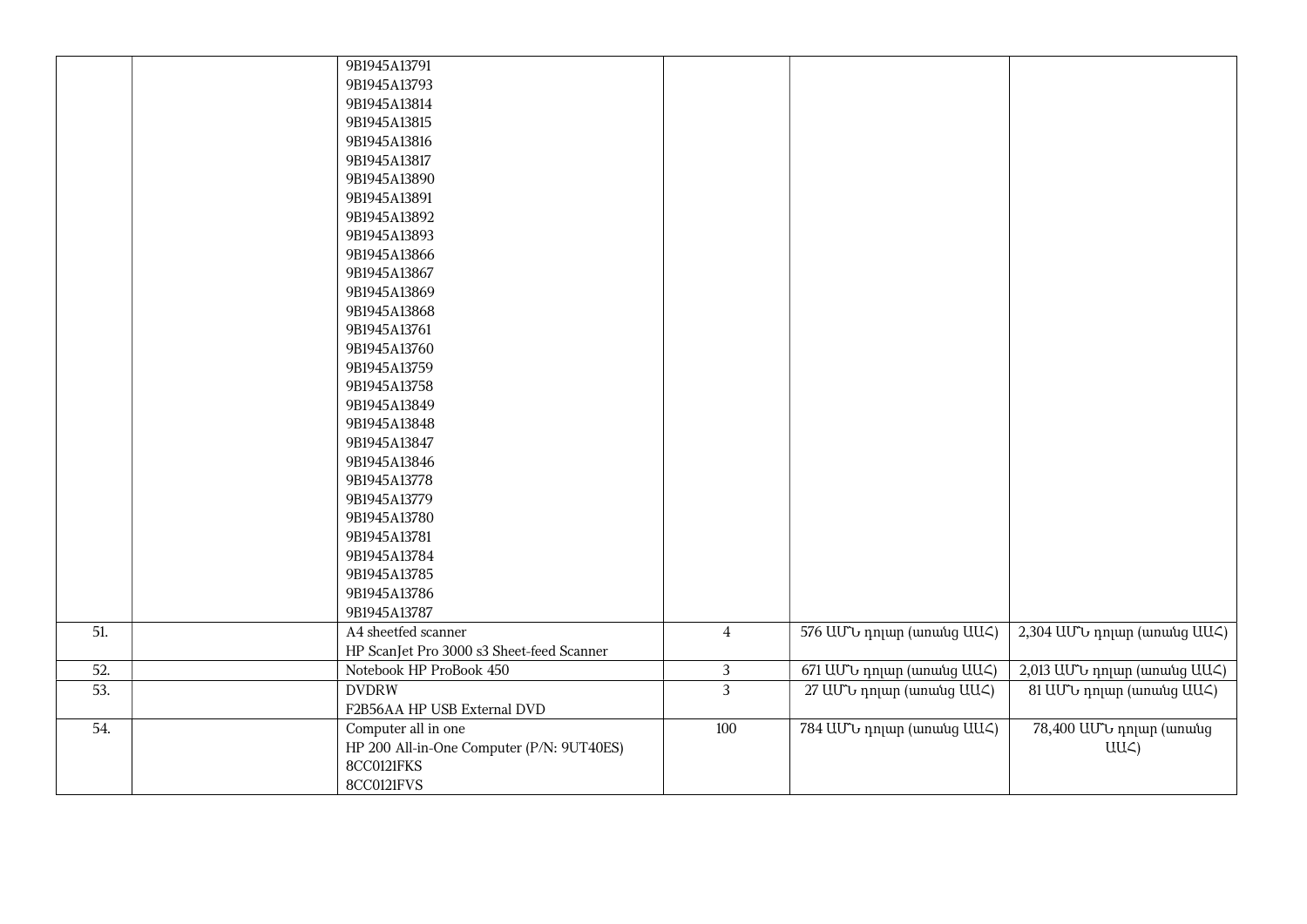|  | 8CC0121FMM |  |  |
|--|------------|--|--|
|  | 8CC0121FJ8 |  |  |
|  | 8CC0121FHH |  |  |
|  | 8CC0121FZM |  |  |
|  | 8CC0121FF3 |  |  |
|  | 8CC0121FZK |  |  |
|  | 8CC0121G09 |  |  |
|  | 8CC0121FCS |  |  |
|  | 8CC0121FZQ |  |  |
|  | 8CC0121FGV |  |  |
|  | 8CC0121FWL |  |  |
|  | 8CC0121FJH |  |  |
|  | 8CC0121FL8 |  |  |
|  | 8CC0121FJJ |  |  |
|  | 8CC0121FL5 |  |  |
|  | 8CC0121FC0 |  |  |
|  | 8CC0121FL6 |  |  |
|  | 8CC0121FZR |  |  |
|  | 8CC0121G0Q |  |  |
|  | 8CC0121G08 |  |  |
|  | 8CC0121FHP |  |  |
|  | 8CC0121FXQ |  |  |
|  | 8CC0121G0R |  |  |
|  | 8CC0121FP5 |  |  |
|  | 8CC0121FWV |  |  |
|  | 8CC0121FHR |  |  |
|  | 8CC0121FY6 |  |  |
|  | 8CC0121FQ5 |  |  |
|  | 8CC0121FB2 |  |  |
|  | 8CC0121FBF |  |  |
|  | 8CC0121FSG |  |  |
|  | 8CC0121FXR |  |  |
|  | 8CC0121FHS |  |  |
|  | 8CC0121FK4 |  |  |
|  | 8CC0121FB7 |  |  |
|  | 8CC0121FW1 |  |  |
|  | 8CC0121FCG |  |  |
|  | 8CC0121FDN |  |  |
|  | 8CC0121FJ7 |  |  |
|  | 8CC0121FSQ |  |  |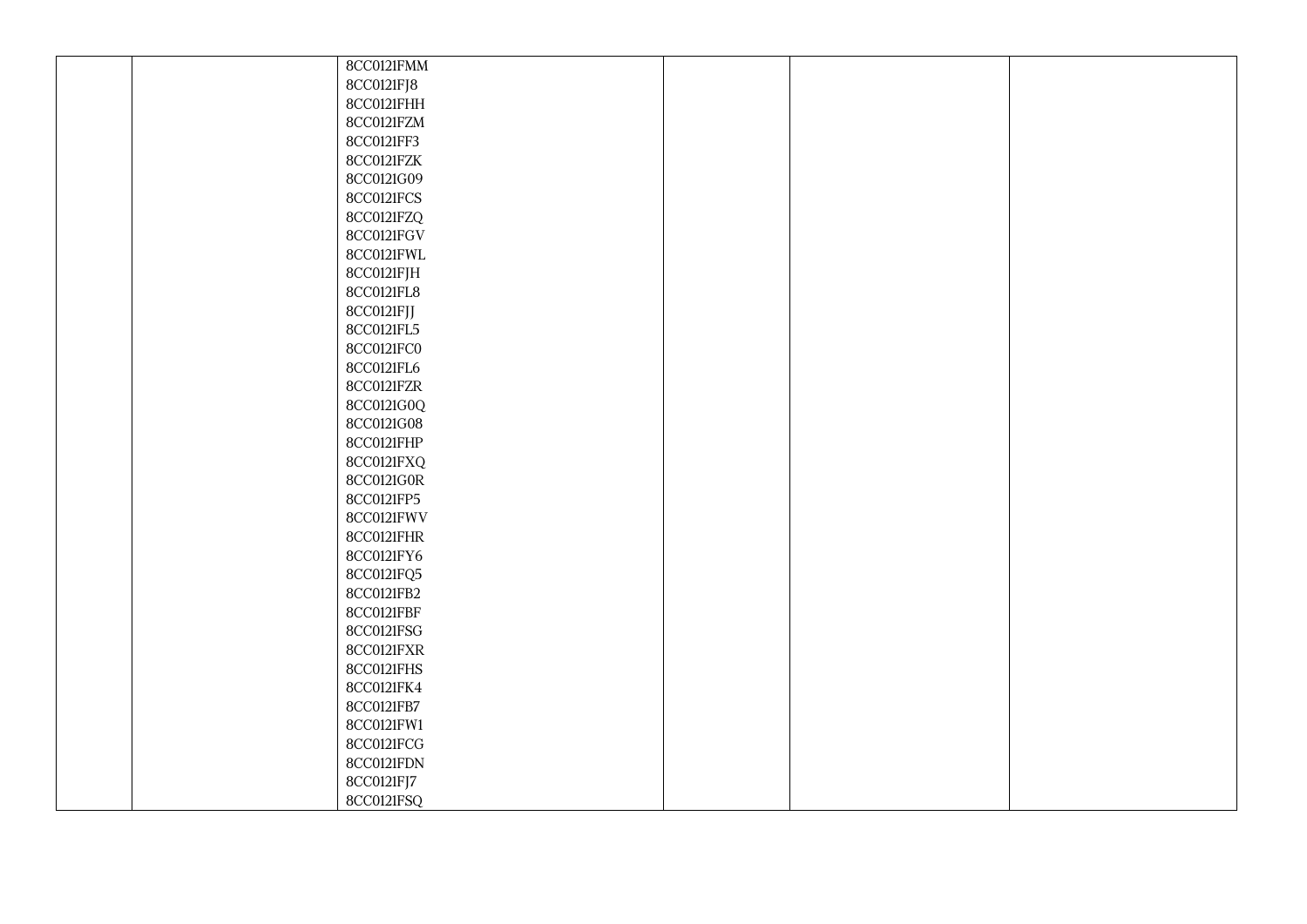|  | 8CC0121FCH |  |  |
|--|------------|--|--|
|  | 8CC0121FY5 |  |  |
|  | 8CC0121FJV |  |  |
|  | 8CC0121FFN |  |  |
|  | 8CC0121FCB |  |  |
|  | 8CC0121FKM |  |  |
|  | 8CC0121FKD |  |  |
|  | 8CC0121FB6 |  |  |
|  | 8CC0121FH1 |  |  |
|  | 8CC0121FZJ |  |  |
|  | 8CC0121FWQ |  |  |
|  | 8CC0121FTR |  |  |
|  | 8CC0121FVQ |  |  |
|  | 8CC0121FYZ |  |  |
|  | 8CC0121FJ0 |  |  |
|  | 8CC0121FC3 |  |  |
|  | 8CC0121FJW |  |  |
|  | 8CC0121FCM |  |  |
|  | 8CC0121F9W |  |  |
|  | 8CC0121FQD |  |  |
|  | 8CC0121FP6 |  |  |
|  | 8CC0121FT3 |  |  |
|  | 8CC0121FKB |  |  |
|  | 8CC0121FD8 |  |  |
|  | 8CC0121FR2 |  |  |
|  | 8CC0121FQJ |  |  |
|  | 8CC0121FHL |  |  |
|  | 8CC0121FQM |  |  |
|  | 8CC0121FND |  |  |
|  | 8CC0121FGX |  |  |
|  | 8CC0121FRK |  |  |
|  | 8CC0121FMK |  |  |
|  | 8CC0121FQ6 |  |  |
|  | 8CC0121FXH |  |  |
|  | 8CC0121FP4 |  |  |
|  | 8CC0121FDZ |  |  |
|  | 8CC0121FSD |  |  |
|  | 8CC0121FQ3 |  |  |
|  | 8CC0121FPV |  |  |
|  | 8CC0121FZN |  |  |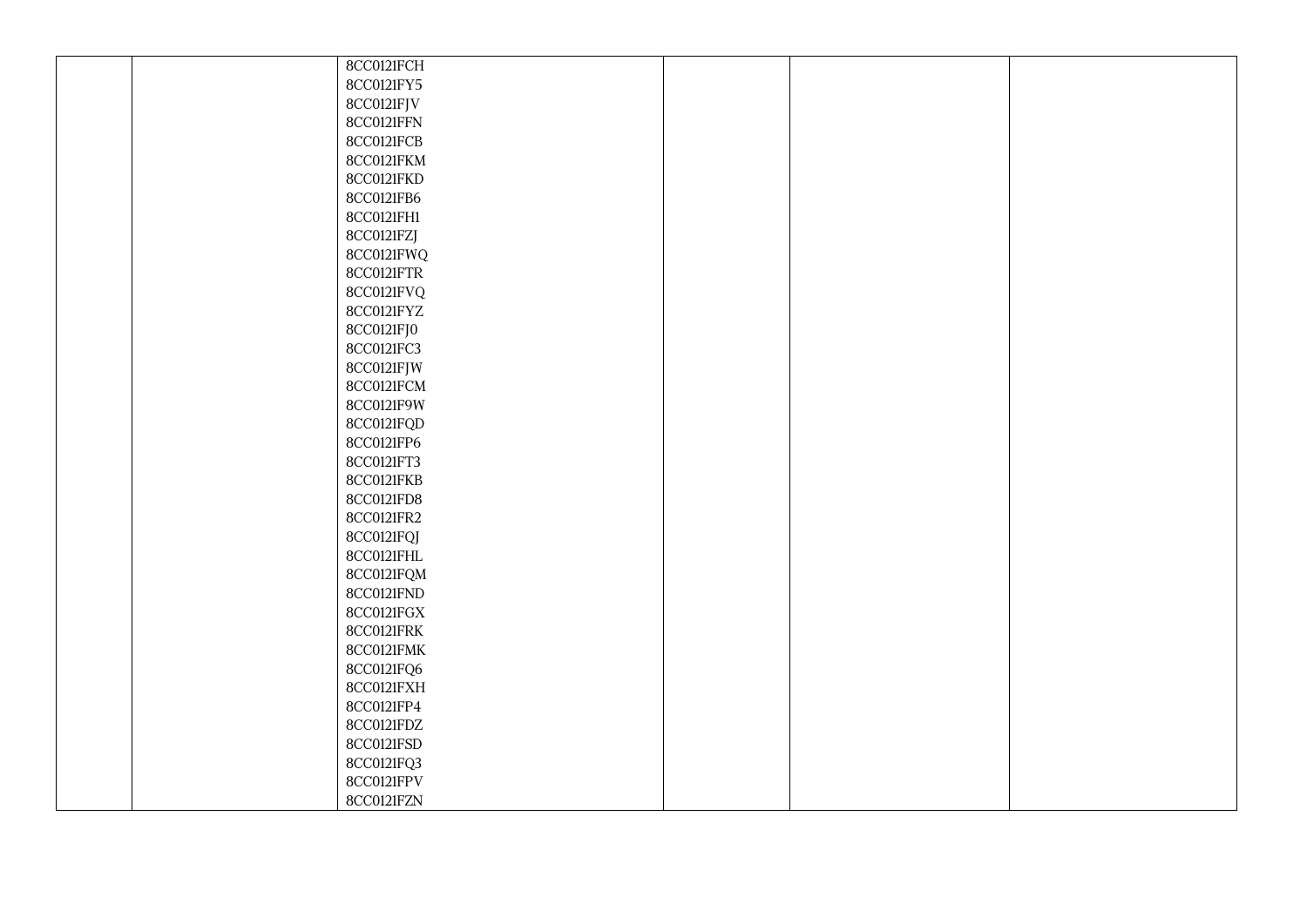|     |                                                                  | 8CC0121FPG<br>8CC0121FRV<br>8CC0121FZH<br>8CC0121FRW<br>8CC0121FRL<br>8CC0121FJX<br>8CC0121FPT                                                                                                                                        |                 |                                               |                                               |
|-----|------------------------------------------------------------------|---------------------------------------------------------------------------------------------------------------------------------------------------------------------------------------------------------------------------------------|-----------------|-----------------------------------------------|-----------------------------------------------|
|     |                                                                  | 8CC0121FS7<br>8CC0121FJK<br>8CC0121FJQ<br>8CC0121FK6<br>8CC0121FS8<br>8CC0121FK3<br>8CC0121FFP<br>8CC0121FK1<br>8CC0121FKT<br>8CC0121FPF                                                                                              |                 |                                               |                                               |
|     | ՀՀ Կրթության,<br>գիտության, մշակույթի և<br>սպորտի նախարարություն | 8CC0121FQK                                                                                                                                                                                                                            |                 |                                               |                                               |
| 55. |                                                                  | Հրեպատ (ա)<br>USG20-vpn<br>S/N: S162L34400049                                                                                                                                                                                         | $\mathbf{1}$    | 117,600 ՀՀ դրամ, (ներառյալ<br>UU <sub>4</sub> | 117,600 ՀՀ դրամ, (ներառյալ<br>UU <sub>4</sub> |
| 56. |                                                                  | UPS(a)<br>APC BX650LI<br>9B1946A17151<br>9B1946A17152<br>9B1946A17154<br>9B1946A17153<br>9B1949A00585<br>9B1949A00586<br>9B1949A00587<br>9B1949A00588<br>9B1946A17200<br>9B1946A17199<br>9B1946A17201<br>9B1946A17202<br>9B1949A00593 | $\overline{28}$ | 66 UU v nnun (wnwug UU )                      | 1,848 UU v nnun (wnwug UU )                   |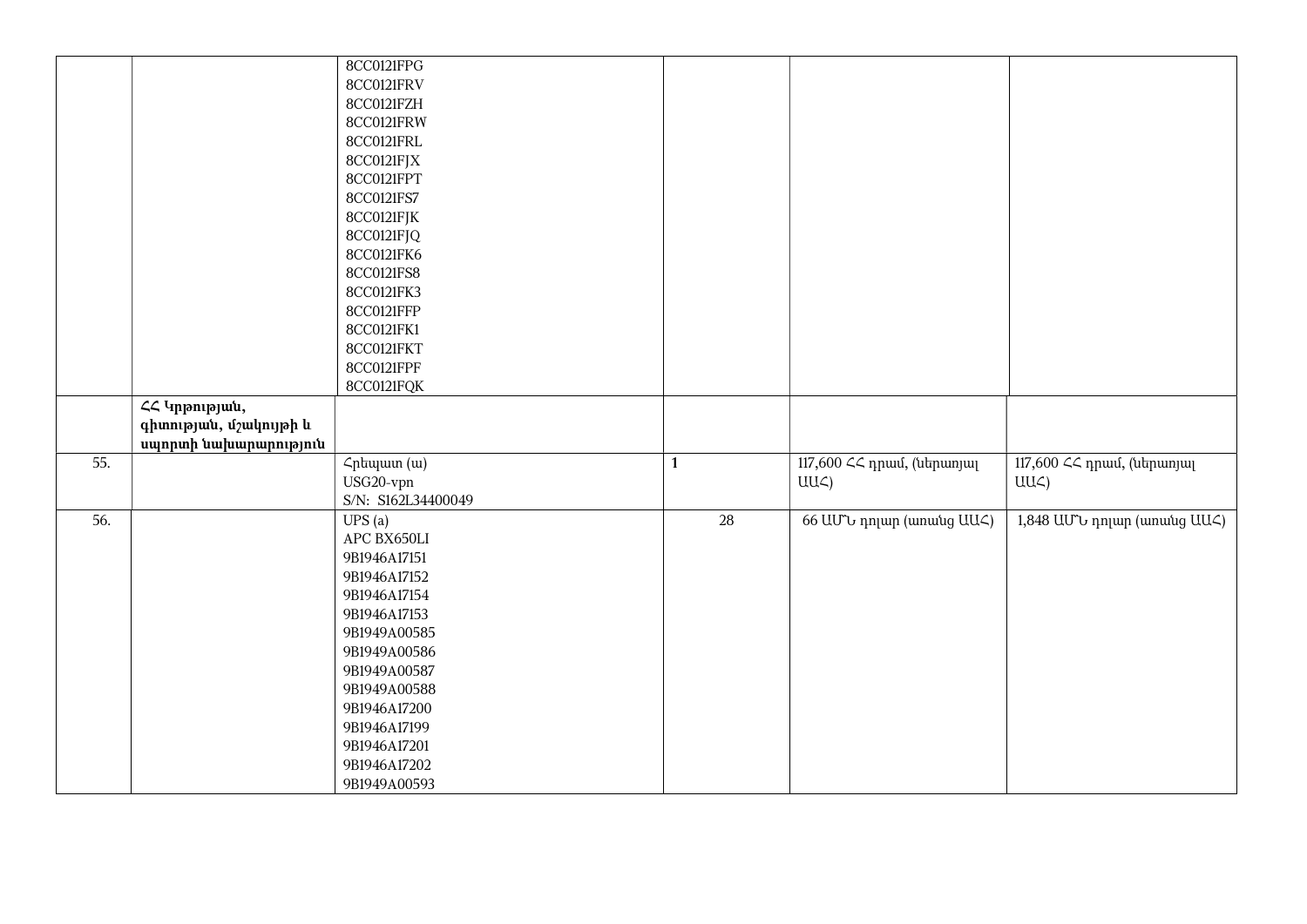|     |                            | 9B1949A00594                              |              |                                |                                  |
|-----|----------------------------|-------------------------------------------|--------------|--------------------------------|----------------------------------|
|     |                            | 9B1949A00595                              |              |                                |                                  |
|     |                            | 9B1949A00596                              |              |                                |                                  |
|     |                            | 9B1946A17169                              |              |                                |                                  |
|     |                            | 9B1946A17168                              |              |                                |                                  |
|     |                            | 9B1946A17170                              |              |                                |                                  |
|     |                            | 9B1946A17210                              |              |                                |                                  |
|     |                            | 9B1946A17209                              |              |                                |                                  |
|     |                            | 9B1946A17208                              |              |                                |                                  |
|     |                            | 9B1946A17207                              |              |                                |                                  |
|     |                            | 9B1946A17219                              |              |                                |                                  |
|     |                            | 9B1946A17220                              |              |                                |                                  |
|     |                            | 9B1946A17221                              |              |                                |                                  |
|     |                            | 9B1946A17222                              |              |                                |                                  |
|     |                            | 9B1946A17167                              |              |                                |                                  |
| 57. |                            | Computer all in one                       | 28           | 784 UU to nnun (wnwug UU )     | 21,952 ԱՄՆ դոլար (առանց          |
|     |                            | HP 200 All-in-One Computer (P/N: 9UT40ES) |              |                                | $UU\subset$                      |
|     | <b>&lt;&lt; Sunudpunhu</b> |                                           |              |                                |                                  |
|     | կաոավարման և               |                                           |              |                                |                                  |
|     | ենթակառուցվածքների         |                                           |              |                                |                                  |
|     | նախարարություն             |                                           |              |                                |                                  |
| 58. |                            | Հրեպատ (ա)                                | $\mathbf{3}$ | 117,600 << դրամ, (ներառյալ     | 352,800 << դրամ, (ներառյալ       |
|     |                            | USG20-vpn                                 |              | $UU\subset$                    | $UU\subset$                      |
|     |                            | S/N: S162L34400088                        |              |                                |                                  |
|     |                            | S/N: S162L34400067                        |              |                                |                                  |
|     |                            | S/N: S162L34400065                        |              |                                |                                  |
|     | ՀՀ Ֆինանսների              |                                           |              |                                |                                  |
|     | նախարարություն             |                                           |              |                                |                                  |
| 59. |                            | Հրեպատ (ա)                                | $\mathbf{1}$ | 117,600 << դրամ, (ներառյալ     | 117,600 ՀՀ դրամ, (ներառյալ       |
|     |                            | USG20-vpn                                 |              | $UU\subset$                    | $UU\subset$                      |
|     |                            | S/N: S162L34400087                        |              |                                |                                  |
|     | ՀՀ կադաստրի կոմիտե         |                                           |              |                                |                                  |
| 60. |                            | Հրեպատ (ա)                                | $\mathbf{1}$ | 117,600 $\leq$ դրամ, (ներառյալ | 117,600 $\leq$ npuul, (utipunjul |
|     |                            | USG20-vpn                                 |              | $UU\subset$                    | $UU\subset$                      |
|     |                            | S/N: S162L34400063                        | 56           |                                |                                  |
| 61. |                            | Computer all in one                       |              | 784 UU v nnun (wnwug UU )      | 43,904 UU tunup (wnwug           |
|     |                            | HP 200 All-in-One Computer (P/N: 9UT40ES) |              |                                | $UU\subset$                      |
| 62. |                            | UPS(a)                                    | 56           | 66 UU to nnun (wnwug UU )      | 3,696 UU to nnun (womung UU <)   |
|     |                            | APC BX650LI                               |              |                                |                                  |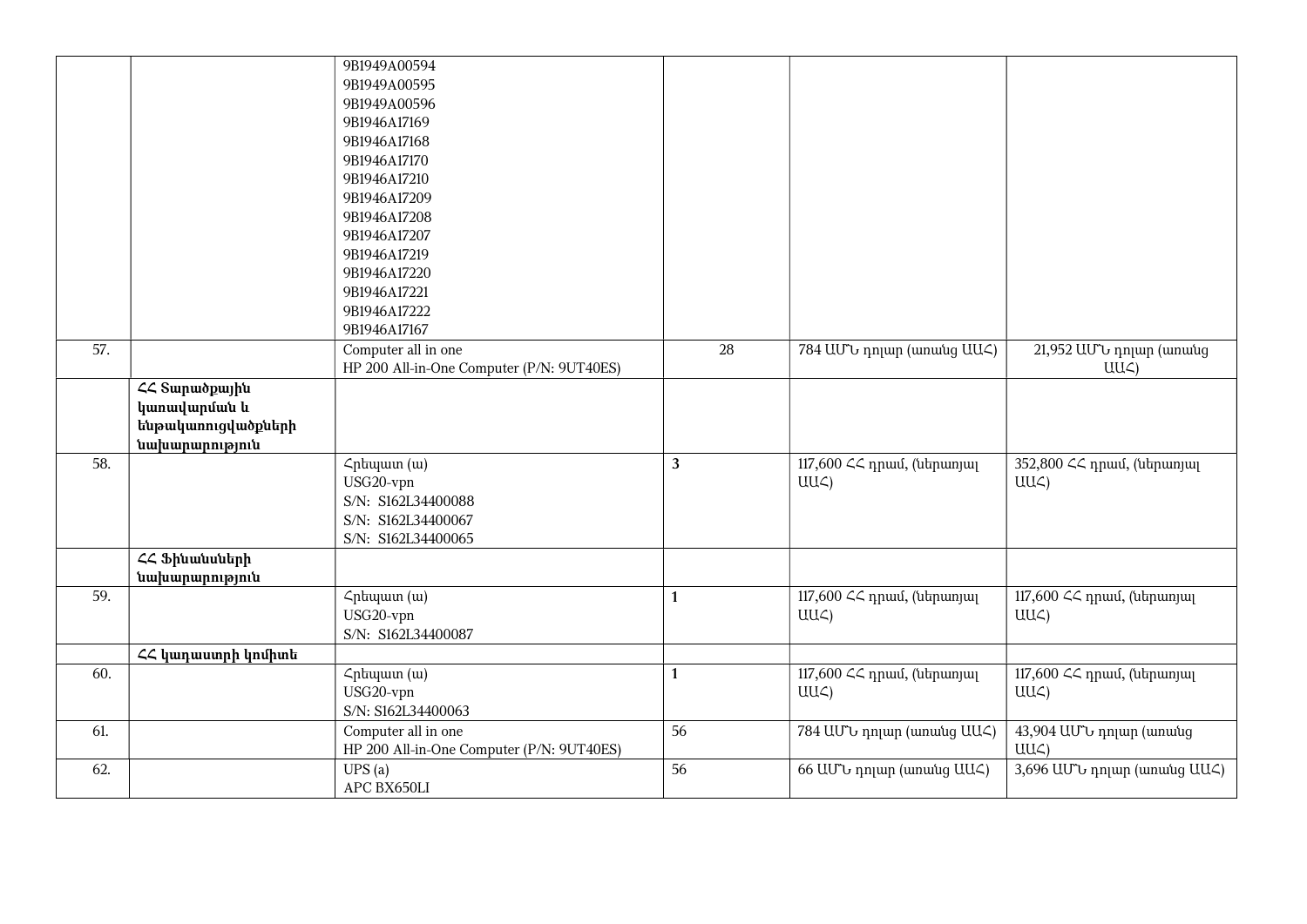|  | 9B1946A17204 |  |  |
|--|--------------|--|--|
|  | 9B1946A17203 |  |  |
|  | 9B1946A17205 |  |  |
|  | 9B1946A17206 |  |  |
|  | 9B1946A17215 |  |  |
|  | 9B1946A17216 |  |  |
|  | 9B1946A17217 |  |  |
|  | 9B1946A17218 |  |  |
|  | 9B1946A17195 |  |  |
|  | 9B1946A17196 |  |  |
|  | 9B1946A17197 |  |  |
|  | 9B1946A17198 |  |  |
|  | 9B1946A17166 |  |  |
|  | 9B1946A17165 |  |  |
|  | 9B1946A17164 |  |  |
|  | 9B1946A17163 |  |  |
|  | 9B1946A17143 |  |  |
|  | 9B1946A17144 |  |  |
|  | 9B1946A17145 |  |  |
|  | 9B1946A17146 |  |  |
|  | 9B1946A17162 |  |  |
|  | 9B1946A17161 |  |  |
|  | 9B1946A17160 |  |  |
|  | 9B1946A17159 |  |  |
|  | 9B1946A17155 |  |  |
|  | 9B1946A17156 |  |  |
|  | 9B1946A17157 |  |  |
|  | 9B1946A17158 |  |  |
|  | 9B1946A17182 |  |  |
|  | 9B1946A17181 |  |  |
|  | 9B1946A17180 |  |  |
|  | 9B1946A17179 |  |  |
|  | 9B1949A00610 |  |  |
|  | 9B1949A00609 |  |  |
|  | 9B1949A00611 |  |  |
|  | 9B1949A00612 |  |  |
|  | 9B1946A17194 |  |  |
|  | 9B1946A17193 |  |  |
|  | 9B1946A17192 |  |  |
|  | 9B1946A17191 |  |  |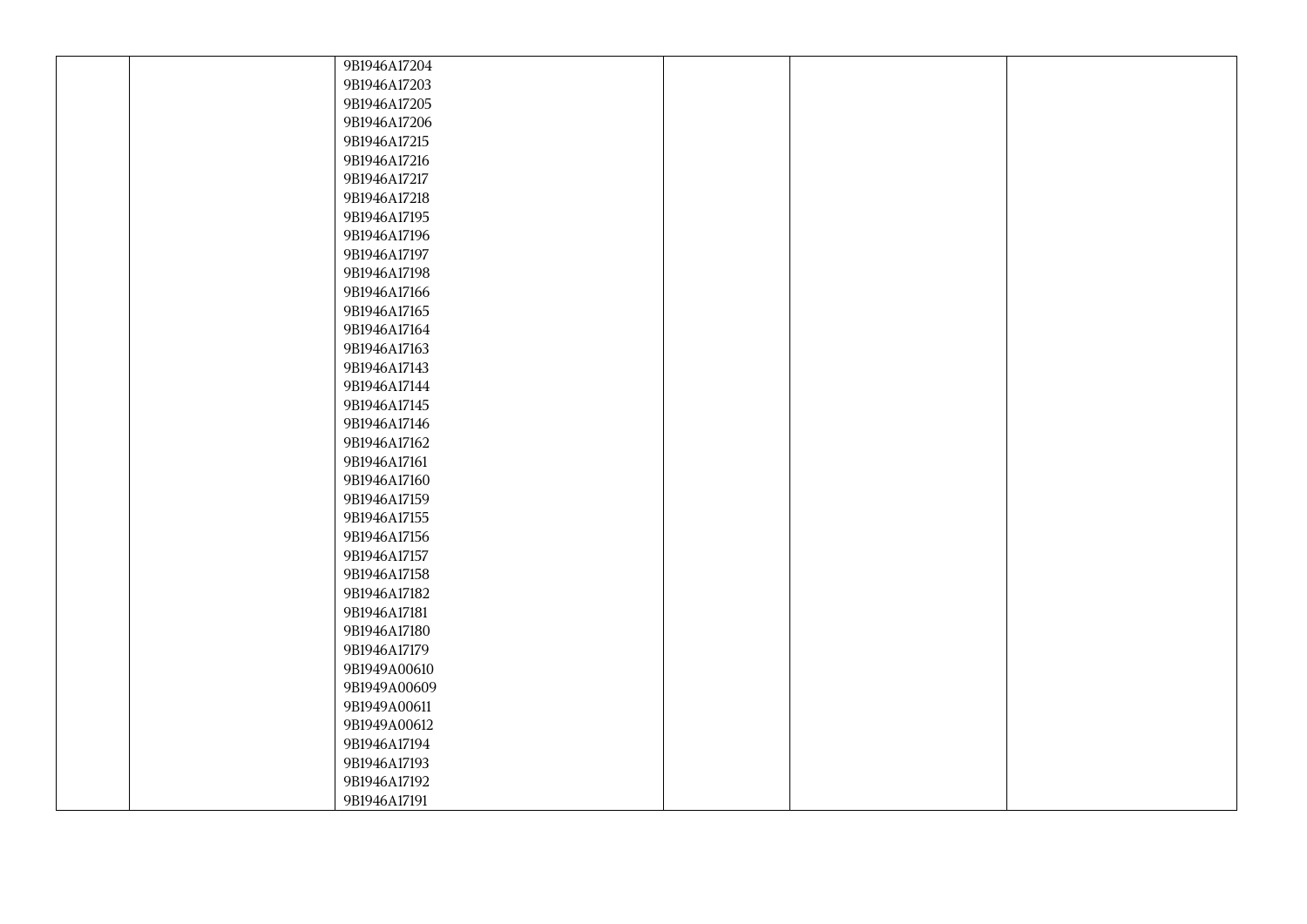|     |                    | 9B1949A00597              |              |                              |                                |
|-----|--------------------|---------------------------|--------------|------------------------------|--------------------------------|
|     |                    | 9B1949A00598              |              |                              |                                |
|     |                    | 9B1949A00599              |              |                              |                                |
|     |                    | 9B1949A00600              |              |                              |                                |
|     |                    | 9B1946A17190              |              |                              |                                |
|     |                    | 9B1946A17189              |              |                              |                                |
|     |                    | 9B1946A17188              |              |                              |                                |
|     |                    | 9B1946A17187              |              |                              |                                |
|     |                    | 9B1946A17171              |              |                              |                                |
|     |                    | 9B1946A17172              |              |                              |                                |
|     |                    | 9B1946A17173              |              |                              |                                |
|     |                    | 9B1946A17174              |              |                              |                                |
|     |                    | 9B1946A17149              |              |                              |                                |
|     |                    | 9B1946A17150              |              |                              |                                |
|     |                    | 9B1946A17148              |              |                              |                                |
|     |                    | 9B1946A17147              |              |                              |                                |
|     | ՀՀ ոստիկանություն  |                           |              |                              |                                |
| 63. |                    | Հրեպատ (ա)                | $\mathbf{1}$ | 117,600 ՀՀ դրամ, (ներառյալ   | 117,600 << դրամ, (ներառյալ     |
|     |                    | USG20-vpn                 |              | $UU\mathcal{L}$              | UU <sub>4</sub>                |
|     |                    | S/N: S162L34400066        |              |                              |                                |
| 64. |                    | <b>Utmultn</b>            | $\mathbf{1}$ | 5,981,760 << npuu, (utpunjuq | 5,981,760 << դրամ, (ներառյալ   |
|     |                    | HP DL180 Gen9 8LFF Server |              | $UU\mathcal{L}$              | UU<)                           |
|     |                    |                           |              |                              |                                |
|     |                    | HP DVDRW Drive            |              |                              |                                |
|     | ՀՀ պետական գույքի  |                           |              |                              |                                |
|     | կաոավարման կոմիտե  |                           |              |                              |                                |
| 65. |                    | Հրեպատ (ա)                | $\mathbf{1}$ | 117,600 << դրամ, (ներառյալ   | 117,600 << npuu, (ներառյալ     |
|     |                    | USG20-vpn                 |              | $UU\mathcal{L}$              | UU <sub>4</sub>                |
|     |                    | S/N: S162L34400068        |              |                              |                                |
|     | ՀՀ պետական         |                           |              |                              |                                |
|     | եկամուտների կոմիտե |                           |              |                              |                                |
| 66. |                    | Հրեպատ (ա)                | $\mathbf{1}$ | 117,600 << դրամ, (ներառյալ   | 117,600 ՀՀ դրամ, (ներառյալ     |
|     |                    | USG20-vpn                 |              | $UU\mathcal{L}$              | UU <sub>4</sub>                |
|     |                    | S/N: S162L34400071        |              |                              |                                |
| 67. |                    |                           |              |                              |                                |
|     |                    | A4 MFP b/w                | $30\,$       | 318,000 << դրամ, (ներառյալ   | 9,540,000 << npuut, (utrpumjuq |
|     |                    | KYOCERA ECOSYS M2040dn    |              | $UU\zeta$                    | UU <sub>4</sub>                |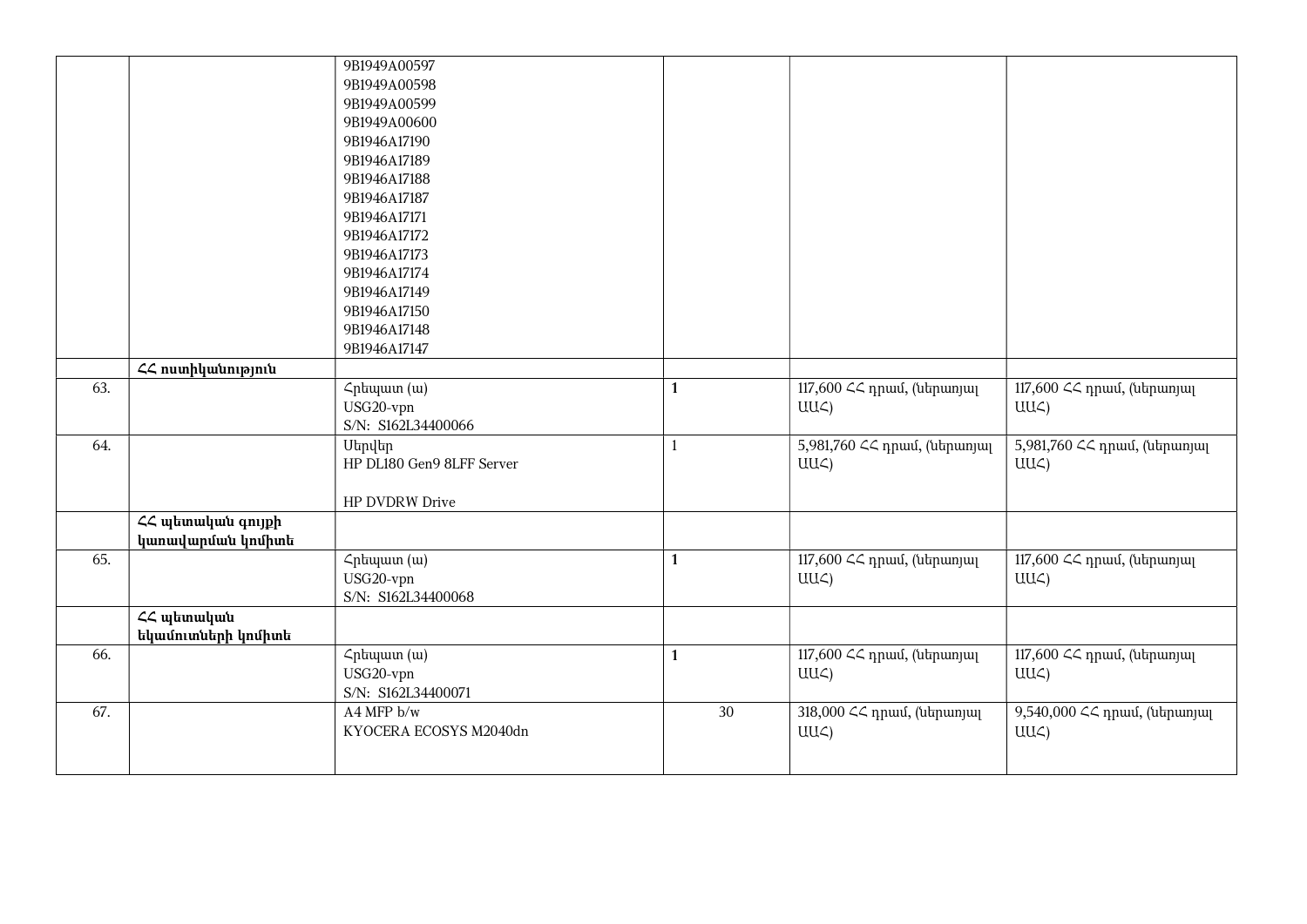| 68. |                       | 100 |                          |                                       |
|-----|-----------------------|-----|--------------------------|---------------------------------------|
|     | UPS(a)<br>APC BX650LI |     | 66 UU v nnun (wnwug UU<) | $6,600$ UU'U nnun (wnwng UU $\zeta$ ) |
|     | 9B1946A17223          |     |                          |                                       |
|     | 9B1946A17224          |     |                          |                                       |
|     | 9B1946A17225          |     |                          |                                       |
|     | 9B1946A17226          |     |                          |                                       |
|     | 9B1946A17227          |     |                          |                                       |
|     | 9B1946A17228          |     |                          |                                       |
|     | 9B1946A17229          |     |                          |                                       |
|     |                       |     |                          |                                       |
|     | 9B1946A17230          |     |                          |                                       |
|     | 9B1946A17231          |     |                          |                                       |
|     | 9B1946A17232          |     |                          |                                       |
|     | 9B1946A17233          |     |                          |                                       |
|     | 9B1946A17234          |     |                          |                                       |
|     | 9B1946A17235          |     |                          |                                       |
|     | 9B1946A17236          |     |                          |                                       |
|     | 9B1946A17237          |     |                          |                                       |
|     | 9B1946A17238          |     |                          |                                       |
|     | 9B1945A13862          |     |                          |                                       |
|     | 9B1945A13863          |     |                          |                                       |
|     | 9B1945A13864          |     |                          |                                       |
|     | 9B1945A13865          |     |                          |                                       |
|     | 9B1945A13694          |     |                          |                                       |
|     | 9B1945A13695          |     |                          |                                       |
|     | 9B1945A13696          |     |                          |                                       |
|     | 9B1945A13697          |     |                          |                                       |
|     | 9B1945A13838          |     |                          |                                       |
|     | 9B1945A13839          |     |                          |                                       |
|     | 9B1945A13840          |     |                          |                                       |
|     | 9B1945A13841          |     |                          |                                       |
|     | 9B1945A13674          |     |                          |                                       |
|     | 9B1945A13675          |     |                          |                                       |
|     | 9B1945A13677          |     |                          |                                       |
|     | 9B1945A13676          |     |                          |                                       |
|     | 9B1945A13724          |     |                          |                                       |
|     | 9B1945A13725          |     |                          |                                       |
|     | 9B1945A13723          |     |                          |                                       |
|     | 9B1945A13722          |     |                          |                                       |
|     | 9B1946A17243          |     |                          |                                       |
|     | 9B1946A17244          |     |                          |                                       |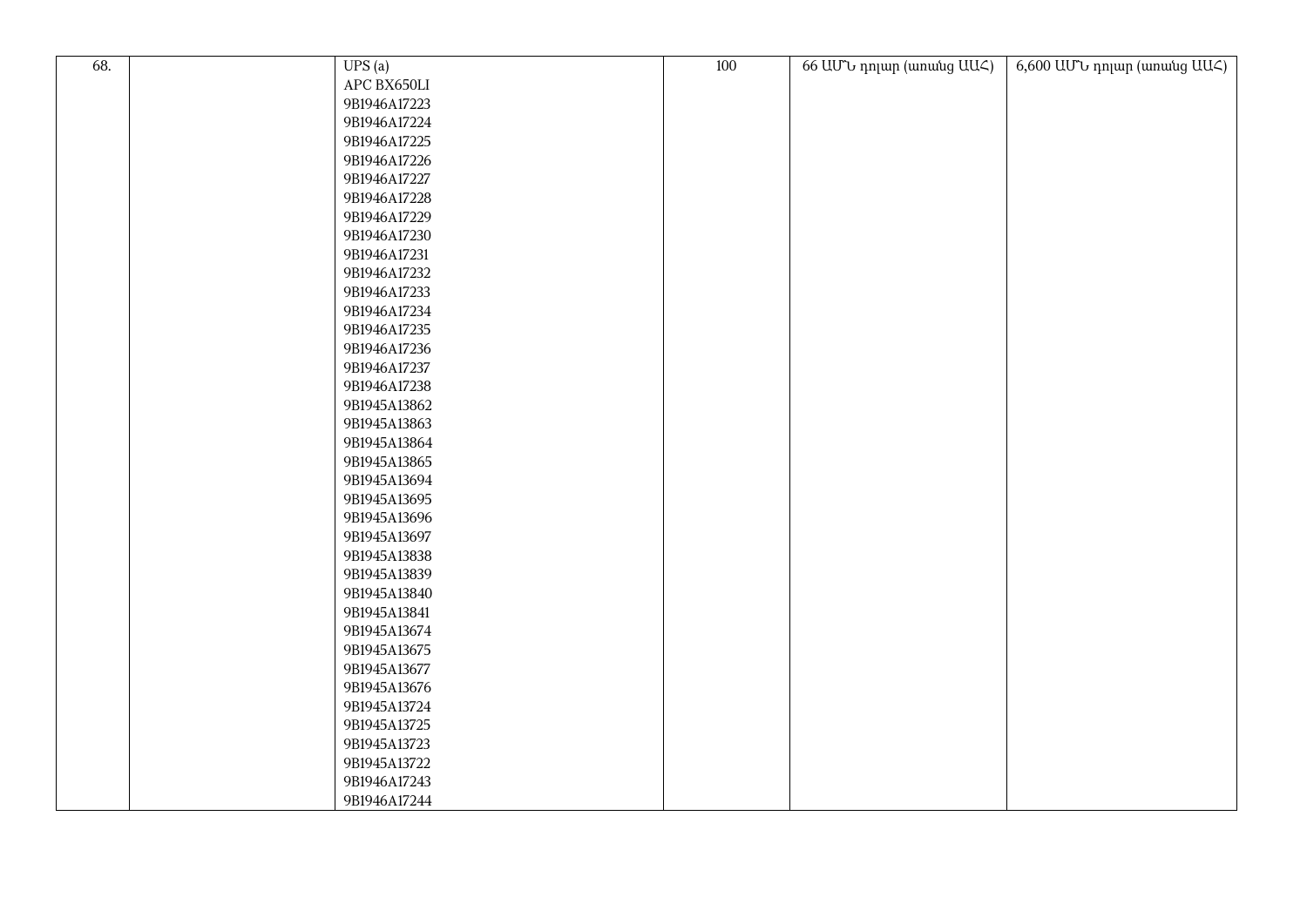| 9B1946A17246 |  |  |
|--------------|--|--|
| 9B1946A17245 |  |  |
| 9B1946A17266 |  |  |
| 9B1946A17265 |  |  |
| 9B1946A17264 |  |  |
| 9B1946A17263 |  |  |
| 9B1946A17269 |  |  |
| 9B1946A17267 |  |  |
| 9B1946A17270 |  |  |
| 9B1946A17268 |  |  |
| 9B1946A17247 |  |  |
| 9B1946A17248 |  |  |
| 9B1946A17249 |  |  |
| 9B1946A17250 |  |  |
| 9B1946A17251 |  |  |
| 9B1946A17252 |  |  |
| 9B1946A17253 |  |  |
| 9B1946A17254 |  |  |
| 9B1946A17295 |  |  |
| 9B1946A17297 |  |  |
| 9B1946A17296 |  |  |
| 9B1946A17298 |  |  |
| 9B1946A17283 |  |  |
| 9B1946A17285 |  |  |
| 9B1946A17286 |  |  |
| 9B1946A17284 |  |  |
| 9B1946A17279 |  |  |
| 9B1946A17280 |  |  |
| 9B1946A17281 |  |  |
| 9B1946A17282 |  |  |
| 9B1946A17291 |  |  |
| 9B1946A17292 |  |  |
| 9B1946A17293 |  |  |
| 9B1946A17294 |  |  |
| 9B1946A17259 |  |  |
| 9B1946A17260 |  |  |
| 9B1946A17261 |  |  |
| 9B1946A17262 |  |  |
| 9B1946A17239 |  |  |
| 9B1946A17240 |  |  |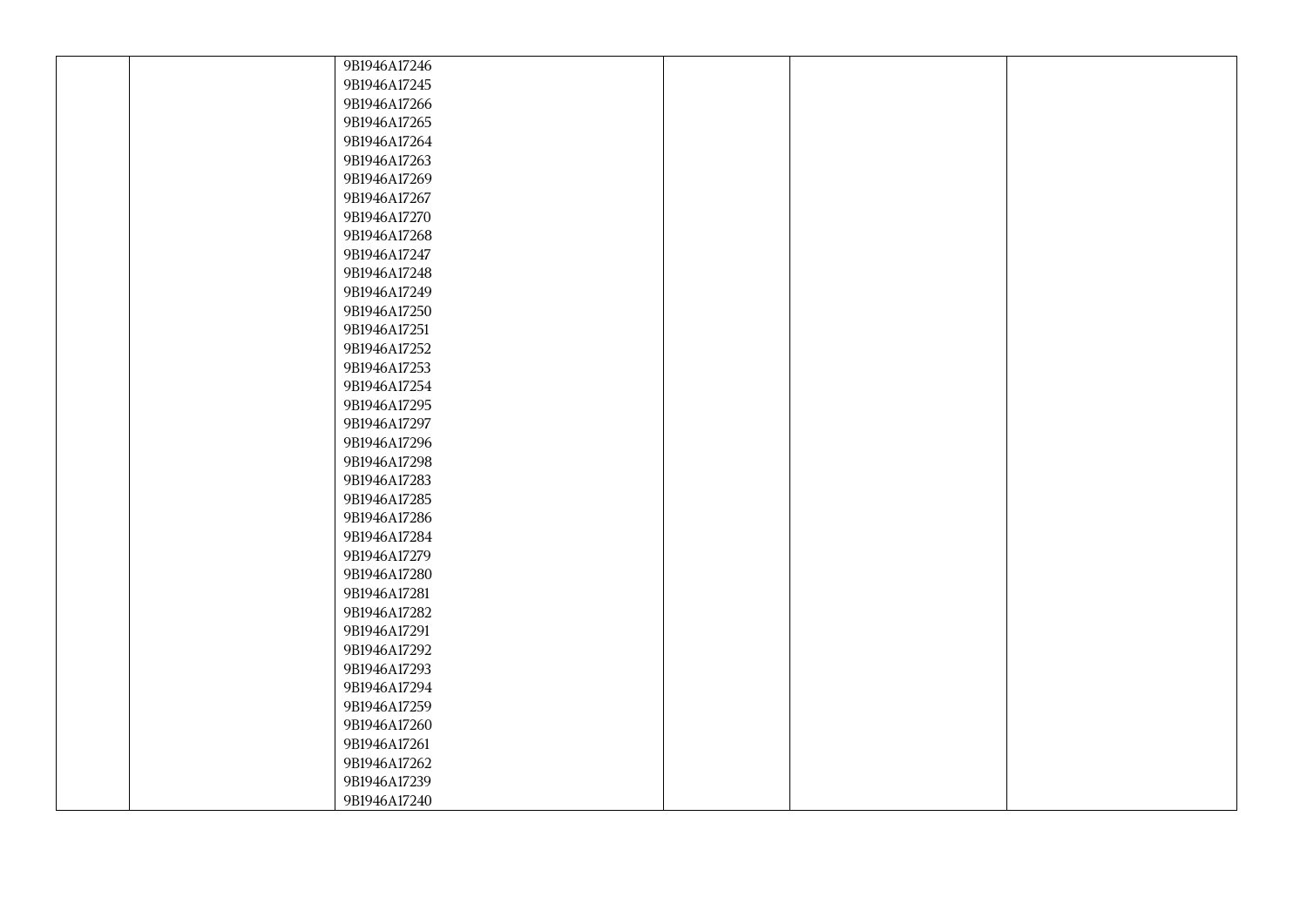|     |                     | 9B1946A17241                              |                  |                            |                              |
|-----|---------------------|-------------------------------------------|------------------|----------------------------|------------------------------|
|     |                     | 9B1946A17242                              |                  |                            |                              |
|     |                     | 9B1946A17287                              |                  |                            |                              |
|     |                     | 9B1946A17289                              |                  |                            |                              |
|     |                     | 9B1946A17288                              |                  |                            |                              |
|     |                     | 9B1946A17290                              |                  |                            |                              |
|     |                     | 9B1946A17275                              |                  |                            |                              |
|     |                     | 9B1946A17276                              |                  |                            |                              |
|     |                     | 9B1946A17277                              |                  |                            |                              |
|     |                     | 9B1946A17278                              |                  |                            |                              |
|     |                     | 9B1946A17255                              |                  |                            |                              |
|     |                     | 9B1946A17256                              |                  |                            |                              |
|     |                     | 9B1946A17257                              |                  |                            |                              |
|     |                     | 9B1946A17258                              |                  |                            |                              |
|     |                     | 9B1946A17272                              |                  |                            |                              |
|     |                     | 9B1946A17273                              |                  |                            |                              |
|     |                     | 9B1946A17274                              |                  |                            |                              |
|     |                     | 9B1946A17271                              |                  |                            |                              |
|     |                     | 9B1946A17302                              |                  |                            |                              |
|     |                     | 9B1946A17300                              |                  |                            |                              |
|     |                     | 9B1946A17301                              |                  |                            |                              |
|     |                     | 9B1946A17299                              |                  |                            |                              |
| 69. |                     | Computer all in one                       | 100              | 784 UU to nnun (wnwug UU ) | 78,400 ԱՄՆ դոլար (առանց      |
|     |                     | HP 200 All-in-One Computer (P/N: 9UT40ES) |                  |                            | UU<)                         |
|     | ՀՀ քաղաքաշինության  |                                           |                  |                            |                              |
|     | կոմիտե              |                                           |                  |                            |                              |
| 70. |                     | Հրեպատ (ա)                                | $\mathbf{1}$     | 117,600 << դրամ, (ներառյալ | 117,600 ՀՀ դրամ, (ներառյալ   |
|     |                     | USG20-vpn                                 |                  | $UU\subset$                | UU <sub>4</sub>              |
|     |                     | S/N: S162L34400086                        |                  |                            |                              |
| 71. |                     | A4 MFP b/w                                | $\boldsymbol{8}$ | 318,000 << դրամ, (ներառյալ | 2,544,000 << npuu, (utpunjuq |
|     |                     | KYOCERA ECOSYS M2040dn                    |                  | $UU\mathcal{L}$            | UU <sub>4</sub>              |
|     |                     |                                           |                  |                            |                              |
|     | ՀՀ քաղաքացիական     |                                           |                  |                            |                              |
|     | ավիացիայի կոմիտե    |                                           |                  |                            |                              |
| 72. |                     | Հրեպատ (ա)                                | $\mathbf{1}$     | 117,600 << դրամ, (ներառյալ | 117,600 << npuu, (ներառյալ   |
|     |                     | USG20-vpn                                 |                  | $UU\subset$                | UU <sub>4</sub>              |
|     |                     | S/N: S162L34400051                        |                  |                            |                              |
|     | ՀՀ կենտրոնական բանկ |                                           |                  |                            |                              |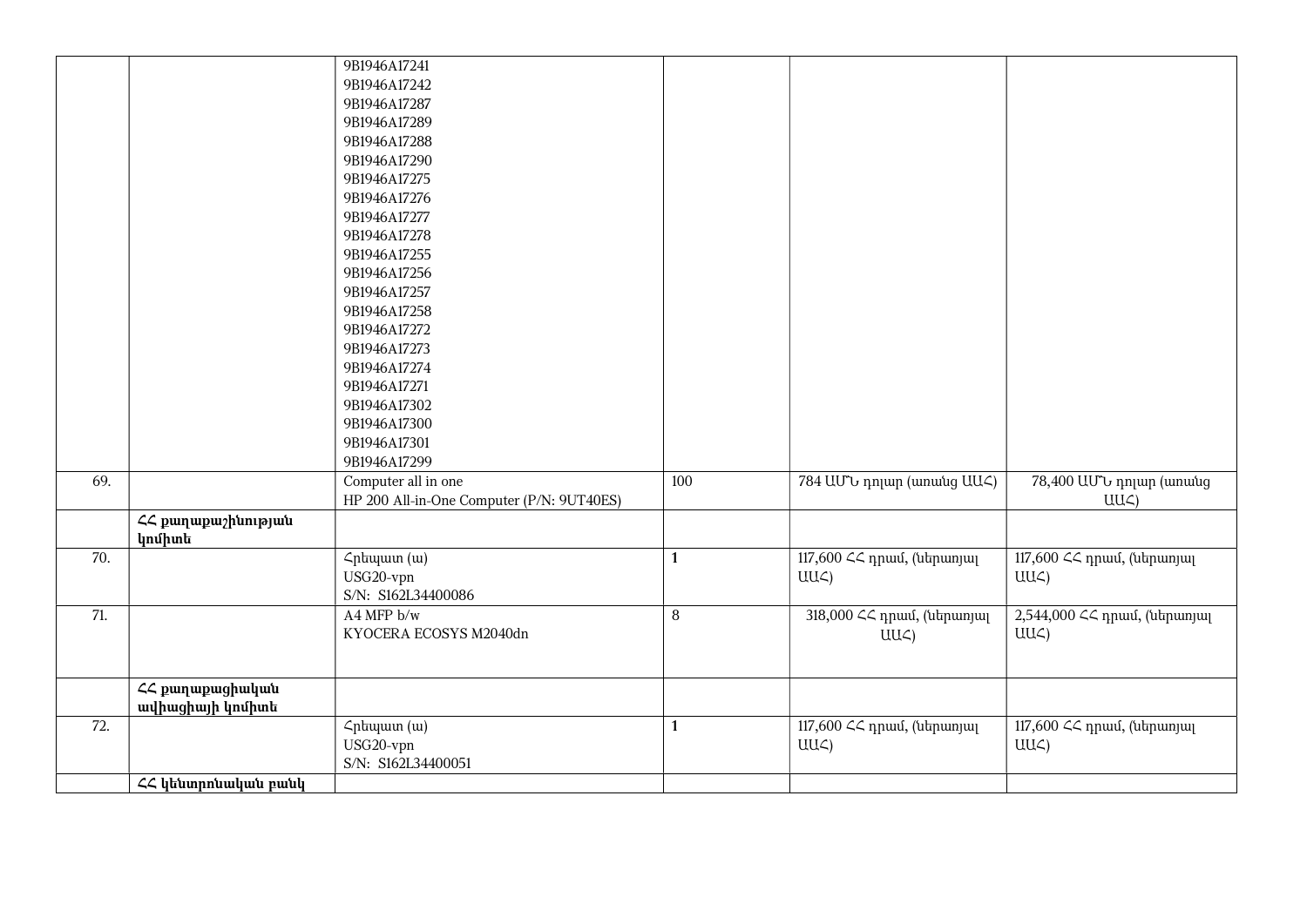| 73. |                                     | Հրեպատ (ա)<br>USG20-vpn<br>S/N: S162L34400061                              | $\mathbf{1}$ | 117,600 $\leq$ npuul, (utipuunjuu<br>UU <sub>4</sub> | 117,600 << դրամ, (ներառյալ<br>UU<)                   |
|-----|-------------------------------------|----------------------------------------------------------------------------|--------------|------------------------------------------------------|------------------------------------------------------|
|     | <b>44 Unuquonuuh</b><br>մարզպետարան |                                                                            |              |                                                      |                                                      |
| 74. |                                     | Հրեպատ (ա)<br>USG20-vpn<br>S/N: S162L34400039                              | $\mathbf{1}$ | 117,600 << դրամ, (ներառյալ<br>$UU\subset$            | 117,600 << դրամ, (ներառյալ<br>UU<)                   |
|     | <b>44 Ununuunh</b><br>մարզպետարան   |                                                                            |              |                                                      |                                                      |
| 75. |                                     | Հրեպատ (ա)<br>USG20-vpn<br>S/N: S162L34400038                              | $\mathbf{1}$ | 117,600 << դրամ, (ներառյալ<br>UU <sub>4</sub>        | 117,600 << դրամ, (ներառյալ<br>$UU\mathcal{L})$       |
|     | ՀՀ Արմավիրի<br>մարզպետարան          |                                                                            |              |                                                      |                                                      |
| 76. |                                     | $\zeta$ <sub>p</sub> t <sub>u</sub> (w)<br>USG20-vpn<br>S/N: S162L34400042 | $\mathbf{1}$ | 117,600 $\leq$ npuul, (utipuunjuu<br>$UU\subset$     | 117,600 << դրամ, (ներառյալ<br>UU<)                   |
| 77. |                                     | Computer all in one<br>HP 200 All-in-One Computer (P/N: 9UT40ES)           | 20           | 784 UU to nnun (wnwug UU )                           | 15,680 UU b nnun (wnwug<br>UU <sub>4</sub>           |
|     | ՀՀ Գեղարքունիքի<br>մարզպետարան      |                                                                            |              |                                                      |                                                      |
| 78. |                                     | $\zeta$ <sub>p</sub> t <sub>u</sub> (w)<br>USG20-vpn<br>S/N: S162L34400095 | $\mathbf{1}$ | 117,600 $\leq$ npuul, (utipuunjuu<br>UU <sub>4</sub> | 117,600 << դրամ, (ներառյալ<br>$UU\mathcal{L}$        |
|     | <b>ՀՀ Լոոու մարզպետարան</b>         |                                                                            |              |                                                      |                                                      |
| 79. |                                     | Հրեպատ (ա)<br>USG20-vpn<br>S/N: S162L34400037                              | $\mathbf{1}$ | 117,600 $\leq$ npuul, (utipuunjuu<br>UU<)            | 117,600 $\leq$ npuul, (utipuunjuu<br>UU <sub>4</sub> |
| 80. |                                     | Computer all in one<br>HP 200 All-in-One Computer (P/N: 9UT40ES)           | 14           | 784 UU v nnun (wnwug UU )                            | 10,976 UU t nnun (wnwug<br>UU <sub>4</sub>           |
| 81. |                                     | A4 MFP b/w<br>KYOCERA ECOSYS M2040dn                                       | 5            | 318,000 ՀՀ դրամ, (ներառյալ<br>UU <sub>4</sub>        | 1,590,000 ՀՀ դրամ, (ներառյալ<br>UU <sub>4</sub>      |
|     | <b>44 Yunnuyph</b><br>մարզպետարան   |                                                                            |              |                                                      |                                                      |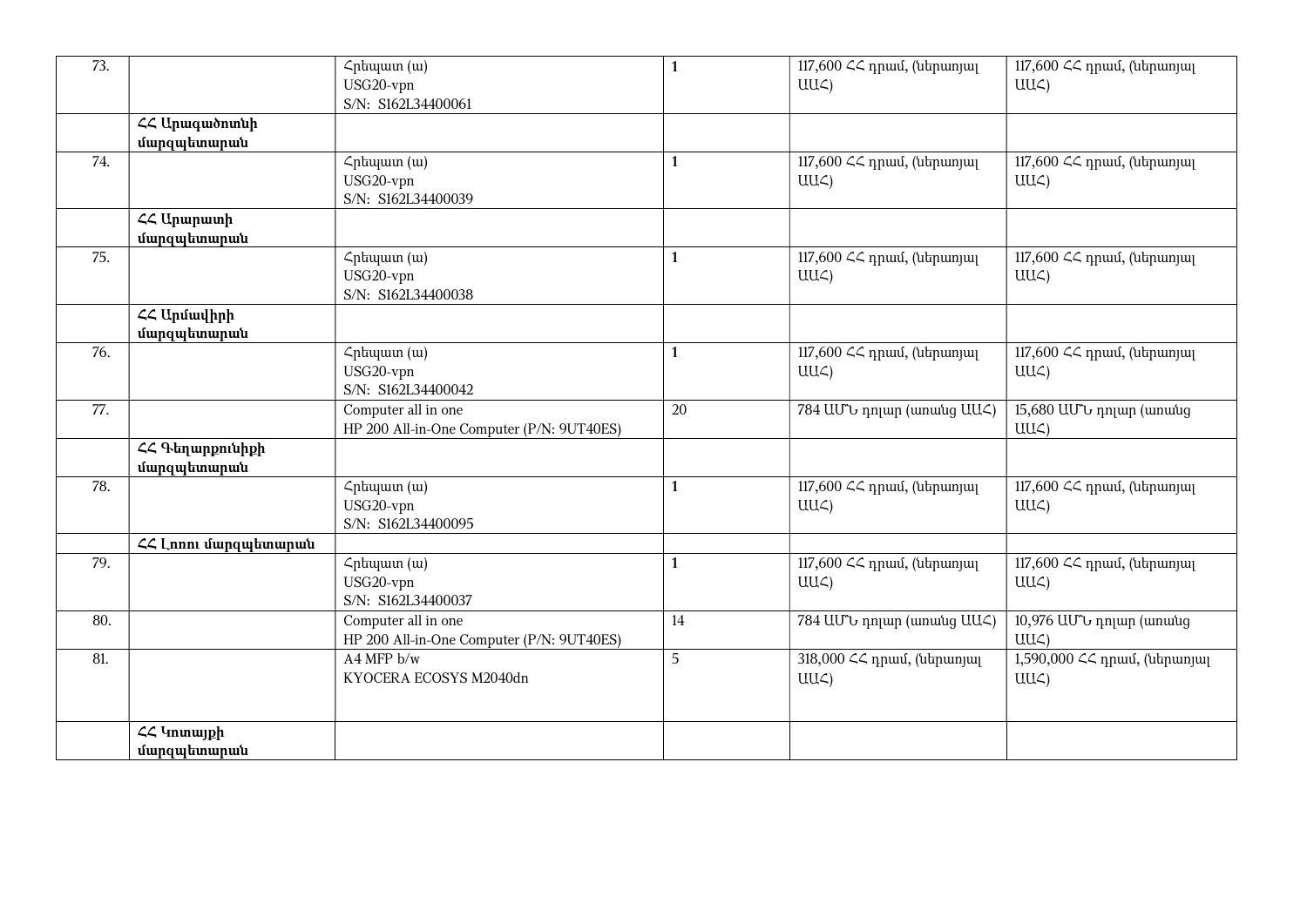| 82. |                                                             | $\zeta$ <sub>p</sub> t <sub>u</sub> (w)<br>USG20-vpn<br>S/N: S162L34400096 | $\mathbf{1}$ | 117,600 ՀՀ դրամ, (ներառյալ<br>$UU\subset$       | 117,600 << դրամ, (ներառյալ<br>UU<)            |
|-----|-------------------------------------------------------------|----------------------------------------------------------------------------|--------------|-------------------------------------------------|-----------------------------------------------|
| 83. |                                                             | Computer all in one<br>HP 200 All-in-One Computer (P/N: 9UT40ES)           | 25           | 784 UU to nnun (womung UU )                     | 19,600 UU to nnun (wnwug<br>UU <sub>4</sub>   |
|     | $\angle\angle$ Chpwyb<br>մարզպետարան                        |                                                                            |              |                                                 |                                               |
| 84. |                                                             | Հրեպատ (ա)<br>USG20-vpn<br>S/N: S162L34400040                              | $\mathbf{1}$ | 117,600 << դրամ, (ներառյալ<br>$UU\subset$       | 117,600 << դրամ, (ներառյալ<br>$UU\mathcal{L}$ |
| 85. |                                                             | Computer all in one<br>HP 200 All-in-One Computer (P/N: 9UT40ES)           | 20           | 784 UU to nnjun (unuung UU )                    | 15,680 UU to nnun (wnwug<br>UU <sub>4</sub>   |
|     | <b>44 Ujniuhph</b><br>մարզպետարան                           |                                                                            |              |                                                 |                                               |
| 86. |                                                             | Հրեպատ (ա)<br>USG20-vpn<br>S/N: S162L34400092                              | $\mathbf{1}$ | 117,600 $\leq$ npuul, (utipunjul<br>$UU\subset$ | 117,600 << դրամ, (ներառյալ<br>UU<)            |
|     | ՀՀ Վայոց Ձորի<br>մարզպետարան                                |                                                                            |              |                                                 |                                               |
| 87. |                                                             | Հրեպատ (ա)<br>USG20-vpn<br>S/N: S162L34400110                              | $\mathbf{1}$ | 117,600 $\leq$ npuul, (utipunjul<br>$UU\subset$ | 117,600 << դրամ, (ներառյալ<br>$UU\zeta$       |
|     | <b>44 Swynigh</b><br>մարզպետարան                            |                                                                            |              |                                                 |                                               |
| 88. |                                                             | Հրեպատ (ա)<br>USG20-vpn<br>S/N: S162L34400094                              | $\mathbf{1}$ | 117,600 $\leq$ npuul, (utipunjul<br>$UU\subset$ | 117,600 << դրամ, (ներառյալ<br>$UU\mathcal{L}$ |
| 89. |                                                             | Computer all in one<br>HP 200 All-in-One Computer (P/N: 9UT40ES)           | 19           | 784 UU v nnun (wnwug UU )                       | 14,896 UU t nnun (wnwug<br>UU <sub>4</sub>    |
|     | ՀՀ Հաշվեքննիչ պալատ                                         |                                                                            |              |                                                 |                                               |
| 90. |                                                             | Հրեպատ (ա)<br>USG20-vpn<br>S/N: S162L34400062                              | $\mathbf{1}$ | 117,600 << դրամ, (ներառյալ<br>$UU\subset$       | 117,600 << npuu, (ներառյալ<br>UU <sub>4</sub> |
|     | ՀՀ Հանրային<br>ծառայությունները<br>կարգավորող<br>hwuaudnnny |                                                                            |              |                                                 |                                               |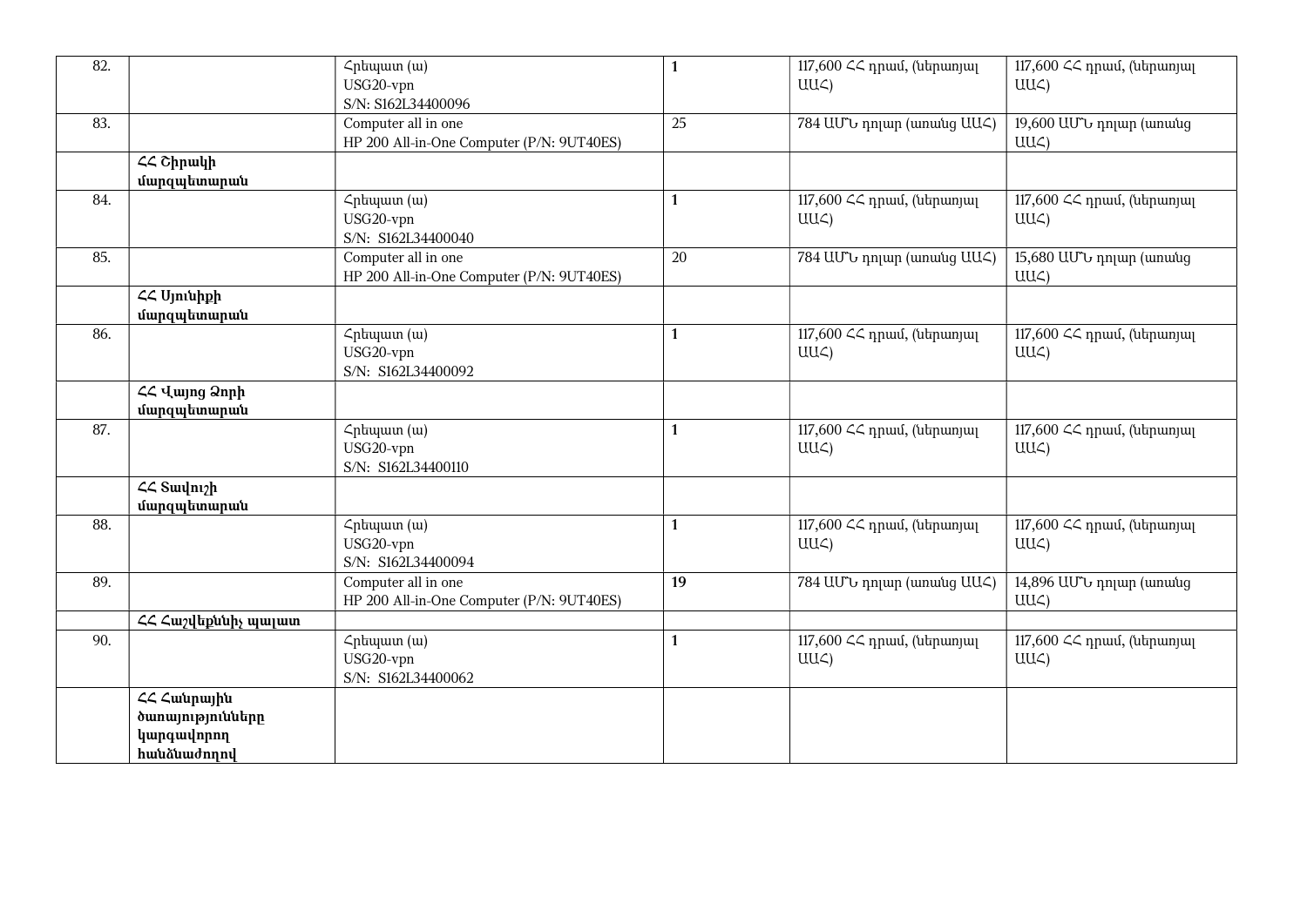| 91. |                                                 | Հրեպատ (ա)<br>USG20-vpn<br>S/N: S162L34400072                                                                                                                                                                                                                                                                                                                                                                                                                                                                                                                            | $\mathbf{1}$ | 117,600 ՀՀ դրամ, (ներառյալ<br>$UU\subset$     | 117,600 ՀՀ դրամ, (ներառյալ<br>$UU\subset$   |
|-----|-------------------------------------------------|--------------------------------------------------------------------------------------------------------------------------------------------------------------------------------------------------------------------------------------------------------------------------------------------------------------------------------------------------------------------------------------------------------------------------------------------------------------------------------------------------------------------------------------------------------------------------|--------------|-----------------------------------------------|---------------------------------------------|
|     | ՀՀ Մրցակցության<br>պաշտպանության<br>hwuauwdnnny |                                                                                                                                                                                                                                                                                                                                                                                                                                                                                                                                                                          |              |                                               |                                             |
| 92. |                                                 | Հրեպատ (ա)<br>USG20-vpn<br>S/N: S162L34400064                                                                                                                                                                                                                                                                                                                                                                                                                                                                                                                            | $\mathbf{1}$ | 117,600 << դրամ, (ներառյալ<br>$UU\zeta$       | 117,600 << դրամ, (ներառյալ<br>$UU\subset$   |
|     | Մրցակցության<br>պաշտպանության<br>huuudnnnl      |                                                                                                                                                                                                                                                                                                                                                                                                                                                                                                                                                                          |              |                                               |                                             |
| 93. |                                                 | A4 MFP b/w<br>KYOCERA ECOSYS M2040dn<br>1102S33NL0VCF9931274<br>1102S33NL0VCF9931271<br>1102S33NL0VCF9931279<br>1102S33NL0VCF9931064<br>1102S33NL0VCF9931063<br>1102S33NL0VCF9931059<br>VCF9931072<br>VCF9931276<br>1102S33NL0VCF9931061<br>1102S33NL0VCF9932135<br>1102S33NL0VCF9932134<br>1102S33NL0VCF9932556<br>VCF9932142<br>1102S33NL0VCF9932139<br>1102S33NL0VCF9932559<br>1102S33NL0VCF9932558<br>VCF9931068<br>1102S33NL0VCF9932555<br>1102S33NL0VCF9931163<br>VCF9932566<br>1102S33NL0VCF9932561<br>1102S33NL0VCF9931165<br>1102S33NL0VCF9931188<br>VCF9931278 | 30           | 318,000 << դրամ, (ներառյալ<br>$UU\mathcal{L}$ | 9,540,000 << npuu, (utpunjuq<br>$UU\subset$ |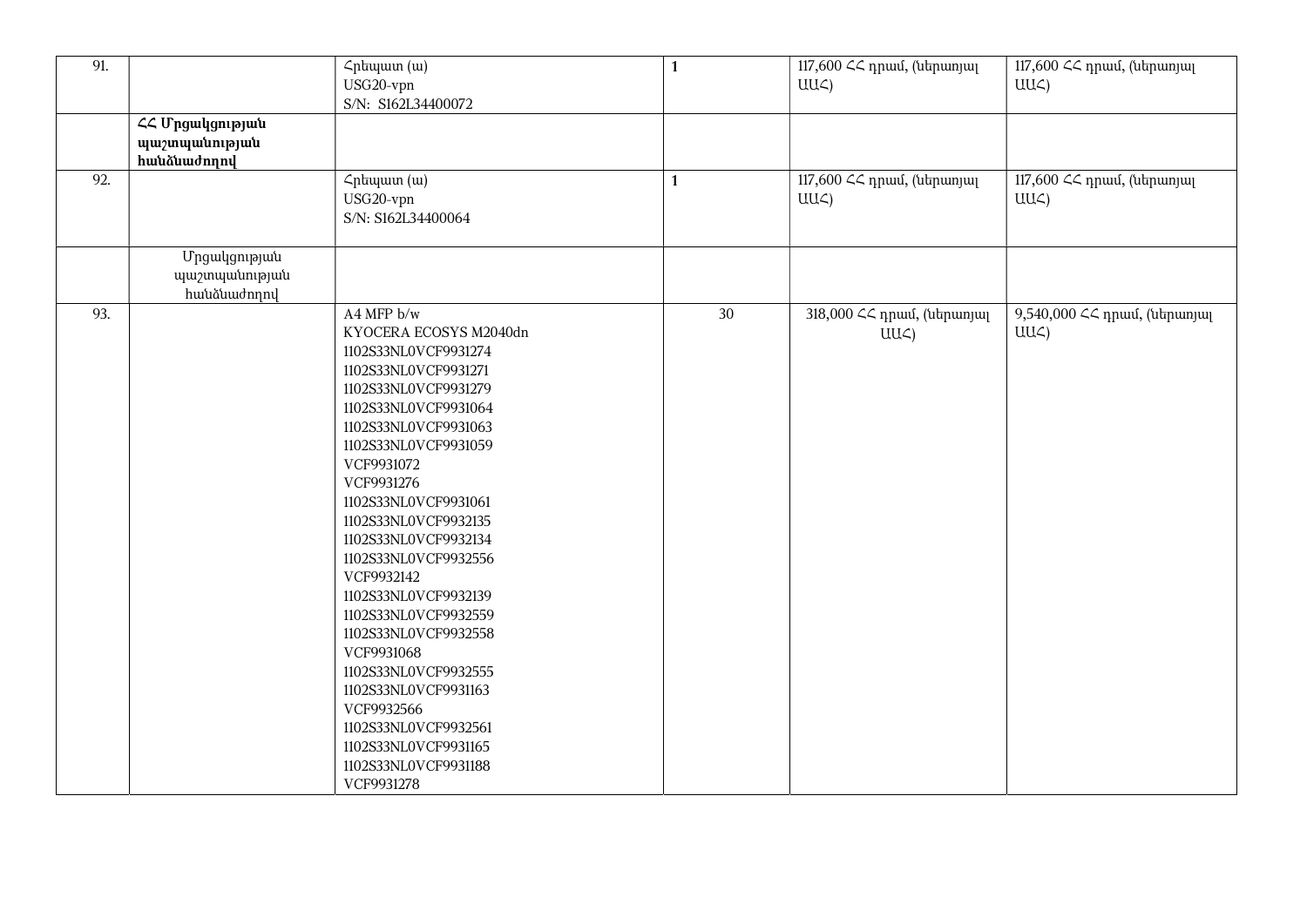|     | 1102S33NL0VCF9931193 |                 |                          |                               |
|-----|----------------------|-----------------|--------------------------|-------------------------------|
|     | 1102S33NL0VCF9931192 |                 |                          |                               |
|     | 1102S33NL0VCF9931199 |                 |                          |                               |
|     | 1102S33NL0VCF9931194 |                 |                          |                               |
|     | 1102S33NL0VCF9931197 |                 |                          |                               |
| 94. | UPS(a)               | $\overline{71}$ | 66 UU v nnun (wnwug UU ) | 4,686 UU to nnun (wnwug UU <) |
|     | APC BX650LI          |                 |                          |                               |
|     | 9B1945A13726         |                 |                          |                               |
|     | 9B1945A13727         |                 |                          |                               |
|     | 9B1945A13728         |                 |                          |                               |
|     | 9B1945A13729         |                 |                          |                               |
|     | 9B1945A13854         |                 |                          |                               |
|     | 9B1945A13855         |                 |                          |                               |
|     | 9B1945A13856         |                 |                          |                               |
|     | 9B1945A13698         |                 |                          |                               |
|     | 9B1945A13699         |                 |                          |                               |
|     | 9B1945A13700         |                 |                          |                               |
|     | 9B1945A13701         |                 |                          |                               |
|     | 9B1945A13714         |                 |                          |                               |
|     | 9B1945A13715         |                 |                          |                               |
|     | 9B1945A13716         |                 |                          |                               |
|     | 9B1945A13717         |                 |                          |                               |
|     | 9B1945A13711         |                 |                          |                               |
|     | 9B1945A13710         |                 |                          |                               |
|     | 9B1945A13712         |                 |                          |                               |
|     | 9B1945A13713         |                 |                          |                               |
|     | 9B1945A13686         |                 |                          |                               |
|     | 9B1945A13687         |                 |                          |                               |
|     | 9B1945A13688         |                 |                          |                               |
|     | 9B1945A13689         |                 |                          |                               |
|     | 9B1945A13734         |                 |                          |                               |
|     | 9B1945A13735         |                 |                          |                               |
|     | 9B1945A13736         |                 |                          |                               |
|     | 9B1945A13737         |                 |                          |                               |
|     | 9B1945A13682         |                 |                          |                               |
|     | 9B1945A13683         |                 |                          |                               |
|     | 9B1945A13684         |                 |                          |                               |
|     | 9B1945A13685         |                 |                          |                               |
|     | 9B1945A13718         |                 |                          |                               |
|     | 9B1945A13719         |                 |                          |                               |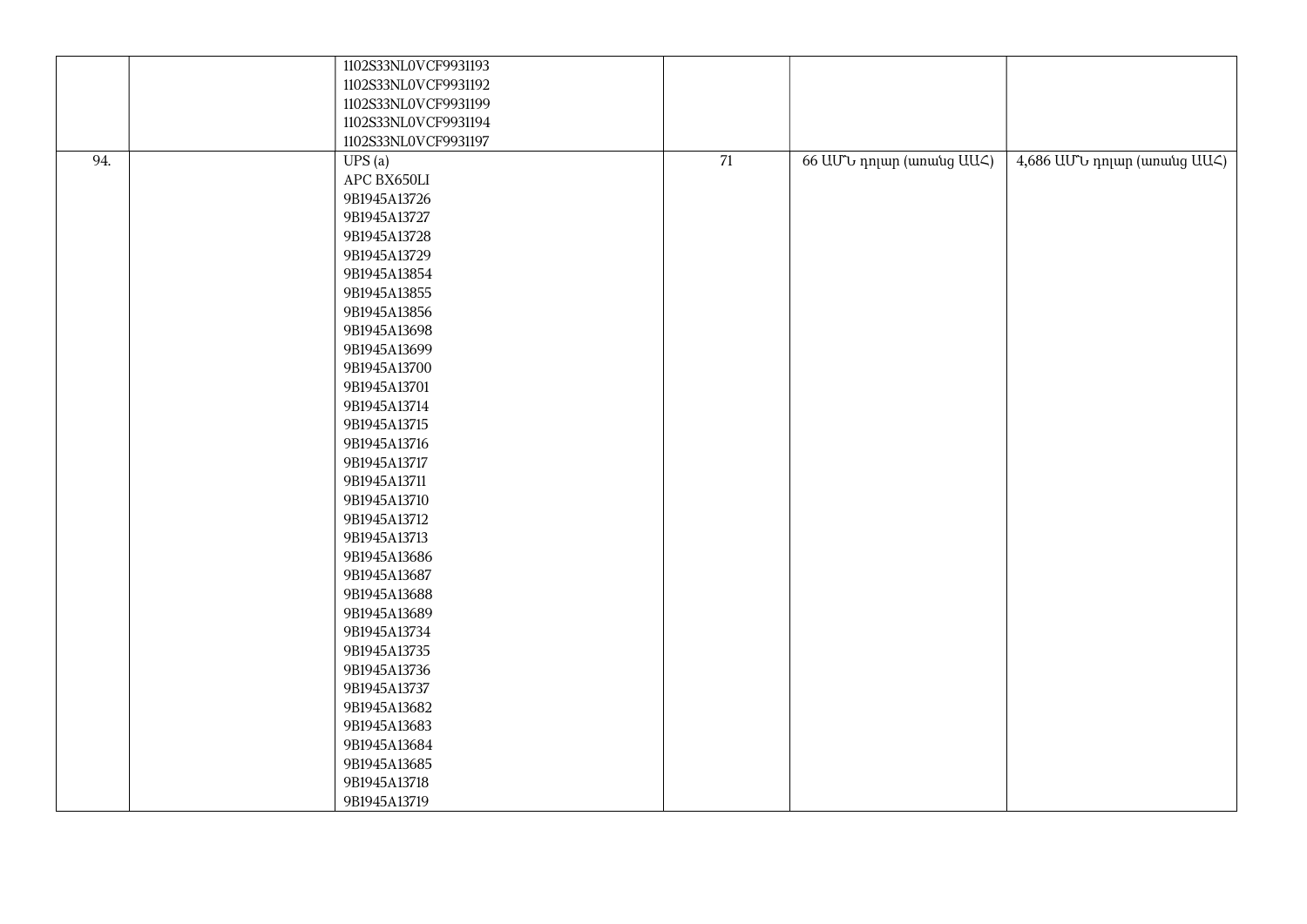|     | 9B1945A13720                              |              |                            |                            |
|-----|-------------------------------------------|--------------|----------------------------|----------------------------|
|     | 9B1945A13721                              |              |                            |                            |
|     | 9B1945A13678                              |              |                            |                            |
|     | 9B1945A13679                              |              |                            |                            |
|     | 9B1945A13680                              |              |                            |                            |
|     | 9B1945A13681                              |              |                            |                            |
|     | 9B1945A13706                              |              |                            |                            |
|     | 9B1945A13708                              |              |                            |                            |
|     | 9B1945A13707                              |              |                            |                            |
|     | 9B1945A13709                              |              |                            |                            |
|     | 9B1945A13746                              |              |                            |                            |
|     | 9B1945A13747                              |              |                            |                            |
|     | 9B1945A13748                              |              |                            |                            |
|     | 9B1945A13749                              |              |                            |                            |
|     | 9B1945A13750                              |              |                            |                            |
|     | 9B1945A13752                              |              |                            |                            |
|     | 9B1945A13751                              |              |                            |                            |
|     | 9B1945A13753                              |              |                            |                            |
|     | 9B1945A13731                              |              |                            |                            |
|     | 9B1945A13732                              |              |                            |                            |
|     | 9B1945A13733                              |              |                            |                            |
|     | 9B1945A13730                              |              |                            |                            |
|     | 9B1945A13690                              |              |                            |                            |
|     | 9B1945A13692                              |              |                            |                            |
|     | 9B1945A13693                              |              |                            |                            |
|     | 9B1945A13691                              |              |                            |                            |
|     | 9B1945A13743                              |              |                            |                            |
|     | 9B1945A13742                              |              |                            |                            |
|     | 9B1945A13744                              |              |                            |                            |
|     | 9B1945A13745                              |              |                            |                            |
|     | 9B1945A13702                              |              |                            |                            |
|     | 9B1945A13703                              |              |                            |                            |
|     | 9B1945A13704                              |              |                            |                            |
|     | 9B1945A13705                              |              |                            |                            |
|     | 9B1945A13738                              |              |                            |                            |
|     | 9B1945A13739                              |              |                            |                            |
|     | 9B1945A13740                              |              |                            |                            |
|     | 9B1945A13741                              |              |                            |                            |
| 95. | A4 sheetfed scanner                       | $\mathbf{1}$ | 576 UU to nnun (wnwug UU ) | 576 UU to nnun (wnwug UU ) |
|     | HP ScanJet Pro 3000 s3 Sheet-feed Scanner |              |                            |                            |
|     |                                           |              |                            |                            |